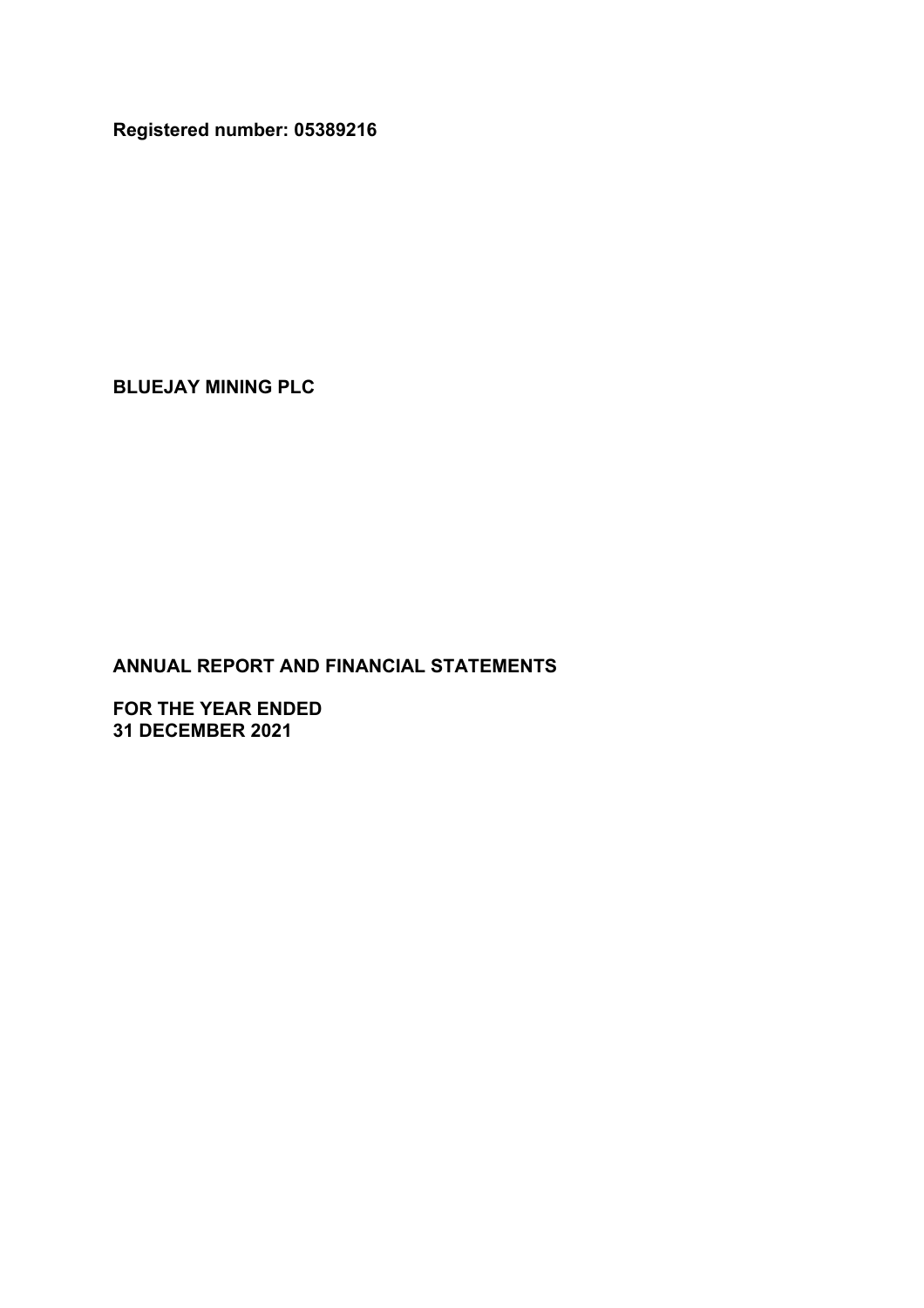# **CONTENTS**

| <b>Company Information</b>                            | $\mathbf{2}$ |
|-------------------------------------------------------|--------------|
| <b>Chairman's Report</b>                              | 3            |
| <b>Strategic Report</b>                               | 6            |
| <b>Directors' Report</b>                              | 9            |
| <b>Statement of Directors' Responsibilities</b>       | 11           |
| <b>Corporate Governance Report</b>                    | 12           |
| <b>Independent Auditor's Report</b>                   | 17           |
| <b>Statements of Financial Position</b>               | 22           |
| <b>Consolidated Income Statement</b>                  | 23           |
| <b>Consolidated Statement of Comprehensive Income</b> | 24           |
| <b>Consolidated Statement of Changes in Equity</b>    | 25           |
| <b>Company Statement of Changes in Equity</b>         | 26           |
| <b>Statements of Cash Flows</b>                       | 27           |
| <b>Notes to the Financial Statements</b>              | 28           |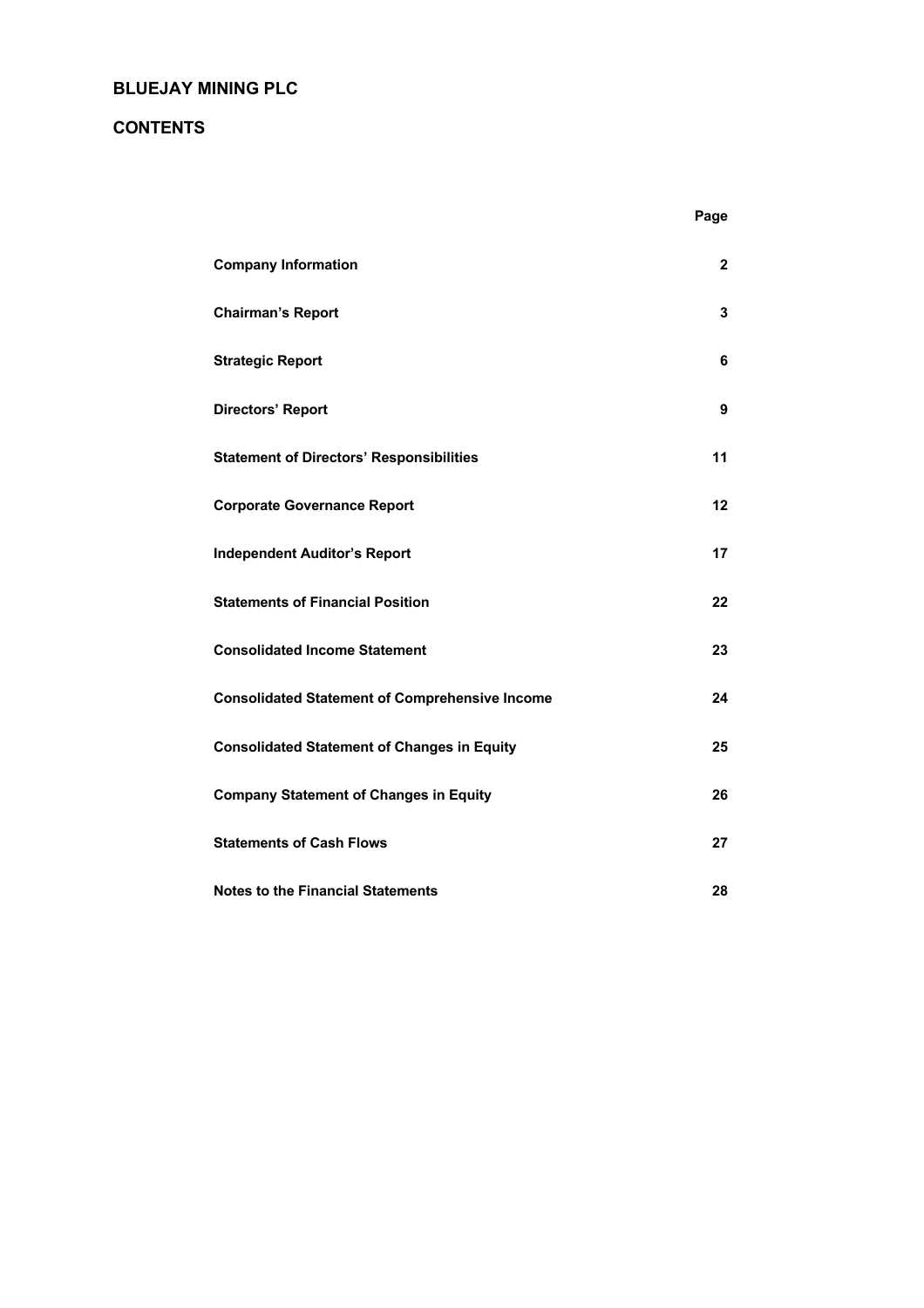# **COMPANY INFORMATION**

| <b>Directors</b>           | Roderick McIllree (Executive Chairman)<br>Bo Stensgaard (Chief Executive Officer)<br>Eric Sondergaard (Executive Director) - appointed 27 January 2022<br>Peter Waugh (Non-Executive Director)<br>Michael Hutchinson (Non-Executive Director)<br>Johannus Egholm Hansen (Non-Executive Director) - appointed on 15 March<br>2021<br>Ian Henderson (Non-Executive Director) - resigned 5 January 2021 |
|----------------------------|------------------------------------------------------------------------------------------------------------------------------------------------------------------------------------------------------------------------------------------------------------------------------------------------------------------------------------------------------------------------------------------------------|
| <b>Company Secretary</b>   | Westend Corporate LLP                                                                                                                                                                                                                                                                                                                                                                                |
| <b>Registered Office</b>   | Suite 1<br>15 Ingestre Place<br>London<br>W1F 0DU                                                                                                                                                                                                                                                                                                                                                    |
| <b>Company Number</b>      | 05389216                                                                                                                                                                                                                                                                                                                                                                                             |
| <b>Bankers</b>             | <b>HSBC Bank plc</b><br>129 New Bond Street<br>London<br>W1J 2JA                                                                                                                                                                                                                                                                                                                                     |
| <b>Nominated Adviser</b>   | S.P. Angel Corporate Finance LLP<br><b>Prince Frederick House</b><br>35-39 Maddox Street<br>London<br>W <sub>1</sub> S <sub>2PP</sub>                                                                                                                                                                                                                                                                |
| <b>Broker</b>              | Hannam & Partners (Advisory) LLP<br>2 Park Street<br>London<br>W1K 2HX                                                                                                                                                                                                                                                                                                                               |
| <b>Independent Auditor</b> | PKF Littlejohn LLP<br><b>Statutory Auditor</b><br>15 Westferry Circus<br>Canary Wharf<br>London<br>E14 4HD                                                                                                                                                                                                                                                                                           |
| <b>Solicitors</b>          | Hill Dickinson LLP<br>The Broadgate Tower<br>20 Primrose Street<br>London<br>EC2A 2EW                                                                                                                                                                                                                                                                                                                |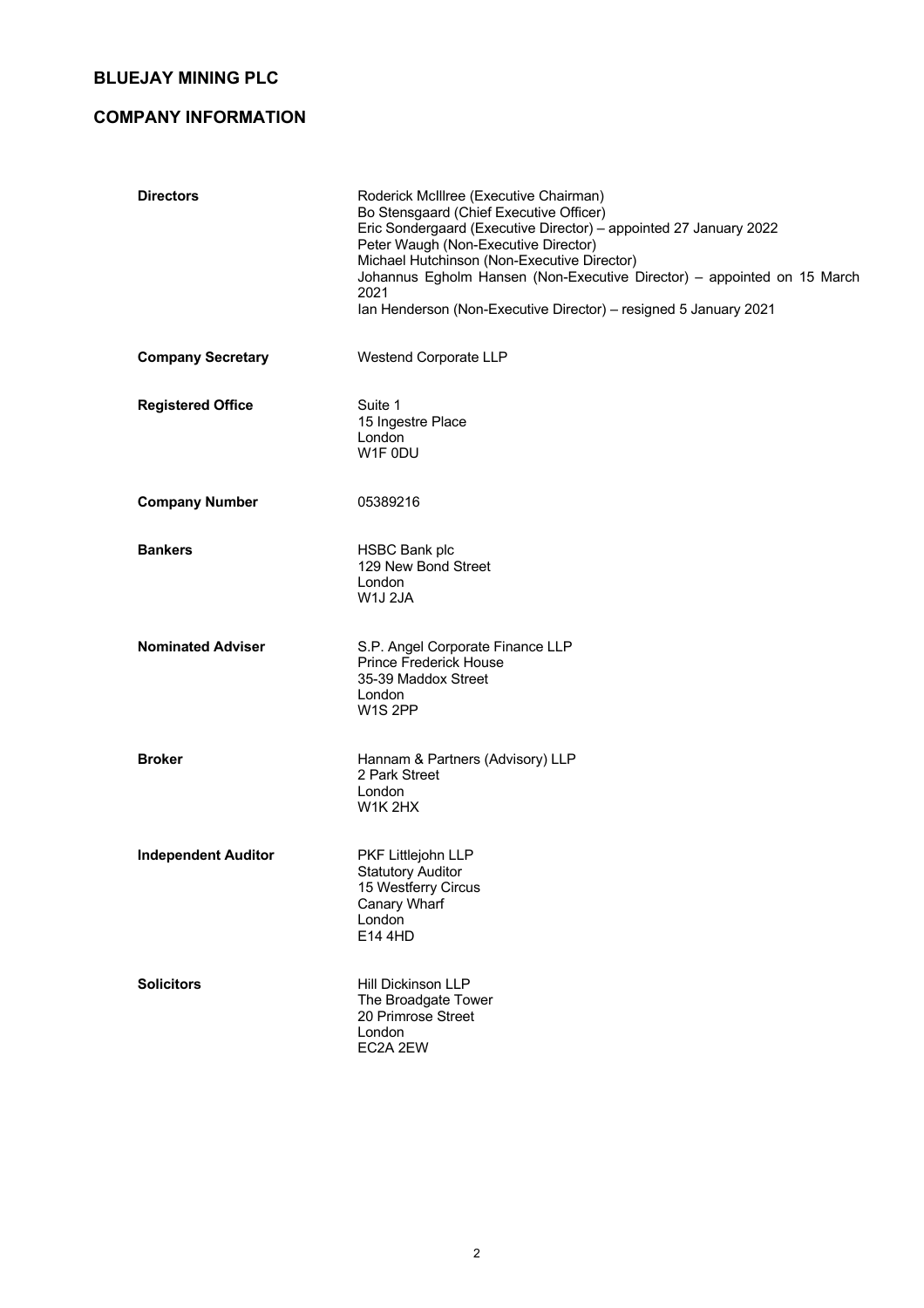# **CHAIRMAN'S REPORT**

2021 marked another year that saw disruptions and difficult conditions relating to COVID-19 regulations and restrictions. However, the Company was still able to deliver on several key milestones and make significant progress across all its projects and business areas. During the year the Company signed a \$20 million Joint Venture ('JV') and earn-in agreement on one of its nickel projects in Finland with one of the world's largest mining companies. We also strengthened our Board with the appointments of Johannus Egholm Hansen as Non-Executive Director and post year-end, Eric Sondergaard as Executive Director. In addition, Peter Davis was appointed as Project Manager for the Dundas Ilmenite Project ('Dundas'). Peter has extensive experience in mineral sands and titanium dioxide pigment operations. These additions undoubtedly leave us in a strong position going forward with the Board and management team well equipped with the experience and knowhow to drive the Company forward and deliver on its stated objectives.

One of the most significant developments during the Period was the signing of a JV agreement at the Disko-Nuussuaq magmatic massive sulphide nickel-copper-platinum-cobalt project ('Disko') in Greenland with KoBold Metals ('KoBold'), whereby KoBold will fund exploration on the project. KoBold's principal investor is Breakthrough Energy Ventures, which is overseen by Bill Gates, and is committed to identifying sustainable supplies of critical and battery metals using their proprietary AI Technology. KoBold recently completed a \$192.5 million fundraise, which will fund its work on Disko as well as their other exploration assets. Over the Period, Bluejay also reached agreement to spin out its Finnish Black Shales Assets to Metals One for circa £4 million in cash and shares.

During 2022 the Company will focus on the continued development of its various assets specifically advancing Dundas to production, supported by early site development and geotechnical work for infrastructure as well as progressing project financing.

## **Greenland**

Most notably, during the Period, we entered a strategic partnership with KoBold on the Disko project. KoBold may earn up to 51% of the project through significant expenditure over a three-year period. It is of particular significance that KoBold is aligned with our goals to develop critical materials needed for the green transition sourced in an ethical and sustainable manner.

In the post period the Company and KoBold released the 2022 work programme plan for Disko. This is the first major exploration campaign to be undertaken by the JV, and will incorporate KoBold's cutting-edge technology and Bluejay's operational and local expertise with the objective of targeting massive nickel, copper, cobalt and platinum group metals bearing sulphides. The 2022-programme will include 9,500-line kilometres ('km') of fixed-wing/helicopter/drone supported geophysical surveys, and 4,000 geochemical sample locations covering 200-line km of soil sampling. Work is expected to commence in early June with the mobilisation and build-up of the exploration camp starting in mid-May.

KoBold's cutting-edge technology will provide a high degree of confidence in targeting which, alongside Bluejay's operational expertise in Greenland, increases confidence of a major discovery and the recognition of a new mineral province in West Greenland. The geopolitical turmoil experienced this year has exposed supply risks, and the need to identify and develop new deposits in stable jurisdictions, such as Greenland, has never been greater.

Last year Bluejay received approval for the Exploration and Closure Plan for Dundas from the Government of Greenland, the final Government approval. This follows the awarding of the project's Exploration Licence that was announced in December 2020. On a technical front we continue to progress the engineering optimisation and cost saving studies for Dundas. The £5.2 million of net proceeds received from the placing in March 2022 will be utilised to complete the feasibility study at Dundas to the level required for financial sign-off by a project finance lending syndicate. The Company will commence works this forthcoming field season, completing the necessary engineering, geo-technical and planning activities, including an optimised mine schedule for production. Additionally, the Company has received Letters of Interest from four International Export Credit Agencies, which could form part of the lending syndicate along with commercial banks, and industrial entities that Bluejay has been engaged in communication with over the last 12 months. The syndicate will be led by our Lead Arranger, a leading global investment bank, all within a backdrop of robust ilmenite prices.

Following the restart of the pilot plant and commencement of processing in early 2021, the final samples from the pilot plant in Canada were produced in co-operation with the Company's distribution partner, a large, long established Asian international industrial and trading company. The parcels will be used to target key end consumers identified by our distribution partner, with the aim of consolidating and extending the existing distribution agreement.

The pilot processing plant in Canada was successfully restarted in 2021 following its closure in 2020 due to COVID restrictions. This enabled the remaining material shipped from Greenland to be processed to produce concentrate suitable for larger scale testing by key customers. The test work also provided additional valuable data for the detailed design of the industrial scale plant. The pilot plant was decommissioned and closed in December 2021. The output from the pilot plant was shipped for potential customers of the Company's distribution partner. Feedback in 2022 will enable negotiations to consolidate and extend the existing distribution agreement.

Post period, the Danish Geodata Agency, Geodatastyrelsen, published the Electronic Nautical Charts which cover the key seaward approach and coastal waters for shipping to and from Dundas. The charts provide important navigational and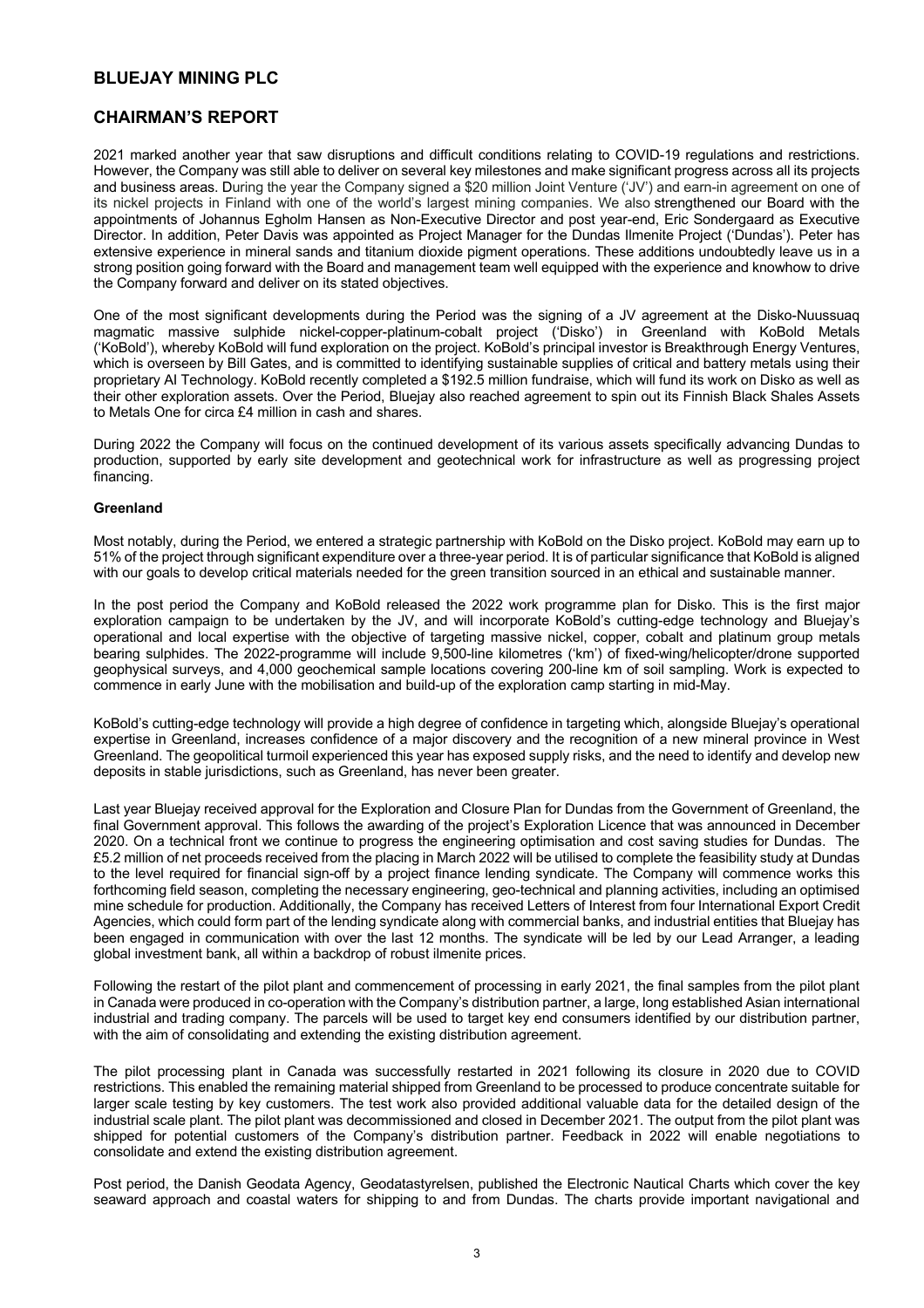# **CHAIRMAN'S REPORT**

bathymetric data which will be utilised during the construction period and the production phase of the project to ensure future safe shipping operation. This enables us to advance discussions with potential bulk-carrier companies regarding the transport of our products from the mine area.

Turning to Thunderstone, we received, in late January, initial exploration results from our maiden field programme. These initial results justify continued work to further assess the newly identified gold-silver anomalies as well as other high tenor base-metal results (Cu-Au-Ag-Mo-Zn and Cu-Ni-Cr-Co±Pt, Pd anomalies). Future work will focus on these newly identified anomalies.

Additionally, during the year, Greenland held a general election and formed a new coalition Government. Our newly appointed CEO, Bo Stensgaard, met with the newly appointed Minister for Housing, Infrastructure, Mineral Resources and Gender Equality, Ms Naaja Nathanielsen in May 2021. During this meeting the Minister confirmed that the Greenland Government continues to support the Mineral Strategy 2020-2024, which provides the framework for further development of mineral resources in the country.

## **Finland**

In 2021, the Company entered into a JV and earn-in agreement with Rio Tinto Mining and Exploration Ltd ('Rio Tinto') at the Company's Enonkoski nickel-copper-cobalt-PGM project ('Enonkoski'). During the year an initial diamond drill programme of 3,000m was completed. The programme targeted mineralisation in the near-mine areas Tevanjoki and Laukunsuo and included a top of bedrock sampling programme with a total of 99 drill holes and downhole electromagnetic surveys on 22 drill holes. All diamond drill cores and top of bedrock core samples have been submitted for analysis with assay results pending. In September, Rio Tinto approved and extended further exploration expenditure which resulted in a further 12 diamond drill holes and one drill hole extension for a total of 4149.45m of drilling. This approval showcased Rio Tinto's confidence in the project and emphasised the potential of Enonkoski to be a profitable project. From the drill programme, intersections of nickelcopper sulphide droplet zones logged in mafic intrusions were identified, which indicates promising results as these were analogous features of the former mine close to the orebody.

Following on from the work carried out in 2021, further confidence in the project was demonstrated when the JV recently announced its planned work programme for 2022. Preliminary plans include 1,500m follow-up diamond drilling at targets drilled last year, up to 60 top of bedrock drill holes focused on new targets and infill sampling, as well as geological mapping and sampling.

In July the Company provided an update on its Outokumpu copper-cobalt-gold-silver project ('Outokumpu') where Bluejay's 100% owned subsidiary, FinnAust Mining Finland Oy ('FinnAust') identified five drill targets on the Outokumpu Belt. The first stage of the drill programme is focusing on the Haapovaara target with 1,500m of drilling and the Haaponiemi target, a deep target with 2,500m of drilling. The Company is in early discussions with various parties interested in partnering on the project, adding a further potential asset to the Company's value realisation strategy to monetise its non-flagship assets. The compelling nature of this project's exploration targets are emphasised by the global demand for base metals to be used within the battery industrial ecosystem, the electrification movement and in the green transition. As a result, the five targets identified at Outokumpu provide an exciting outlook for the project that will, and have, drawn interest from potential partners.

Bluejay went on to sign a binding term sheet and entered into a conditional agreement for the sale of its Paltamo and Rautavaara nickel-zinc-copper-cobalt projects (collectively known as The Black Shales Project) to Metals One plc for a combination of cash and shares totalling more than £4 million, further monetising the Company's portfolio of high-quality mineral projects. This agreement operates in line with a key aspect of the Company's strategy to develop its range of assets and attract potential partners.

### **Financial**

Following a period of cash preservation during the peak of the COVID-19 Pandemic, the Company has accelerated activities. The Group's cash balance at year-end was £2.7 million and has been bolstered following the post-period placing in March. The additional \$7 million (£5.38 million before fees) fundraise supported by the Company's existing institutional shareholders, will enable the Company to complete the feasibility study that is required for Dundas to continue to progress the project into production. Over the year Bluejay has continued its extensive optimisation process to maximise project economics, identify lower cost options for infrastructure, mine, and processing solutions.

We ended the year with the receival of the VAT refund, of approximately £1.1 million, from our activities in Finland and Greenland . This was a result of Her Majesty's Revenue and Customs ('HMRC') withdrawing its appeal on the First-Tier Tribunal's decision. With the case closed, Bluejay can continue to reclaim VAT on its future activities.

### **Outlook**

The past year saw the Company complete and further develop the portfolio, as well as monetise Company assets with the conditional sale of the Black Shales. The JV agreement with KoBold marked a notable step towards the development of the Disko project with secure funding and world class technology being utilised at the project.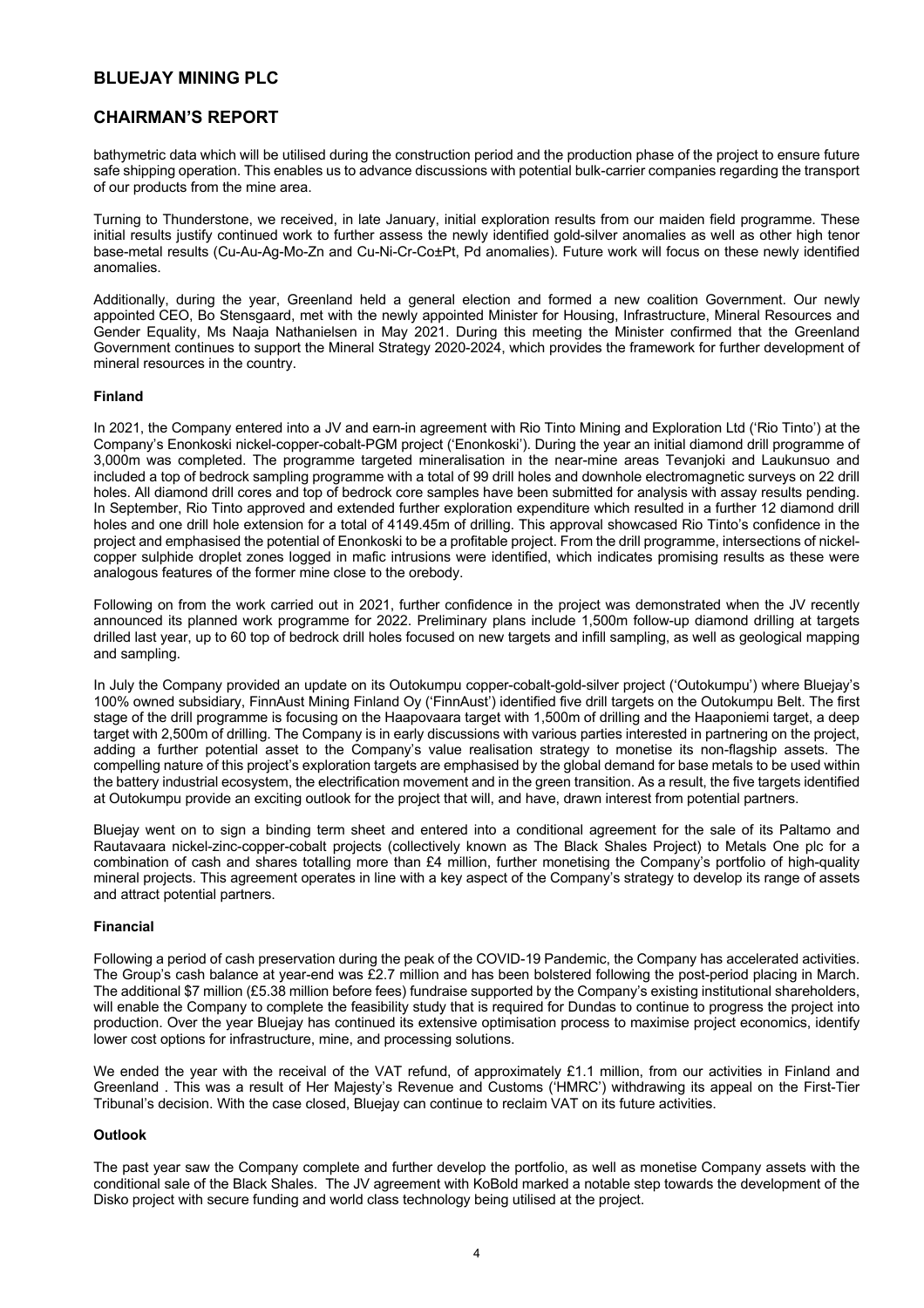## **CHAIRMAN'S REPORT**

The backing of KoBold supports a key part of Bluejay's strategy to focus on sustainable operations with the highest of Environmental, Social and Governance standards, and developing a supply chain of sustainable battery metals to aid the green transition. The Company's strategy continues to be based around developing and delivering high-grade, high-tonnage, scalable deposits, with simple processing routes in supportive jurisdictions. The Company has followed this strategy throughout the year and is making good progress, and the successful raise post period will enhance this progress with the completion of the feasibility study at Dundas. In addition, the Company anticipates the receipt of fee income, for its role as field work manager at both Enonkoski and Disko in 2022.

The Company, post period, also replenished its balance sheet with our successful \$7 million equity raise that will ensure the completion of the feasibility study at Dundas to the point of Project Finance sign off.

The outlook at Dundas has grown throughout 2021, the developments made have further outlined the importance and potential of our flagship project. The appointment of the Lead Arranger of the project financing will help move the project towards construction and then commercial production. To further support the financing and development of Dundas, the addition of Peter Davies as Project Manager will provide significant experience, specifically, in mineral sands and titanium dioxide pigment operations. His experience in this industry will aid in the completion of the preparatory works and the necessary requirements for the Lead Arranger to financially sign off pre-construction works. The team has also, already this year, secured the funds to ensure the completion of the feasibility study.

Furthering the credentials of the Dundas project, the ERMA announced its official support for Dundas, this will enable it to help secure Dundas ilmenite for end users within the European Union ('UN'), creating a secure supply chain option for titanium ore and concentrate. The recognition and support of the project from ERMA adds to the support already received from the government of Greenland and the financial support from a leading global investment bank.

Conversations with the Deputy Minister for the Ministry of Mineral Resources and the Minister for Housing, Infrastructure, Minerals Resources and Gender Equality in Greenland in 2021 demonstrates the Greenlandic Government's support for the Company's projects and ambitions in the country. This continued relationship between the Company and Greenland's government opens avenues for Bluejay to develop its projects on schedule and allows the Company to provide economic and social benefits to all its stakeholders, including the local communities.

The conditional partial divestment of the Black Shale assets in Finland continued the Company's focus on maintaining its cash flow by monetising certain assets within its portfolio, maintaining our strategy of partnering projects to optimise the best expenditure and ownership outcome for shareholders. On this note we were delighted that our JV partner Rio Tinto confirmed the planned field activities for 2022 at Enonkoski, expected to recommence imminently. We will continue to look for opportunities to further monetise these types of assets to provide further funds to develop our flagship projects.

Bluejay's operating jurisdictions remain supportive, it has large scale resources, high grades, low costs, strong economics, institutional and industry backers, an experienced team and access to end markets. As a result, the outlook for the Company remains extremely positive for the upcoming year.

I am grateful to all of the communities in which we operate, our strategic partners, stakeholders, advisors and the entire Bluejay team for their continued support and tireless work. Whilst the immediate global outlook continues to be dominated by COVID and the war in Ukraine we are focused on delivering our key milestones and continuing to progress our portfolio, and look forward to another productive and promising year. In the meantime, we hope everyone continues to stay safe and well and we look forward to providing further updates on Bluejay's successes in 2022.

J

Roderick McIllree Chairman 18 May 2022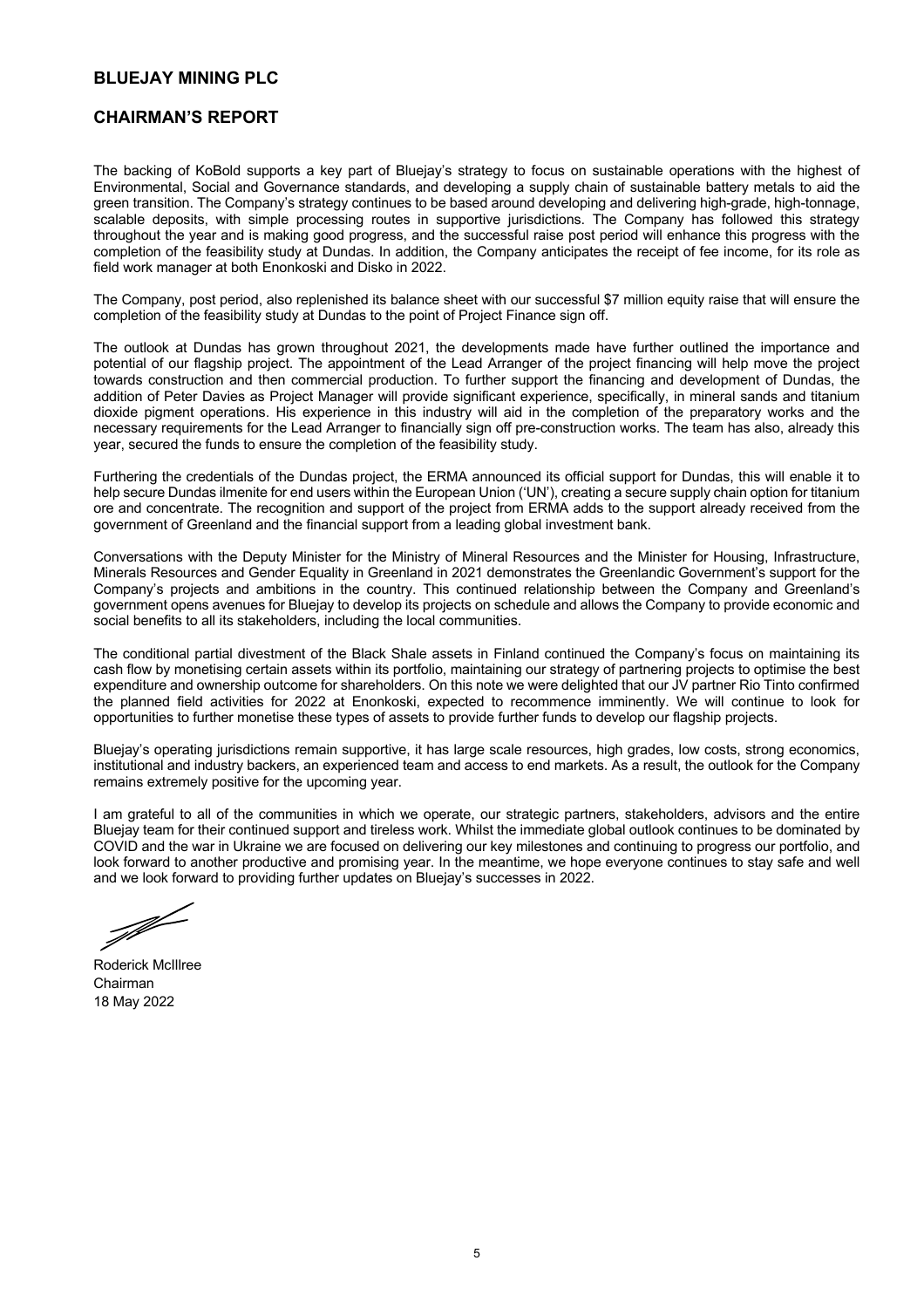# **STRATEGIC REPORT**

The Directors of the Company present their Strategic Report on the Group for the year ended 31 December 2021.

## **Strategic approach**

The Group's aim is to create value for shareholders through the discovery and development of economic mineral deposits. The Group's strategy is to continue to progress the development of its existing projects in Greenland and to evaluate its existing and new mineral resource opportunities with a view to potential joint venture arrangements and/or other corporate activities.

## **Organisation overview**

The Group's business is directed by the Board and is managed on a day-to-day basis by the Chief Executive Officer. The Board monitors compliance with objectives and policies of the Group through monthly performance reporting, budget updates and periodic operational reviews.

The Board comprises of three Executive Directors and three Non-Executive Directors.

The Corporate Head Office of the Group is located in London, UK, and provides corporate support services to the overseas operations. Overseas operations are managed out of the Group's office in Outokumpu, Finland and Nuuk, Greenland.

## **Review of business**

Throughout the year, due to the COVID-19 pandemic, the UK, Greenland, Finland and Canadian governments all imposed restrictions on air travel and non-essential work. Bluejay postponed 2021 field work in Greenland on recommendation of the governments and in order to ensure the safety of its employees, contractors and supply chain. In Greenland, the Government have advised that they will be relieving all spending commitments associated with exploration licences in 2021.

Alongside Dundas, the Group has a wider portfolio of prospective assets situated in Finland and the Disko area of Greenland. At Disko, the Group signed a joint venture with KoBold Metals to explore the Disko Nuussuaq project in August 2021. In Finland, a drill programme begun at the Hammaslahti Copper-Gold-Zinc Project in May 2021 and was extended in September 2021.

Looking forward, Bluejay will commence a 2022 field programme at Disko-Nuussuaq and at Dundas, will complete the bankable feasibility study to continue to progress the project into Production. Bluejay currently has active drill programs in Finland being undertaken by its in-country team.

### **Financial performance review**

The loss of the Group for the year ended 31 December 2021 before taxation amounts to £2,706,833 (31 December 2020: £2,487,563).

The Board monitors the activities and performance of the Group on a regular basis. The Board uses financial indicators based on budget versus actual to assess the performance of the Group. The indicators set out below will continue to be used by the Board to assess performance over the period to 31 December 2021.

The three main KPIs for the Group are as follows. These allow the Group to monitor costs and plan future exploration and development activities:

| <b>KPI</b>                                              | 2021       | 2020       |
|---------------------------------------------------------|------------|------------|
| Cash and cash equivalents                               | 2.701.792  | £5.942.848 |
| Administrative expenses as a percentage of total assets | 8.15%      | 6.81%      |
| Exploration costs capitalised during the period         | £2,887,110 | £2.471.136 |

Cash has been used to fund the Group's operations and facilitate its investment activities (refer to the Statements of Cash Flows on page 26).

Administrative expenses are the expenses related to the Group's ability to run the corporate functions to ensure they can perform their operational commitments.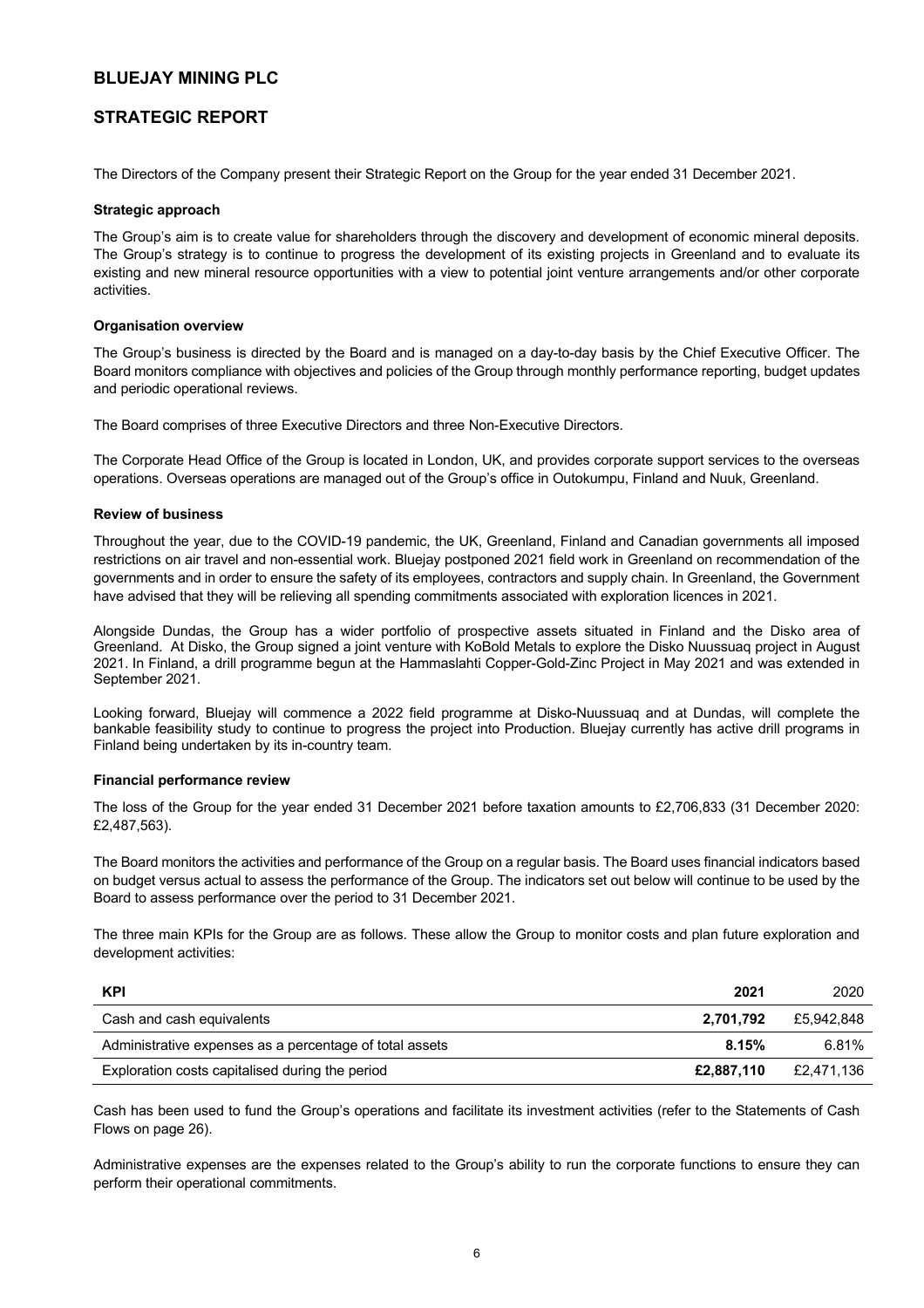# **STRATEGIC REPORT**

Exploration costs capitalised during the period consist of exploration expenditure on the Group's exploration licences net of foreign exchange rate movements.

## **Principal risks and uncertainties**

The management of the business and the execution of the Group's strategy are subject to a number of risks. The key business risks affecting the Group are set out below.

Risks are formally reviewed by the Board, and appropriate processes are put in place to monitor and mitigate them. If more than one event occurs, it is possible that the overall effect of such events would compound the possible adverse effects on the Group.

## *Exploration risks*

The exploration and mining business is controlled by a number of global factors, principally supply and demand which in turn is a key driver of global mineral prices; these factors are beyond the control of the Group. Exploration is a high-risk business and there can be no guarantee that any mineralisation discovered will result in proven and probable reserves or go on to be an operating mine. At every stage of the exploration process the projects are rigorously reviewed to determine if the results justify the next stage of exploration expenditure ensuring that funds are only applied to high priority targets.

The principal assets of the Group comprising the mineral exploration licences are subject to certain financial and legal commitments. If these commitments are not fulfilled the licences could be revoked. They are also subject to legislation defined by the Government; if this legislation is changed it could adversely affect the value of the Group's assets.

## *Dependence on key personnel*

The Group and Company is dependent upon its executive management team and various technical consultants. Whilst it has entered into contractual agreements with the aim of securing the services of these personnel, the retention of their services cannot be guaranteed. The development and success of the Group depends on its ability to recruit and retain high quality and experienced staff. The loss of the service of key personnel or the inability to attract additional qualified personnel as the Group grows could have an adverse effect on future business and financial conditions.

### *Uninsured risk*

The Group, as a participant in exploration and development programmes, may become subject to liability for hazards that cannot be insured against or third party claims that exceed the insurance cover. The Group may also be disrupted by a variety of risks and hazards that are beyond control, including geological, geotechnical and seismic factors, environmental hazards, industrial accidents, occupational and health hazards and weather conditions or other acts of God.

### *Funding risk*

The only sources of funding currently available to the Group are through the issue of additional equity capital in the parent company or through bringing in partners to fund exploration and development costs. The Company's ability to raise further funds will depend on the success of the Group's exploration activities and its investment strategy. The Company may not be successful in procuring funds on terms which are attractive and, if such funding is unavailable, the Group may be required to reduce the scope of its exploration activities or relinquish some of the exploration licences held for which it may incur fines or penalties.

### *Financial risks*

The Group's operations expose it to a variety of financial risks that can include market risk (including foreign currency, price and interest rate risk), credit risk, and liquidity risk. The Group has a risk management programme in place that seeks to limit the adverse effects on the financial performance of the Group by monitoring levels of debt finance and the related finance costs. The Group does not use derivative financial instruments to manage interest rate costs and, as such, no hedge accounting is applied.

## *COVID-19*

The outbreak of the global COVID-19 virus resulted in business disruption and stock market volatility. The Group implemented extensive business continuity procedures and contingency arrangements to ensure they were able to continue to operate.

Details of the Group's financial risk management policies are set out in Note 3 to the Financial Statements.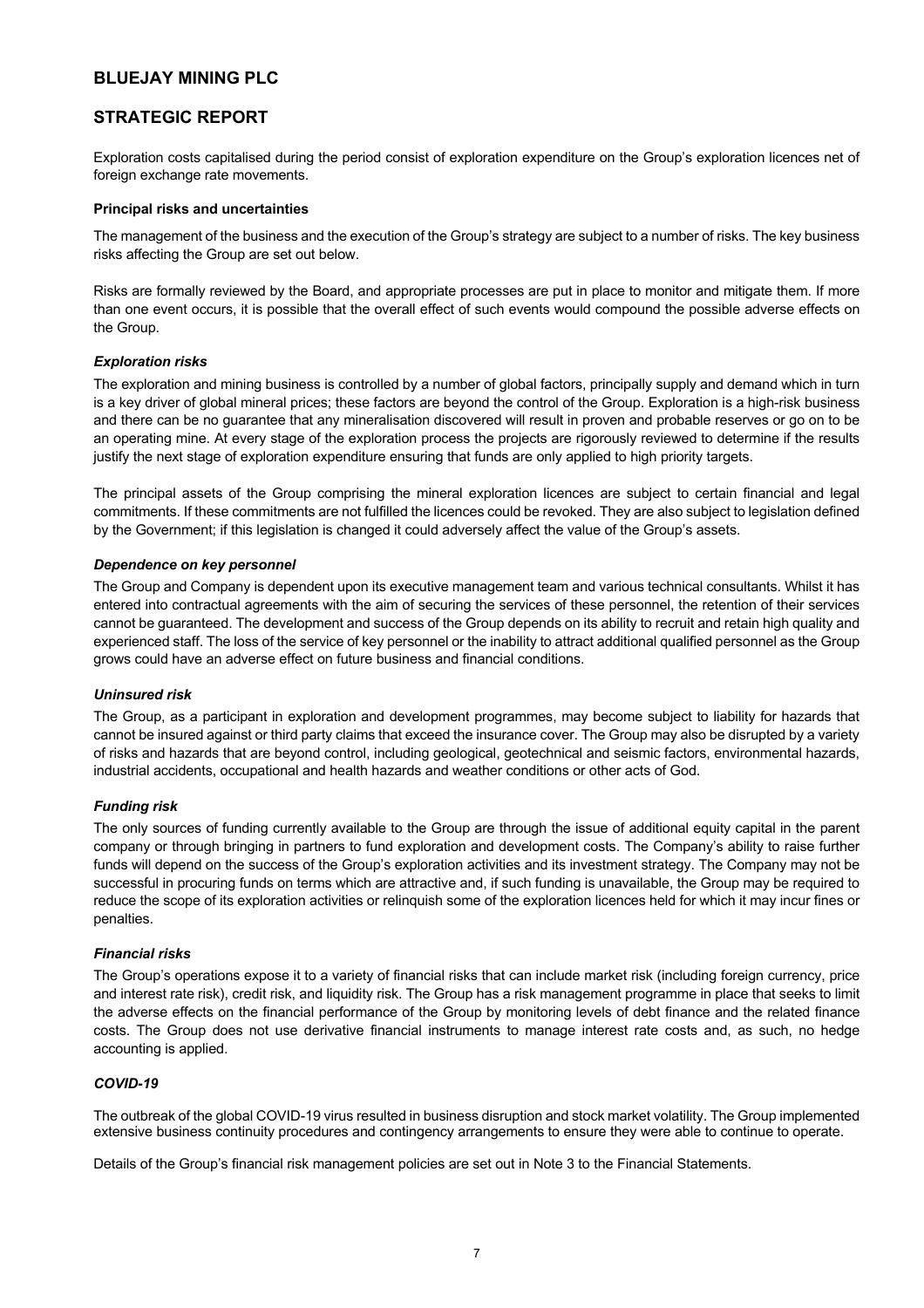# **STRATEGIC REPORT**

## **Section 172(1) Statement - Promotion of the Company for the benefit of the members as a whole**

The Directors believe they have acted in the way most likely to promote the success of the Company for the benefit of its members as a whole, as required by s172 of the Companies Act 2006.

The requirements of s172 are for the Directors to:

- Consider the likely consequences of any decision in the long term,
- Act fairly between the members of the Company,
- Maintain a reputation for high standards of business conduct,
- Consider the interests of the Company's employees,
- Foster the Company's relationships with suppliers, customers and others, and
- Consider the impact of the Company's operations on the community and the environment.

The Company continues to progress the development of its existing projects in Greenland, which is inherently speculative in nature and, without regular income, is dependent upon fund-raising for its continued operation. The pre-revenue nature of the business is important to the understanding of the Company by its members, employees and suppliers, and the Directors are as transparent about the cash position and funding requirements as is allowed under AIM Rules for Companies.

The application of the s172 requirements can be demonstrated in relation to the some of the key decisions made during 2021:

- Continuing evaluation of existing license areas and assessment of targets;
- Finalising the pre-feasibility studies as part of the exploitation licence process;
- Expanding the licensed land area;
- Identifying and refining both new and previously defined drill targets;
- Further identification of drill targets and preparation for a percussion drill program;
- Continued assessment of corporate overheads, expenditure levels and wider market conditions.

As a mining Group operating in Greenland and Finland, the Board takes seriously its ethical responsibilities to the communities and environment in which it works. We abide by the local and relevant UK laws on anti-corruption & bribery. Wherever possible, local communities are engaged in the geological operations & support functions required for field operations, providing much needed employment and wider economic benefits to the local communities. In addition, we follow international best practise on environmental aspects of our work. Our goal is to meet or exceed standards, in order to ensure we maintain our social licence to operate from the communities with which we interact. The interests of our employees are a primary consideration for the Board. Personal development opportunities are supported and a health and security support network is in place to assist with any issues that may arise on field expeditions.

The Group Strategic Report was approved by the Board on 18 May 2022.<br>Report was approved by the Board on 18 May 2022.

Bo Stensgaard CEO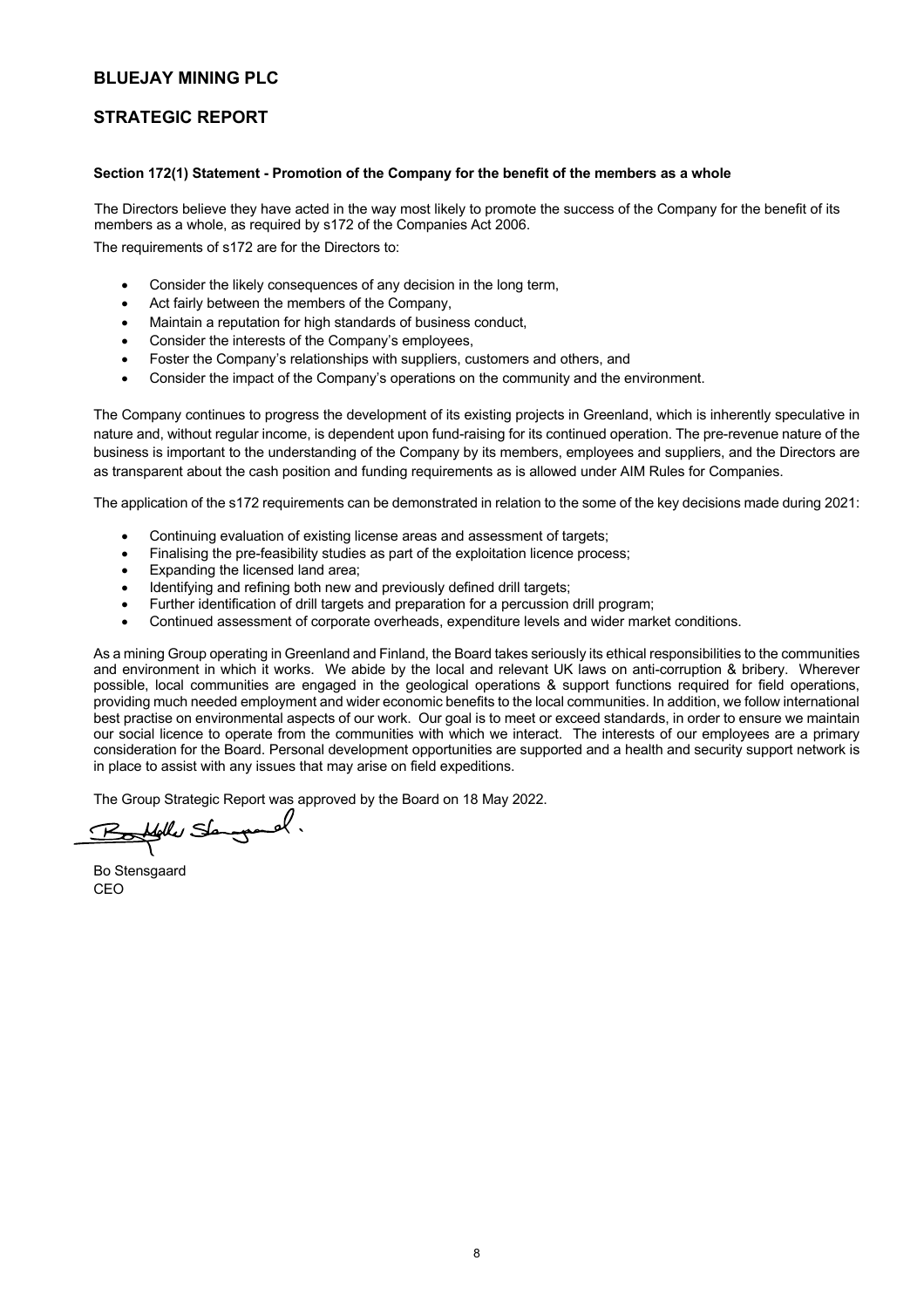# **DIRECTORS' REPORT**

The Directors present the Annual Report on the affairs of Bluejay Mining plc together with the Financial Statements for the year ended 31 December 2021.

## **Dividends**

The Directors do not recommend the payment of a dividend for the year (31 December 2020: £nil).

### **Directors & Directors' interests**

The Directors who served during the year ended 31 December 2021 are shown below and had, at that time the following beneficial interests in the shares of the Company:

|                          | 31 December 2021          |                          | 31 December 2020          |                |
|--------------------------|---------------------------|--------------------------|---------------------------|----------------|
|                          | Ordinary<br><b>Shares</b> | <b>Options</b>           | Ordinary<br><b>Shares</b> | <b>Options</b> |
| <b>Roderick McIllree</b> | 74,677,778                | $\overline{\phantom{a}}$ | 74,677,778                |                |
| Peter Waugh              | 140.224                   |                          | 140.224                   |                |
| Michael Hutchinson       | -                         | $\overline{\phantom{0}}$ |                           |                |
| Bo Stensgaard            | 135.000                   | 16,100,000               |                           | 4,100,000      |
| Johannus Hansen          | 220,000                   | $\overline{\phantom{0}}$ | $\overline{\phantom{0}}$  |                |

Further details on options can be found in Note 15 to the Financial Statements.

### **Substantial shareholders**

The substantial shareholders with more than a 5% shareholding at 18 May 2022 are shown below:

|                                  | 18 May 2022    |            |  |
|----------------------------------|----------------|------------|--|
|                                  | <b>Holding</b> | Percentage |  |
| Sandgrove Capital Management LLP | 162,234,872    | 15.46 %    |  |
| M&G Plc                          | 142.850.649    | 13.61 %    |  |
| Roderick McIllree                | 75,820,635     | 7.22%      |  |
| <b>HSBC Bank Plc</b>             | 66,304,298     | 6.32%      |  |

#### **Corporate responsibility**

#### *Environmental*

The Company undertakes its exploration activities in a manner that minimises or eliminates negative environmental impacts and maximises positive impacts of an environmental nature. Bluejay is a mineral explorer, not a mining company. Hence, the environmental impact associated with its activities is minimal. To ensure proper environmental stewardship on its projects, Bluejay conducts certified baseline studies prior to all drill programmes and ensures that areas explored are properly maintained and conserved.

### *Health and safety*

Bluejay operates a comprehensive health and safety programme to ensure the wellness and security of its employees. The control and eventual elimination of all work related hazards requires a dedicated team effort involving the active participation of all employees. A comprehensive health and safety programme is the primary means for delivering best practices in health and safety management. This programme is regularly updated to incorporate employee suggestions, lessons learned from past incidents and new guidelines related to new projects with the aim of identifying areas for further improvement of health and safety management. This results in continuous improvement of the health and safety programme. Employee involvement is regarded as fundamental in recognising and reporting unsafe conditions and avoiding events that may result in injuries and accidents.

## *Internal controls*

The Board recognises the importance of both financial and non-financial controls and has reviewed the Group's control environment and any related shortfalls during the period. Since the Group was established, the Directors are satisfied that, given the current size and activities of the Group, adequate internal controls have been implemented. Whilst they are aware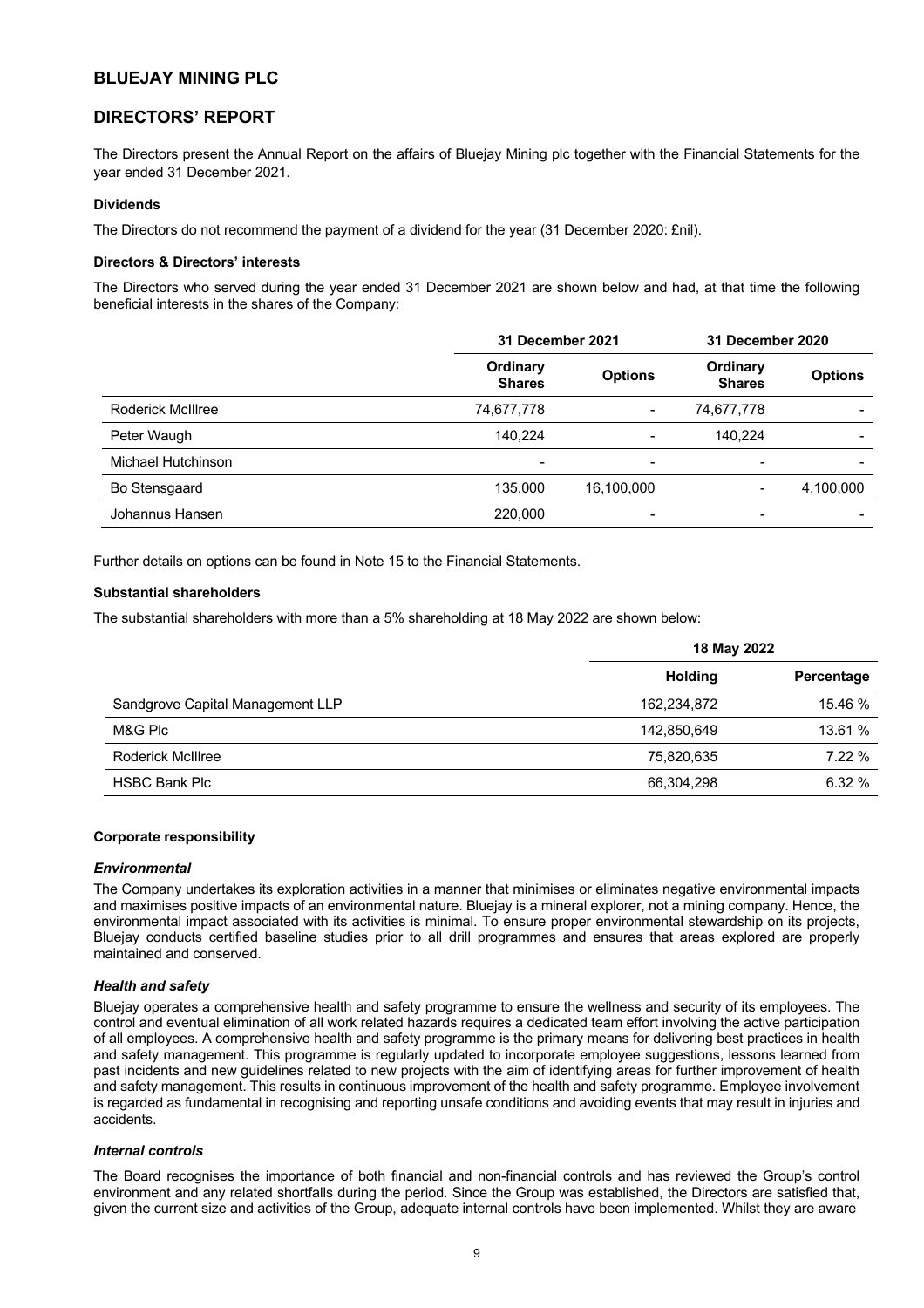# **DIRECTORS' REPORT**

that no system can provide absolute assurance against material misstatement or loss, in light of the current activity and proposed future development of the Group, continuing reviews of internal controls will be undertaken to ensure that they are adequate and effective.

Further details of corporate governance can be found in the Corporate Governance Report on page 12.

### *Supplier payment policy*

The Group's current policy concerning the payment of trade creditors is to follow the CBI's Prompt Payers Code (copies are available from the CBI, Centre Point, 103 New Oxford Street, London WC1A 1DU).

The Group's current policy concerning the payment of trade creditors is to:

- settle the terms of payment with suppliers when agreeing the terms of each transaction;
- ensure that suppliers are made aware of the terms of payment by inclusion of the relevant terms in contracts; and
- pay in accordance with the Group's contractual and other legal obligations.

#### *Going concern*

The Consolidated Financial Statements have been prepared on a going concern basis. Although the Group's assets are not generating revenues and an operating loss has been reported, the Directors are of the view that the Group has sufficient funds to meet all committed and contractual expenditure within the next 12 months and to maintain good title to the exploration licences. This will ensure they will still be in a strong financial position once they are able to re-commence exploration activity.

The Group's business activities together with the additional factors likely to affect its future development, performance and position are set out in the Chairman's Report on pages 3-5. In addition, Note 3 to the Consolidated Financial Statements includes the Group's objectives, policies and processes for managing its capital; its financial risk management objectives; details of its financial instruments and its exposure to market, credit and liquidity risk.

### *Directors' and Officers' indemnity insurance*

The Group has made qualifying third-party indemnity provisions for the benefit of its Directors and Officers. These were made during the period and remain in force at the date of this report.

### **Financial Risk Management Objectives**

The Group has disclosed the financial risk management objectives within Note 3 to these Financial Statements.

### **Events after the reporting period**

Events after the reporting period are set out in Note 27 to the Financial Statements.

### **Future developments**

Details of future developments for the Group are disclosed in the Chairman's Report on page 3.

### **Provision of information to Auditor**

So far as each of the Directors is aware at the time this report is approved:

- there is no relevant audit information of which the Company's auditor is unaware; and
- the Directors have taken all steps that they ought to have taken to make themselves aware of any relevant audit information and to establish that the auditor is aware of that information.

#### **Auditor**

PKF Littlejohn LLP has signified its willingness to continue in office as auditor.

This report was approved by the Board on 18 May 2022 and signed on its behalf.

felle Semyand.

Bo Stensgaard Director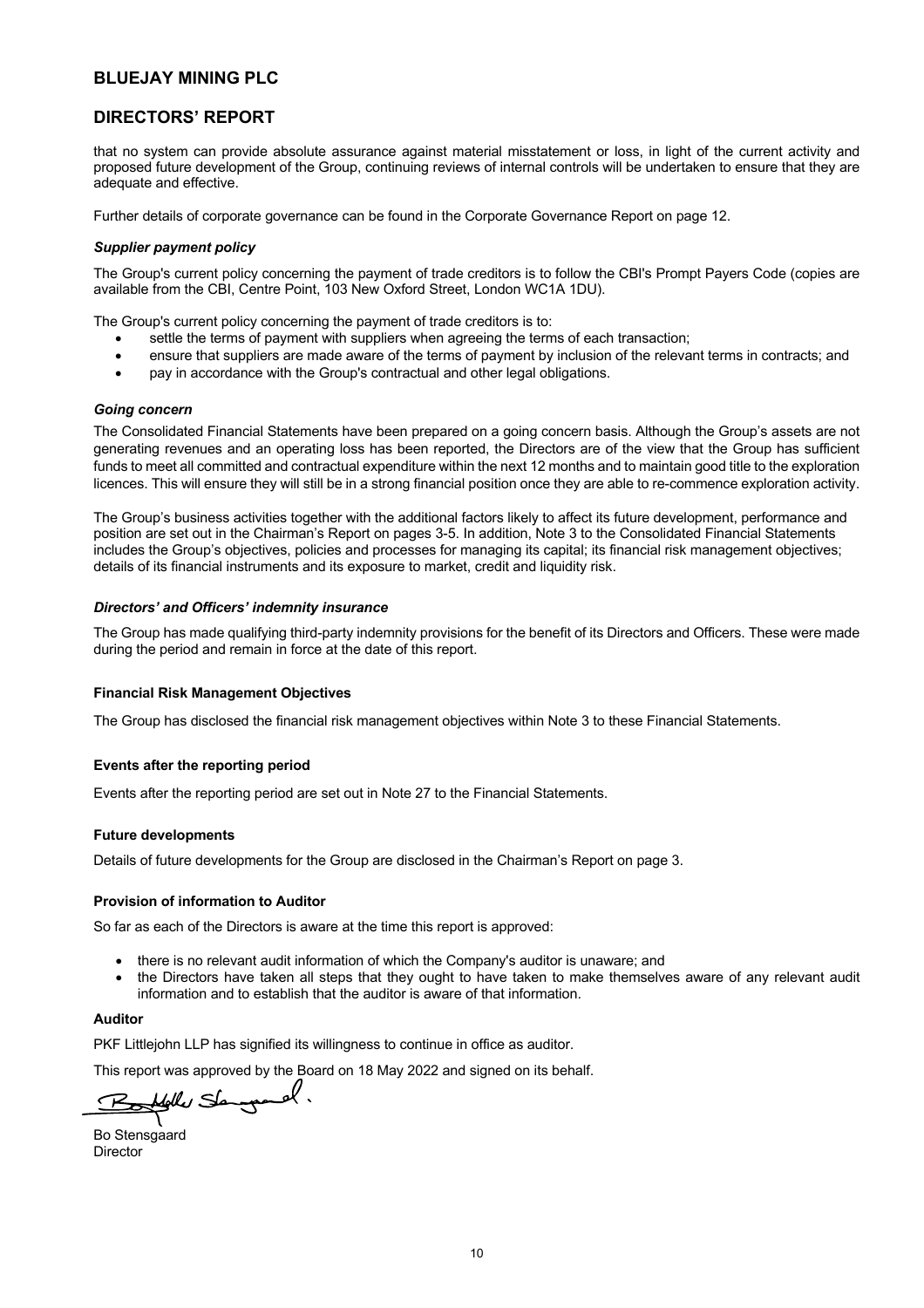# **STATEMENT OF DIRECTORS' RESPONSIBILITIES**

The Directors are responsible for preparing the Annual Report and the Financial Statements in accordance with applicable law and regulations, including the AIM Rules for Companies.

Company law requires the Directors to prepare financial statements for each financial year. Under that law the Directors have elected to prepare the Group and Company Financial Statements in accordance with International Financial Reporting Standards (IFRSs) in conformity with the requirements of the Companies Act 2006. Under company law the Directors must not approve the Financial Statements unless they are satisfied that they give a true and fair view of the state of affairs of the Group and Company, and of the profit or loss of the Group for that period. In preparing these Financial Statements, the Directors are required to:

- select suitable accounting policies and then apply them consistently;
- make judgments and accounting estimates that are reasonable and prudent;
- state whether applicable IFRSs in conformity with the requirements of the Companies Act 2006 have been followed, subject to any material departures disclosed and explained in the financial statements; and
- prepare the financial statements on the going concern basis unless it is inappropriate to presume that the Group will continue in business.

The Directors are responsible for keeping adequate accounting records that are sufficient to show and explain the Group's and Company's transactions and disclose with reasonable accuracy at any time the financial position of the Group and Company, and enable them to ensure that the Financial Statements comply with the Companies Act 2006. They are also responsible for safeguarding the assets of the Group and Company, and hence for taking reasonable steps for the prevention and detection of fraud and other irregularities.

The Directors are responsible for the maintenance and integrity of the corporate and financial information included on the Company's website, www.sigmaroc.com. Legislation in the United Kingdom governing the preparation and dissemination of the Financial Statements may differ from legislation in other jurisdictions.

The Company is compliant with AIM Rule 26 regarding the Company's website.

The Directors confirm that they have complied with the above requirements in preparing the Financial Statements.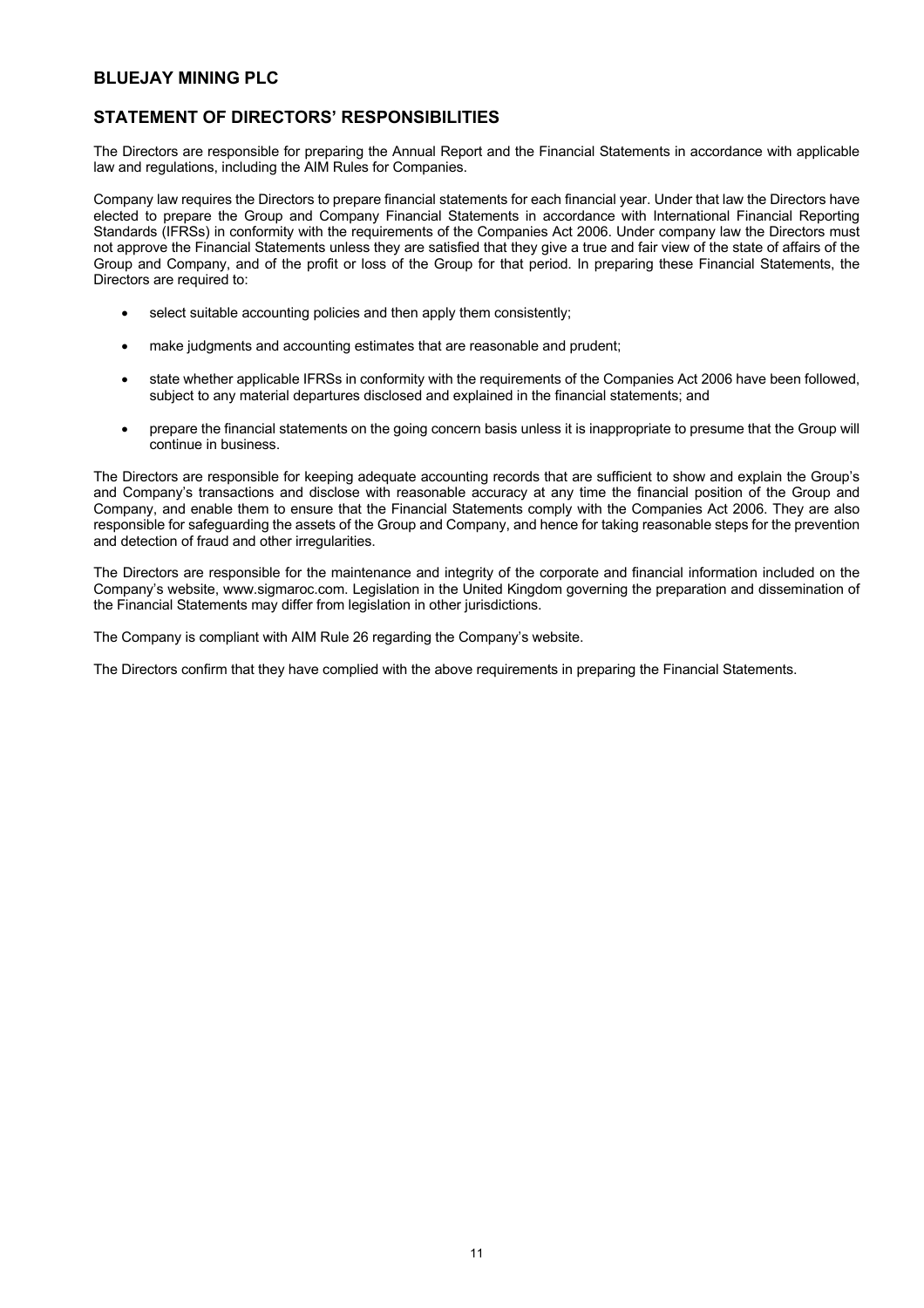# **CORPORATE GOVERNANCE REPORT**

The Board of Bluejay Mining plc had adopted the QCA Corporate Governance Code ('the Code') as its code of corporate goverance. The Code is published by the Quoted Companies Allicance ('QCA') and is available at www.theqca.com. The key governance related matter that occurred during the financial year ended 31 December 2021 was the completion and submission of the Environmental Impact Assessment and Social Impact Assessment reports at the Dundas project, both of which have been confirmed compliant for the Public Consultation phase.

## **Corporate Governance Report**

The QCA Code sets out 10 principles that should be applied. These are listed below together with a short explanation of how the Company applies each of the principles:

## **Principle One**

## *Business Model and Strategy*

The Board has concluded that the highest medium and long term value can be delivered to its shareholders by the adoption of a single strategy for the Company. The principal activity of the Group is the exploration and development of precious and base metals and the aim is to create value for shareholders through the discovery and development of economic resource deposits.

The Board implements this strategy by focusing investment into the exploration of world-class mineralised domains, establishing a strict criteria for project selection, utilising industry recognised methods of exploration, developing a resultsdriven exploration approach, actively monitoring operational and financial performance, measured against deliverable targets and budgets and considering alternative commercial options for projects which no longer meet the established criteria of the Group. This can be summarised as follows:

- Continued development of the Dundas ilmenite project in Greenland toward commercialisation. Key milestones recently achieved include approval of the exploration and closure plan. Further detail is included in the Chairman's Report on pages 3-5.
- Entered into a joint venture agreement at Disko-Nuussuaq project in Greenland
- Drilling at the Enonkoski project with its joint venture partner

## **Principle Two**

### *Understanding Shareholder Needs and Expectations*

The Board is committed to maintaining good communication and having constructive dialogue with its shareholders. The Company has close ongoing relationships with its private shareholders. Institutional shareholders and analysts have the opportunity to discuss issues and provide feedback at meetings with the Company. In addition, all shareholders are encouraged to attend the Company's Annual General Meeting. Investors also have access to current information on the Company though its website, www.bluejaymining.com, and via Kevin Sheil, Head of Corporate Development and Strategy or the Company's PR advisors, BlytheRay who are available to answer investor relations enquiries.

## **Principle Three**

### *Considering Wider Stakeholder and Social Responsibilities*

The Board recognises that the long term success of the Company is reliant upon the efforts of the employees of the Company and its contractors, suppliers, regulators and other stakeholders. The Board has put in place a range of processes and systems to ensure that there is close oversight and contact with its key resources and relationships. The Company has close ongoing relationships with a broad range of its stakeholders and provides them with the opportunity to raise issues and provide feedback to the Company.

## **Principle Four**

## *Risk Management*

In addition to its other roles and responsibilities, the Audit Committee is responsible to the Board for ensuring that procedures are in place and are being implemented effectively to identify, evaluate and manage the significant risks faced by the Company. The risk assessment matrix below sets out those risks, and identifies their ownership and the controls that are in place. This matrix is updated as changes arise in the nature of risks or the controls that are implemented to mitigate them.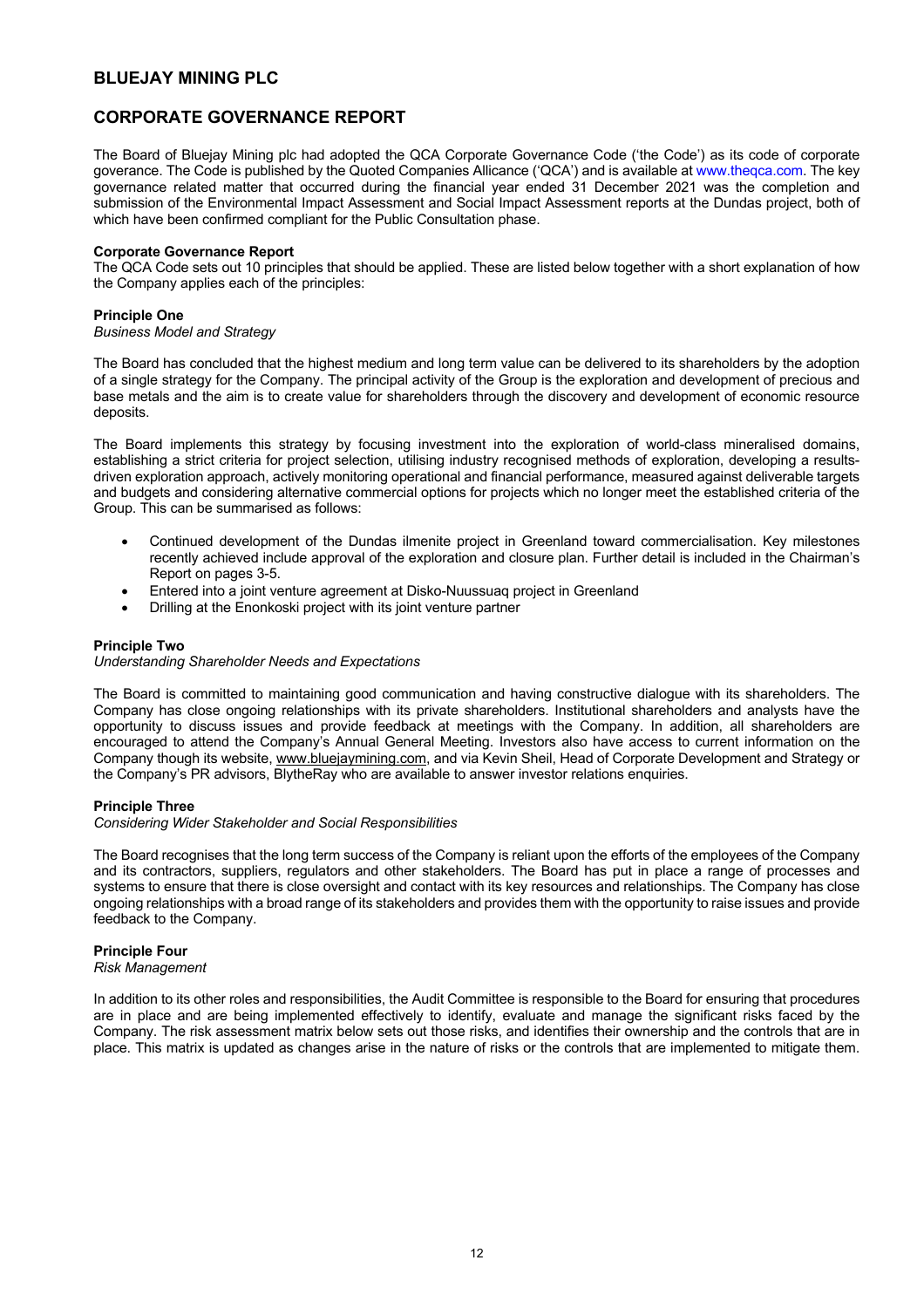# **CORPORATE GOVERNANCE REPORT**

The Audit Committee reviews the risk matrix and the effectiveness of scenario testing on a regular basis. The following principal risks and controls to mitigate them, have been identified:

| <b>Activity</b>             | <b>Risk</b>                                               | <b>Impact</b>                                                                       | Control(s)                                                                                                    |
|-----------------------------|-----------------------------------------------------------|-------------------------------------------------------------------------------------|---------------------------------------------------------------------------------------------------------------|
| <b>Operation</b>            | Injury to staff                                           | Injury to staff whilst<br>operating heavy<br>machinery in remote<br>location        | Creating a safe working<br>environment through<br>strict procedures and<br>regular training                   |
| <b>Regulatory adherence</b> | Breach of rules                                           | Censure or withdrawal of<br>authorisation                                           | Strong compliance<br>regime instilled at all<br>levels of the Company                                         |
| <b>Strategic</b>            | Market downturn<br>Failure to deliver<br>commerciality    | Change in Macro<br>economic conditions<br>Inability to secure offtake<br>agreements | Ongoing monitoring of<br>economic events and<br>markets.<br>Active marketing and<br>experienced<br>management |
| <b>Financial</b>            | Misappropriation of<br><b>Funds</b><br><b>IT Security</b> | Fraudulent activity and<br>loss of funds<br>Loss of critical financial<br>data      | Robust financial controls<br>and split of duties<br>Regular back up of data<br>online and locally             |

The Directors have established procedures, as represented by this statement, for the purpose of providing a system of internal control. An internal audit function is not considered necessary or practical due to the size of the Company and the close day to day control exercised by the executive Directors. However, the Board will continue to monitor the need for an internal audit function. The Board works closely with and has regular ongoing dialogue with the outsourced finance function and has established appropriate reporting and control mechanisms to ensure the effectiveness of its control systems.

## **Principle Five**

## *A Well Functioning Board of Directors*

As at the date hereof the Board comprised, the CEO Bo Stensgaard, the Executive Chairman Roderick McIllree, COO Eric Sondergaard and three Non-Executive Directors, Peter Waugh, Michael Hutchinson and Johannus Hansen. Biographical details of the current Directors are set out within Principle Six below. Executive and Non-Executive Directors are subject to re-election at intervals of no more than three years. The letters of appointment of all Directors are available for inspection at the Company's registered office during normal business hours.

The Board meets at least three times per annum. It has established an Audit Committee, Remuneration Committee and AIM Compliance Committee, particulars of which appear hereafter. The Board has agreed that appointments to the Board are made by the Board as a whole and so has not created a Nominations Committee. The Non-Executive Directors are considered to be part time but are expected to provide as much time to the Company as is required. The Board considers that this is appropriate given the Company's current stage of operations. It shall continue to monitor the need to match resources to its operational performance and costs and the matter will be kept under review going forward. Michael Hutchinson, Peter Waugh and Johannus Hansen are considered to be Independent Directors.

The Company shall report annually on the number of Board and committee meetings held during the year and the attendance record of individual Directors. In order to be efficient, the Directors meet formally and informally both in person and by telephone. To date there have been at least quarterly formal and informal meetings of the Board, and the volume and frequency of such meetings is expected to continue at this rate.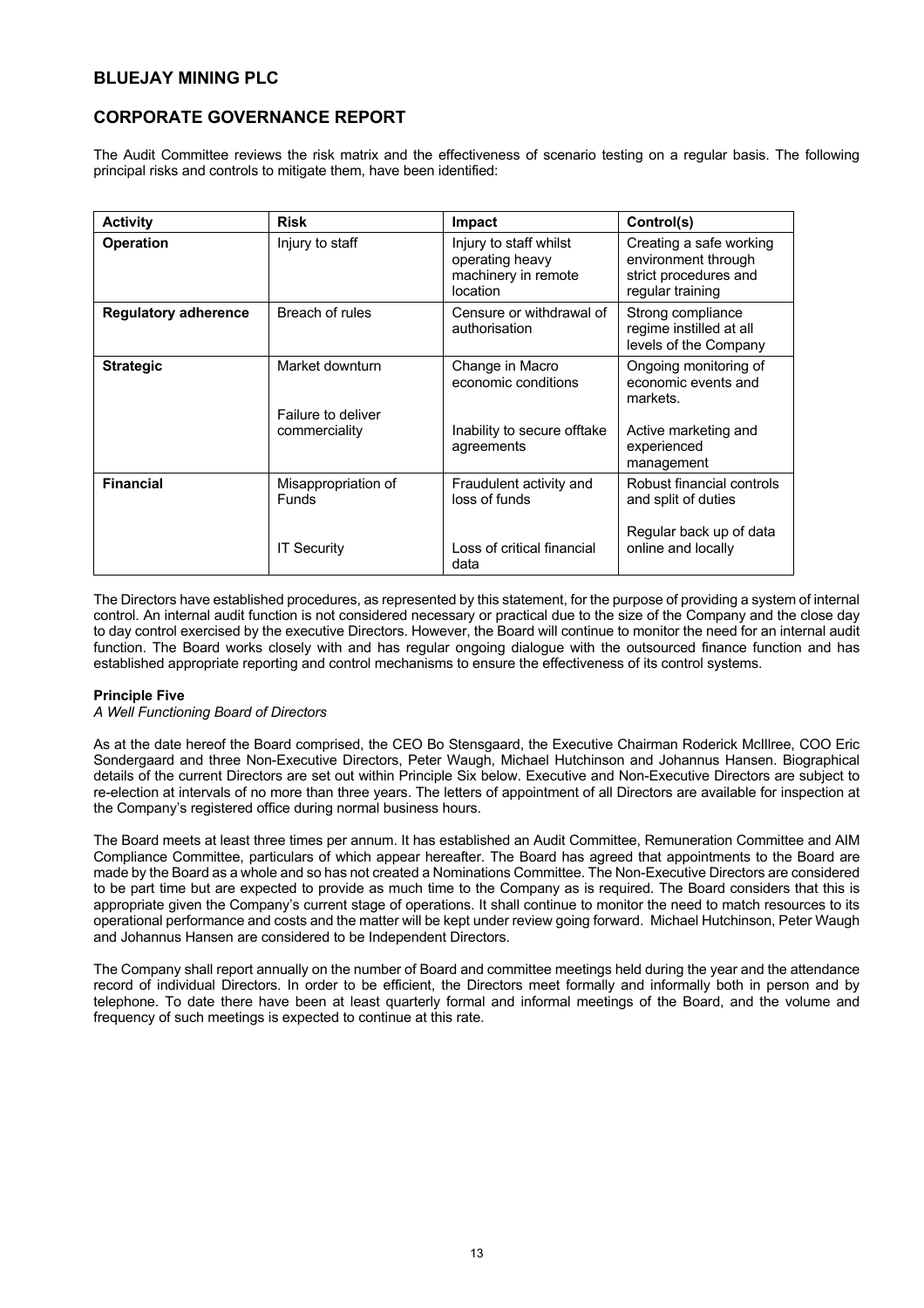# **CORPORATE GOVERNANCE REPORT**

Details of the Directors' attendance at the Board meetings are set out below:

|                                 | <b>Meetings Attended</b> | Meetings eligible to<br>attend |
|---------------------------------|--------------------------|--------------------------------|
| <b>Roderick McIllree</b>        |                          |                                |
| Michael Hutchinson              |                          |                                |
| Peter Waugh                     |                          |                                |
| Bo Stensgaard                   |                          |                                |
| Johannus Egholm Hansen (1)      |                          |                                |
| Eric Sondergaard <sup>(2)</sup> |                          |                                |

(1) Johannus Egholm Hansen was appointed on 15 March 2021

(2) Eric Sondergaard was appointed on 27 January 2022

### **Principle Six**

*Appropriate Skills and Experience of the Directors* 

The Board currently consists of six Directors and, in addition, the Company has employed the services of Westend Corporate LLP to act as the Company Secretary. The Company is satisfied that given its size and stage of development, between the Directors, it has an effective and appropriate balance of skills and experience across technical, commercial and financial disciplines. The Director's experience and skills are listed on the companies website, www.bluejaymining.com,

The Board shall review annually the appropriateness and opportunity for continuing professional development whether formal or informal.

## **Roderick McIllree**

*Executive Chairman*

**Bo Stensgaard** *Chief Executive Officer* 

**Eric Sondergaard** *Chief Operations Officer* 

## **Micheal Hutchinson**

*Non-Executive Director Chairman of the Remuneration Committee and Member of the Audit Committee and AIM Compliance Committee.*

### **Peter Waugh**

*Independent Non-Executive Director Chairman of the AIM Compliance Committee, Audit committee and member of the Remuneration Committee*.

## **Johannus Egholm Hansen**

## *Independent Non-Executive Director*

*Member of the Audit Committee, AIM Compliance Committee and Remuneration Committee*.

Where necessary the Board has engaged external professional consultants on an ongoing basis to ensure the Company is meeting it's strategies. The key advisers to the Company are SP Angel Corporate Finance LLP, H&P Advisory Ltd, BlytheRay and Hill Dickinson.

The Board have ensured that the all external advisers are knowledgable and provide the required skillset.

### **Principle Seven**

*Evaluation of Board Performance* 

Internal evaluation of the Board, the Committees and individual Directors is to be undertaken on an annual basis and on a three-yearly cycle the evaluations may be facilitated by an independent evaluator. The Board has not yet had any internal reviews. The internal reviews will be in the form of peer appraisal and discussions to determine the effectiveness and performance of the various governance components, as well as the Directors' continued independence.

The results and recommendations that come out of the appraisals for the Directors shall identify the key corporate and financial targets that are relevant to each Director and their personal targets in terms of career development and training. Progress against previous targets shall also be assessed where relevant.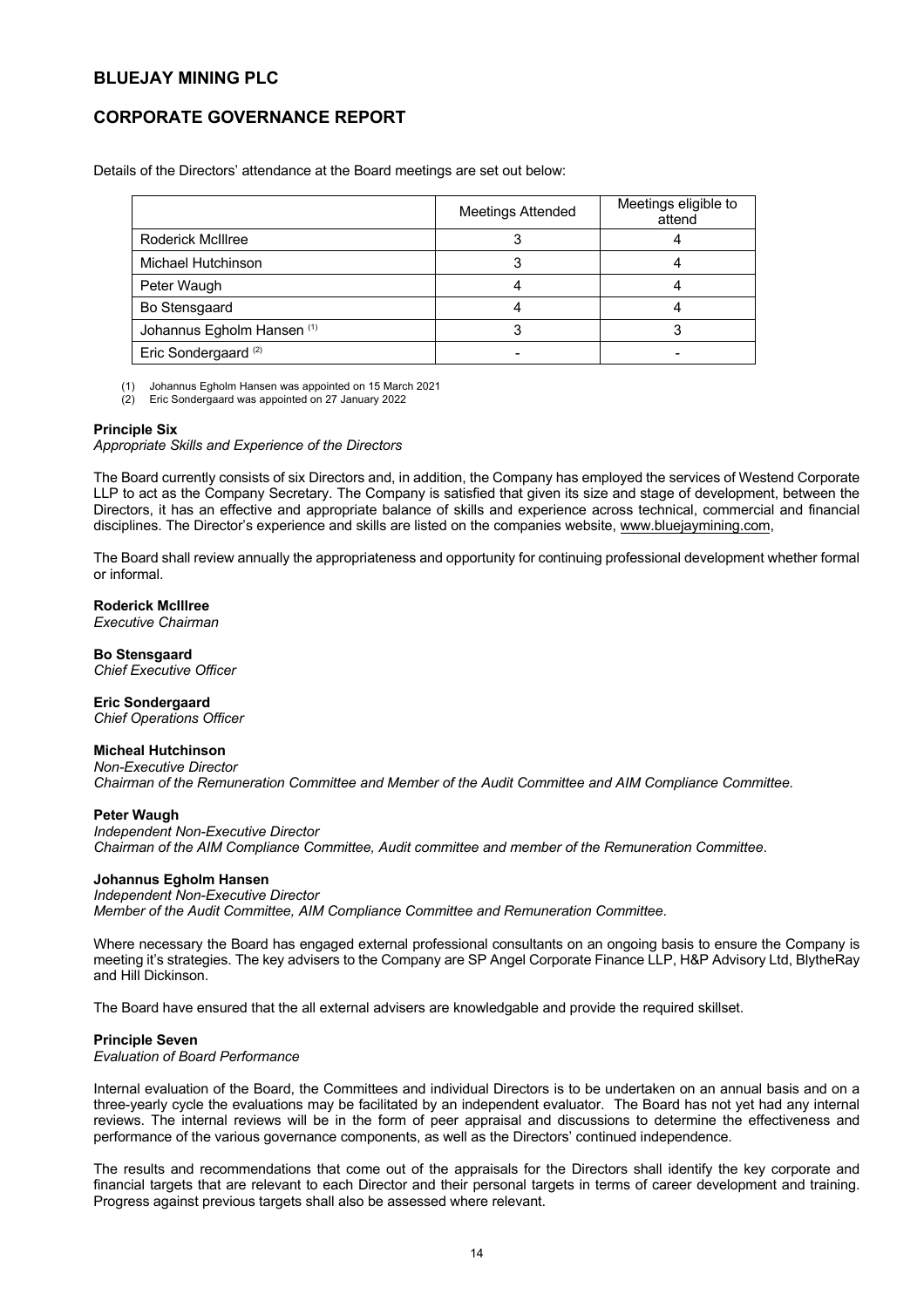## **CORPORATE GOVERNANCE REPORT**

## **Principle Eight**

*Corporate Culture* 

The Board recognises that their decisions regarding strategy and risk will impact the corporate culture of the Company as a whole and that this will impact the performance of the Company. The Board is very aware that the tone and culture set by the Board will greatly impact all aspects of the Company as a whole and the way that employees behave. The corporate governance arrangements that the Board has adopted are designed to ensure that the Company delivers long term value to its shareholders and that shareholders have the opportunity to express their views and expectations for the Company in a manner that encourages open dialogue with the Board. A large part of the Company's activities are centred upon what needs to be an open and respectful dialogue with employees, clients and other stakeholders.

Therefore, the importance of sound ethical values and behaviours is crucial to the ability of the Company to successfully achieve its corporate objectives. The Board places great importance on this aspect of corporate life and seeks to ensure that this flows through all that the Company does. The Directors consider that at present the Company has an open culture facilitating comprehensive dialogue and feedback and enabling positive and constructive challenge. The Company has adopted, with effect from the date on which its shares were admitted to AIM, a code for Directors' and employees' dealings in securities which is appropriate for a company whose securities are traded on AIM and is in accordance with the requirements of the Market Abuse Regulation which came into effect in 2016.

### **Principle Nine**

#### *Maintenance of Governance Structures and Processes*

Ultimate authority for all aspects of the Company's activities rests with the Board, the respective responsibilities of the Chairman and Chief Executive Officer arising as a consequence of delegation by the Board. The Board has adopted appropriate delegations of authority which set out matters which are reserved to the Board. The Chairman is responsible for the effectiveness of the Board, while management of the Company's business and primary contact with shareholders has been delegated by the Board to the Chief Executive Officer.

#### *Audit Committee*

The Audit Committee comprises Peter Waugh, Johannus Egholm Hansen and Michael Hutchinson, and Peter Waugh chairs this committee. This committee has primary responsibility for monitoring the quality of internal controls and ensuring that the financial performance of the Company is properly measured and reported. It receives reports from the executive management and auditors relating to the interim and annual accounts and the accounting and internal control systems in use throughout the Company. The Audit and Committee shall meet not less than twice in each financial year and it has unrestricted access to the Company's auditors.

#### *Remuneration Committee*

The Remuneration Committee comprises Peter Waugh, Johannus Egholm Hansen and Michael Hutchinson, and Michael Hutchinson chairs this committee. The Remuneration Committee reviews the performance of the executive Directors and employees and makes recommendations to the Board on matters relating to their remuneration and terms of employment. The Remuneration Committee also considers and approves bonuses, the granting of share options pursuant to the share option plan and the award of shares in lieu of bonuses pursuant to the Company's Remuneration Policy.

### *AIM Compliance Committee*

The AIM Compliance Committee comprises Michael Hutchinson, Johannus Egholm Hansen and Peter Waugh. Peter Waugh chairs this committee. The AIM Compliance Committee is responsible for the coordinating and monitoring the Company's regulatory responsibilities including liaising with the Nomad and the London Stock Exchange as necessary. The purpose of the AIM compliance committee is to designate responsibility of ensuring best practice and application of the defined corporate governance procedures.

#### *Nominations Committee*

The Board has agreed that appointments to the Board will be made by the Board as a whole and so has not created a Nominations Committee.

### *Non-Executive Directors*

The Board has adopted guidelines for the appointment of Non-Executive Directors which have been in place and which have been observed throughout the year. These provide for the orderly and constructive succession and rotation of the Chairman and non-executive Directors insofar as both the Chairman and non-executive Directors will be appointed for an initial term of three years and may, at the Board's discretion believing it to be in the best interests of the Company, be appointed for subsequent terms. The Chairman may serve as a Non-Executive Director before commencing a first term as Chairman.

In accordance with the Companies Act 2006, the Board complies with: a duty to act within their powers; a duty to promote the success of the Company; a duty to exercise independent judgement; a duty to exercise reasonable care, skill and diligence; a duty to avoid conflicts of interest; a duty not to accept benefits from third parties and a duty to declare any interest in a proposed transaction or arrangement.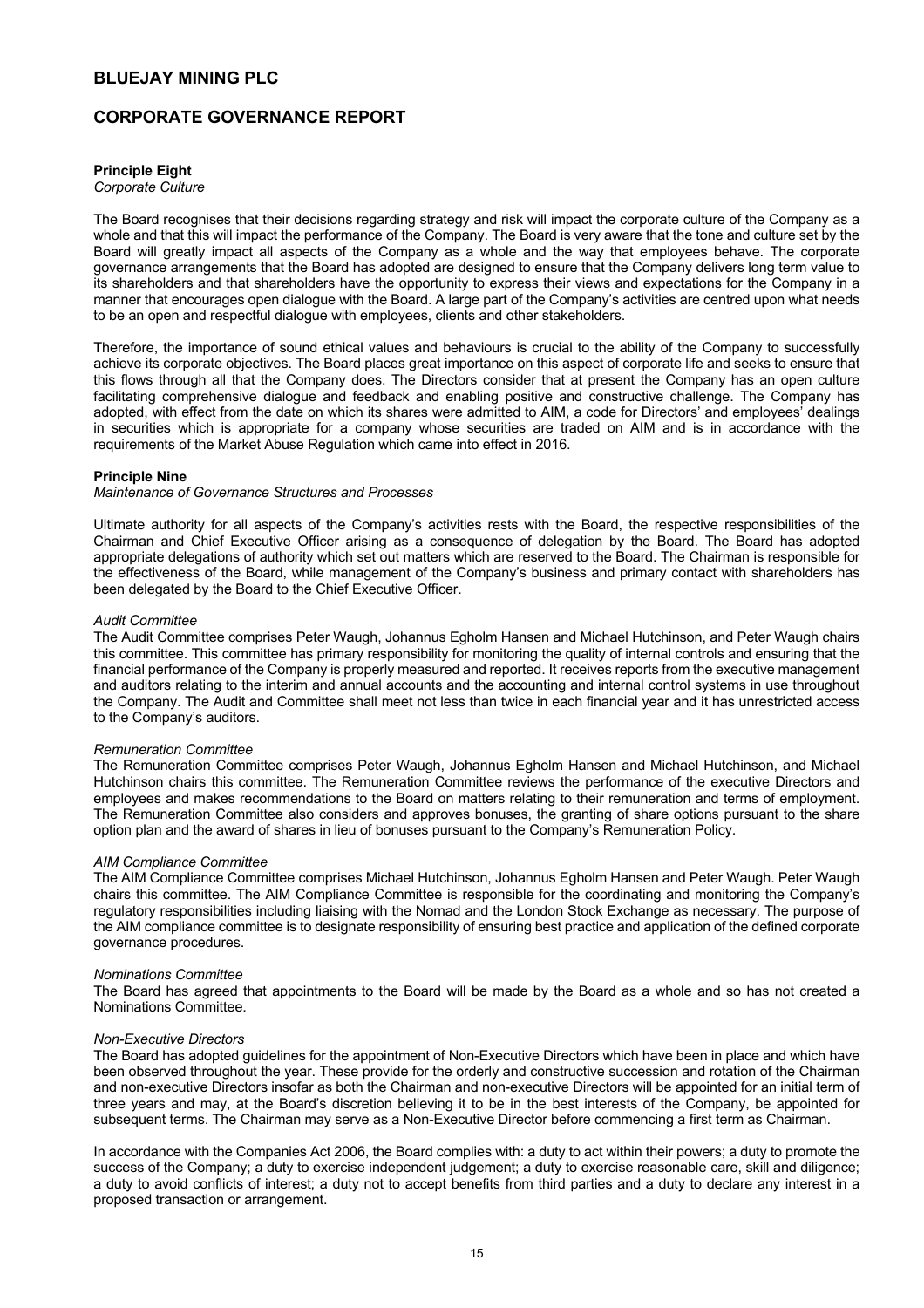# **CORPORATE GOVERNANCE REPORT**

#### **Principle Ten**

*Shareholder Communication* 

The Board is committed to maintaining good communication and having constructive dialogue with its shareholders. The Company has close ongoing relationships with its private shareholders. Institutional shareholders and analysts have the opportunity to discuss issues and provide feedback at meetings with the Company. In addition, all shareholders are encouraged to attend the Company's Annual General Meeting.

Investors also have access to current information on the Company though its website, www.bluejaymining.com, and via Kevin Sheil, Head of Corporate Development and Strategy or the Company's PR advisors, BlytheRay who are available to answer investor relations enquiries.

The Company shall include, when relevant, in its annual report, any matters of note arising from the Audit or Remuneration committees.

Peter Waugh Non-Executive Director

18 May 2022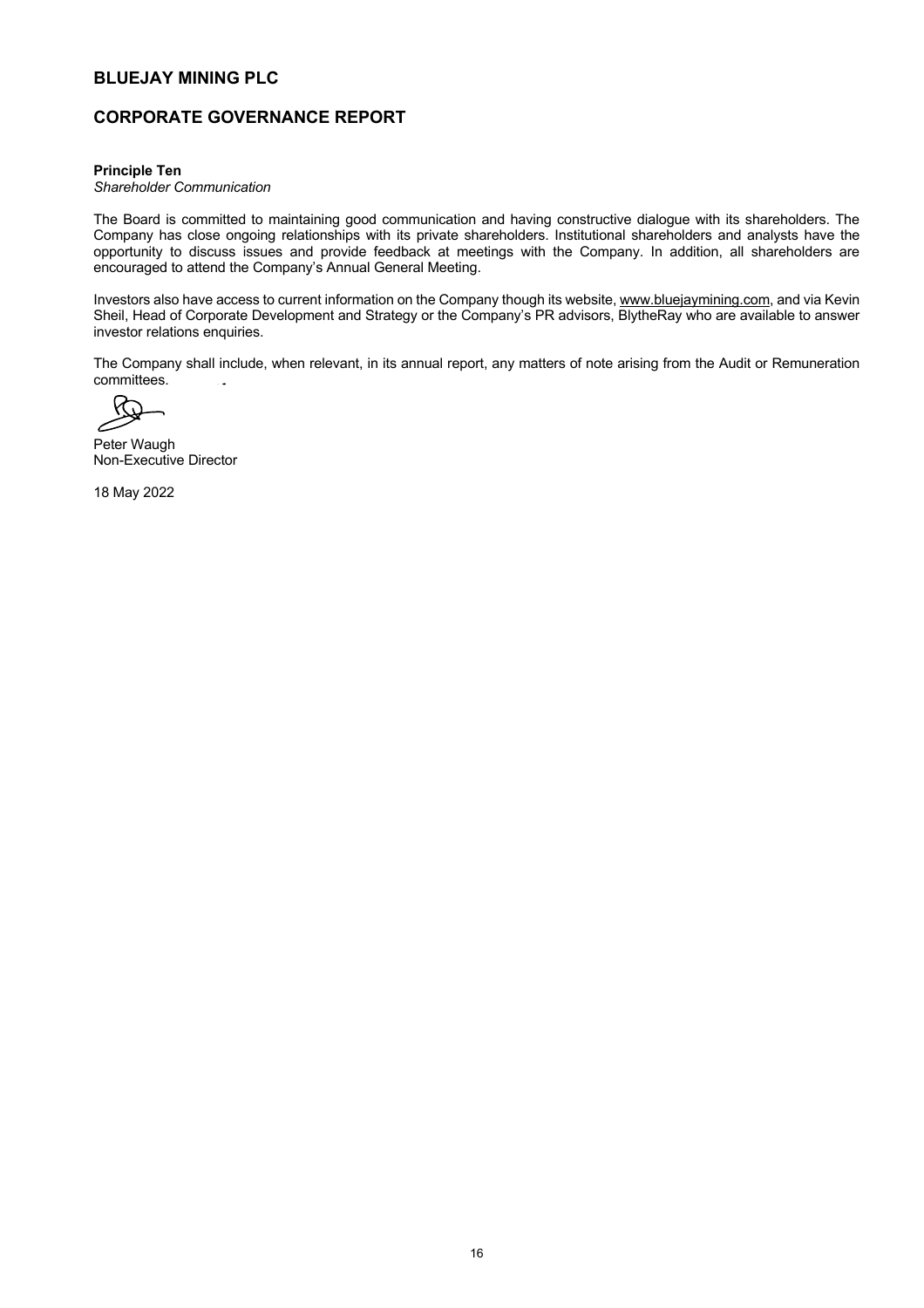## **STATEMENTS OF FINANCIAL POSITION As at 31 December 2020 Company number: 05389216 Opinion**

We have audited the financial statements of Bluejay Mining Plc (the 'parent company') and its subsidiaries (the 'group') for the year ended 31 December 2021 which comprise the Consolidated and Parent Company Statement of Financial Position, the Consolidated Income Statement, the Consolidated Statement of Comprehensive Income, the Consolidated and Parent Company Statement of Changes in Equity, the Consolidated and Parent Company Statements of Cash Flows and notes to the financial statements, including significant accounting policies. The financial reporting framework that has been applied in their preparation is applicable law and UK-adopted international accounting standards and as regards the parent company financial statements, as applied in accordance with the provisions of the Companies Act 2006.

In our opinion:

- the financial statements give a true and fair view of the state of the group's and of the parent company's affairs as at 31 December 2021 and of the group's and parent company's loss for the year then ended;
- the group financial statements have been properly prepared in accordance with UK-adopted international accounting standards;
- the parent company financial statements have been properly prepared in accordance with UK-adopted international accounting standards and as applied in accordance with the provisions of the Companies Act 2006; and
- the financial statements have been prepared in accordance with the requirements of the Companies Act 2006.

#### **Basis for opinion**

We conducted our audit in accordance with International Standards on Auditing (UK) (ISAs (UK)) and applicable law. Our responsibilities under those standards are further described in the Auditor's responsibilities for the audit of the financial statements section of our report. We are independent of the group and parent company in accordance with the ethical requirements that are relevant to our audit of the financial statements in the UK, including the FRC's Ethical Standard as applied to listed entities, and we have fulfilled our other ethical responsibilities in accordance with these requirements. We believe that the audit evidence we have obtained is sufficient and appropriate to provide a basis for our opinion.

#### **Conclusions relating to going concern**

In auditing the financial statements, we have concluded that the directors' use of the going concern basis of accounting in the preparation of the financial statements is appropriate. Our evaluation of the directors' assessment of the group's and parent company's ability to continue to adopt the going concern basis of accounting included:

- a) Reviewing management's assessment of going concern.
- b) Determining if all relevant information has been included in the assessment of going concern including completeness of forecast expenditure.
- c) Analysing cash flow forecasts and budgets, reviewing the underlying assumptions in relation to expenditure and checking mathematical accuracy.
- d) Considering the cash position at and after the year end.
- e) Reviewing the reasonable worst-case forecast scenario prepared by management and the financial resources available to deal with this outcome.

Based on the work we have performed, we have not identified any material uncertainties relating to events or conditions that, individually or collectively, may cast significant doubt on the group's or parent company's ability to continue as a going concern for a period of at least twelve months from when the financial statements are authorised for issue.

Our responsibilities and the responsibilities of the directors with respect to going concern are described in the relevant sections of this report.

#### **Our application of materiality**

The quantitative and qualitative thresholds for materiality determine the scope of our audit and the nature, timing and extent of our audit procedures. The materiality for the financial statements as a whole applied to the group financial statements was £328,000 (2020: £360,000) based on 1% of gross assets. We based the materiality on gross assets because we consider this to be the most relevant performance indicator for a mining group in the exploration phase. The performance materiality for the group was £196,800 (2020: £216,000). The materiality for the financial statements as a whole applied to the parent company financial statements was £39,000 (2020: £42,000) based on 2% of the expenses. The performance materiality for the parent company was £23,400 (2020: £25,200). For each component in the scope of our group audit, we allocated a materiality that was less than our overall group materiality. We use performance materiality to reduce to an appropriately low level the probability that the aggregate of uncorrected and undetected misstatements exceeds overall materiality. Specifically,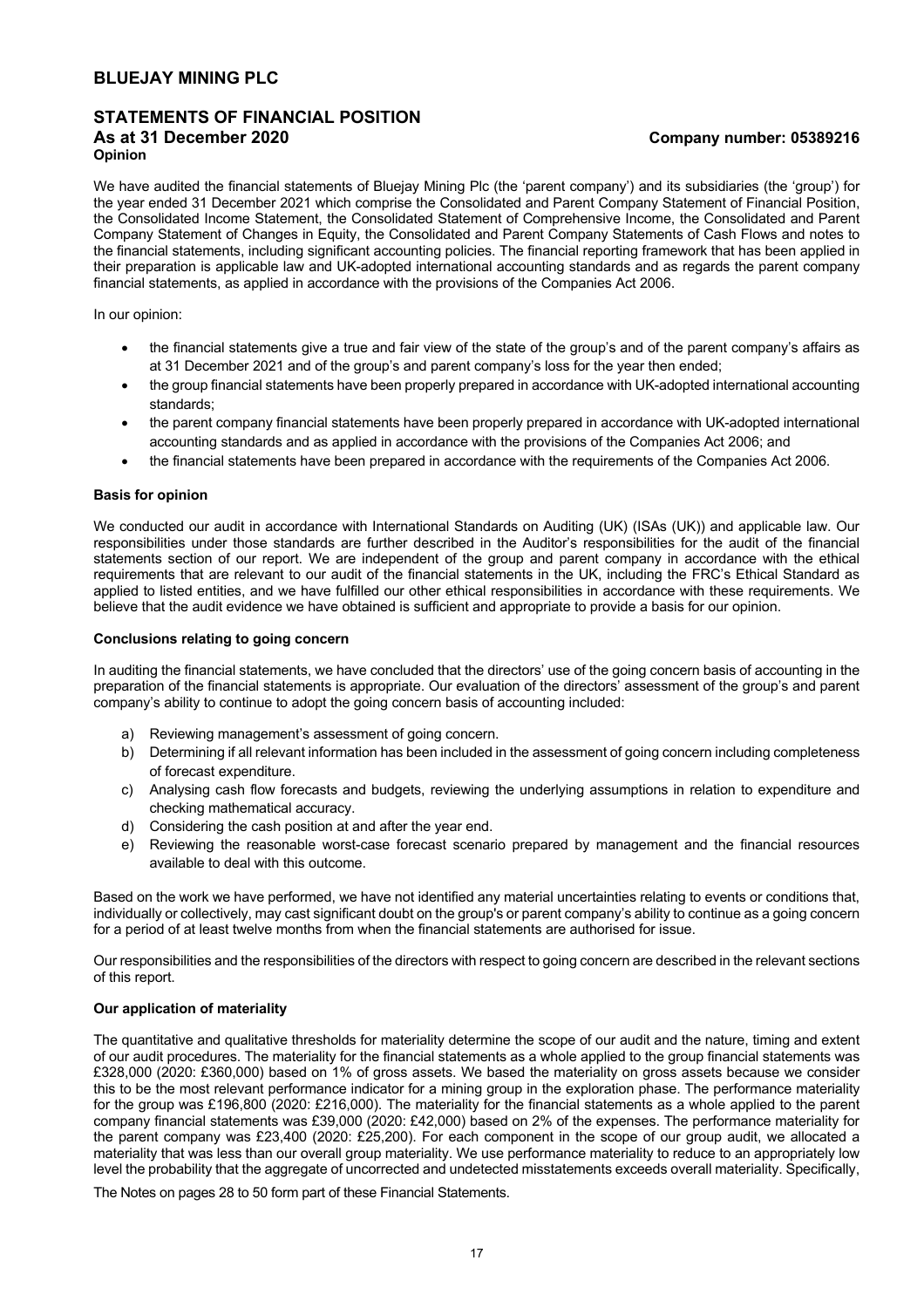# **STATEMENTS OF FINANCIAL POSITION**

we use performance materiality in determining the scope of our audit and the nature and extent of our testing of account balances, classes of transactions and disclosures, for example in determining sample sizes. As a group whose trade is in the process of expanding through product development and existing product revenue streams, loss before tax was considered the most appropriate benchmark to shareholders.

We agreed with those charged with governance that we would report all differences identified during the course of our audit in excess of £16,400 (2020: £18,000) for the group and £1,950 (2020 : 2,100) for the parent company.

## **Our approach to the audit**

In designing our audit, we determined materiality and assessed the risks of material misstatement in the financial statements. In particular we looked at areas involving significant accounting estimates and judgements by the directors and considered future events that are inherently uncertain, including review of group's future exploration plans to support impairment assessment of intangible assets. As in all of our audits, we also addressed the risk of management override of internal controls, including among other matters consideration of whether there was evidence of bias that represented a risk of material misstatement due to fraud.

Of the 8 components of the group, a full scope audit was performed on the complete financial information of 3 components, a limited scope review was performed on a component assessed as material and the remaining components were subject to analytical review as they were not significant or material to the group.

Of the 8 reporting components of the group, 2 are located in Finland and audited by a network firm operating under our instruction, 1 component is located in Greenland and audited by a component auditor operating under our instruction and the audit of the remaining components were performed in London, conducted by PKF Littlejohn LLP using a team with specific experience of auditing mining exploration entities and publicly listed entities. The Senior Statutory Auditor interacted regularly with the component audit teams during all stages of the audit and was responsible for the scope and direction of the audit process. This, in conjunction with additional procedures performed, gave us appropriate evidence for our opinion on the group and parent company financial statements.

## **Key audit matters**

Key audit matters are those matters that, in our professional judgment, were of most significance in our audit of the financial statements of the current period and include the most significant assessed risks of material misstatement (whether or not due to fraud) we identified, including those which had the greatest effect on: the overall audit strategy, the allocation of resources in the audit; and directing the efforts of the engagement team. These matters were addressed in the context of our audit of the financial statements as a whole, and in forming our opinion thereon, and we do not provide a separate opinion on these matters.

| Carrying value of intangible assets (refer note 7)<br>The group holds exploration and evaluation assets<br>We obtained and critically assessed the directors'<br>of £27,922,589 which relate to the Dundas Titanium<br>impairment review of intangible assets which considered the<br>areas listed as indicators of impairment under IFRS 6. Our<br>Project in Greenland and a portfolio of copper, zinc<br>and nickel projects in Finland. Intangible assets<br>work included the<br>represent c. 85% of the group's total assets. The<br>following:<br>carrying value and recoverability of these assets<br>are tested annually for impairment. The estimated<br>Obtaining the exploration and exploitation licenses<br>recoverable amount of this balance is subjective due to<br>and ensuring they remain valid;<br>the inherent uncertainty involved in the<br>Reviewing the responses of component auditors to<br>$\bullet$<br>assessment of exploration projects.<br>our instructions and reviewing their working<br>papers;<br>Reviewing key external reports for indicators of<br>$\bullet$<br>impairment;<br>Considering the group's future plans for the<br>$\bullet$<br>projects and that activity<br>exploration<br>and<br>expenditure thereto was planned; and<br>Considering whether there was an indicator that<br>$\bullet$<br>the carrying amount of capitalised expenditure was<br>not recoverable. | <b>Key Audit Matter</b> | How our scope addressed this matter |
|------------------------------------------------------------------------------------------------------------------------------------------------------------------------------------------------------------------------------------------------------------------------------------------------------------------------------------------------------------------------------------------------------------------------------------------------------------------------------------------------------------------------------------------------------------------------------------------------------------------------------------------------------------------------------------------------------------------------------------------------------------------------------------------------------------------------------------------------------------------------------------------------------------------------------------------------------------------------------------------------------------------------------------------------------------------------------------------------------------------------------------------------------------------------------------------------------------------------------------------------------------------------------------------------------------------------------------------------------------------------------------------------------------------------|-------------------------|-------------------------------------|
|                                                                                                                                                                                                                                                                                                                                                                                                                                                                                                                                                                                                                                                                                                                                                                                                                                                                                                                                                                                                                                                                                                                                                                                                                                                                                                                                                                                                                        |                         |                                     |
|                                                                                                                                                                                                                                                                                                                                                                                                                                                                                                                                                                                                                                                                                                                                                                                                                                                                                                                                                                                                                                                                                                                                                                                                                                                                                                                                                                                                                        |                         |                                     |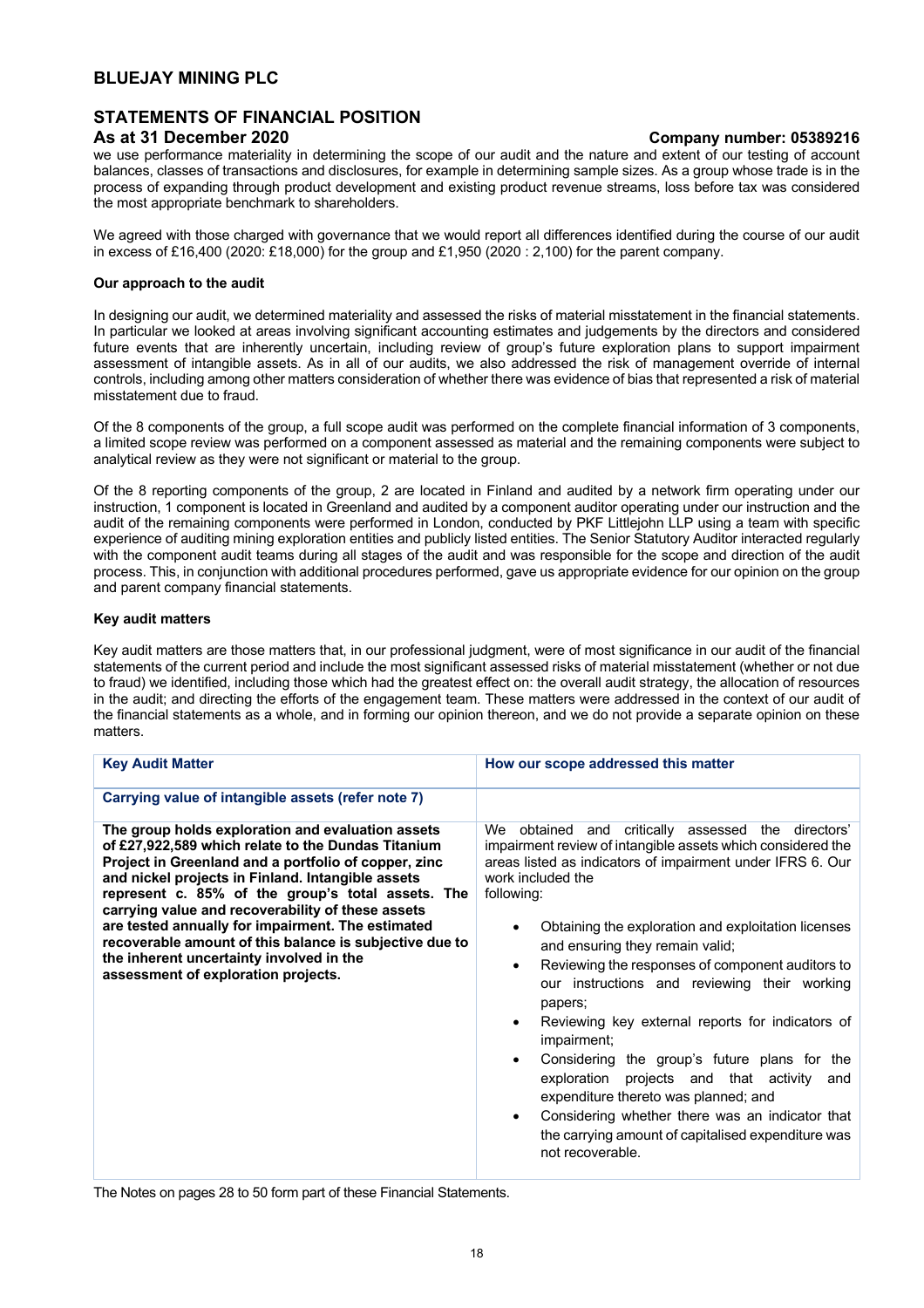## **STATEMENTS OF FINANCIAL POSITION As at 31 December 2020 Company number: 05389216**

| <b>Net</b><br>investments in subsidiaries,<br>including<br>in.<br>intercompany receivables (refer note 8)                                                                                                                                                                                                                                                                                                                                                                                                    |                                                                                                                                                                                                                                                                                                                                                                                                                                                                                                                                                                                                                                                                                                                                     |
|--------------------------------------------------------------------------------------------------------------------------------------------------------------------------------------------------------------------------------------------------------------------------------------------------------------------------------------------------------------------------------------------------------------------------------------------------------------------------------------------------------------|-------------------------------------------------------------------------------------------------------------------------------------------------------------------------------------------------------------------------------------------------------------------------------------------------------------------------------------------------------------------------------------------------------------------------------------------------------------------------------------------------------------------------------------------------------------------------------------------------------------------------------------------------------------------------------------------------------------------------------------|
| The parent company's net investment in subsidiaries is<br>£34,509,322. The carrying value of the net investment in<br>subsidiaries is ultimately dependent on the value of the<br>underlying assets. Many of the underlying assets are<br>exploration projects which are at an early stage of<br>exploration making it difficult to determine their value.<br>Valuations for these sites are therefore based on<br>judgments and estimates made by the directors - which<br>leads to a risk of misstatement. | We have obtained and critically assessed the directors'<br>impairment review of the carrying value of the parent<br>company's net investment in the subsidiaries. Our work<br>included:<br>Reviewing the impairment indicators listed in IFRS<br>6 including specific consideration regarding the<br>renewal of the exploration licenses;<br>Obtaining and reviewing available key external<br>reports;<br>Reviewing the audit working papers of certain<br>components to assess impairment considerations<br>of exploration assets made by their auditors; and<br>Discussing with management the basis for<br>impairment or non-impairment of investment in<br>subsidiaries<br>and<br>loans<br>receivable<br>from<br>subsidiaries. |

## **Other information**

The other information comprises the information included in the annual report, other than the financial statements and our auditor's report thereon. The directors are responsible for the other information contained within the annual report. Our opinion on the group and parent company financial statements does not cover the other information and, except to the extent otherwise explicitly stated in our report, we do not express any form of assurance conclusion thereon. Our responsibility is to read the other information and, in doing so, consider whether the other information is materially inconsistent with the financial statements or our knowledge obtained in the course of the audit, or otherwise appears to be materially misstated. If we identify such material inconsistencies or apparent material misstatements, we are required to determine whether this gives rise to a material misstatement in the financial statements themselves. If, based on the work we have performed, we conclude that there is a material misstatement of this other information, we are required to report that fact.

We have nothing to report in this regard.

### **Opinions on other matters prescribed by the Companies Act 2006**

In our opinion, based on the work undertaken in the course of the audit:

- the information given in the strategic report and the directors' report for the financial year for which the financial statements are prepared is consistent with the financial statements; and
- the strategic report and the directors' report have been prepared in accordance with applicable legal requirements.

#### **Matters on which we are required to report by exception**

In the light of the knowledge and understanding of the group and the parent company and their environment obtained in the course of the audit, we have not identified material misstatements in the strategic report or the directors' report.

We have nothing to report in respect of the following matters in relation to which the Companies Act 2006 requires us to report to you if, in our opinion:

- adequate accounting records have not been kept by the parent company, or returns adequate for our audit have not been received from branches not visited by us; or
- the parent company financial statements are not in agreement with the accounting records and returns; or
- certain disclosures of directors' remuneration specified by law are not made; or
- we have not received all the information and explanations we require for our audit.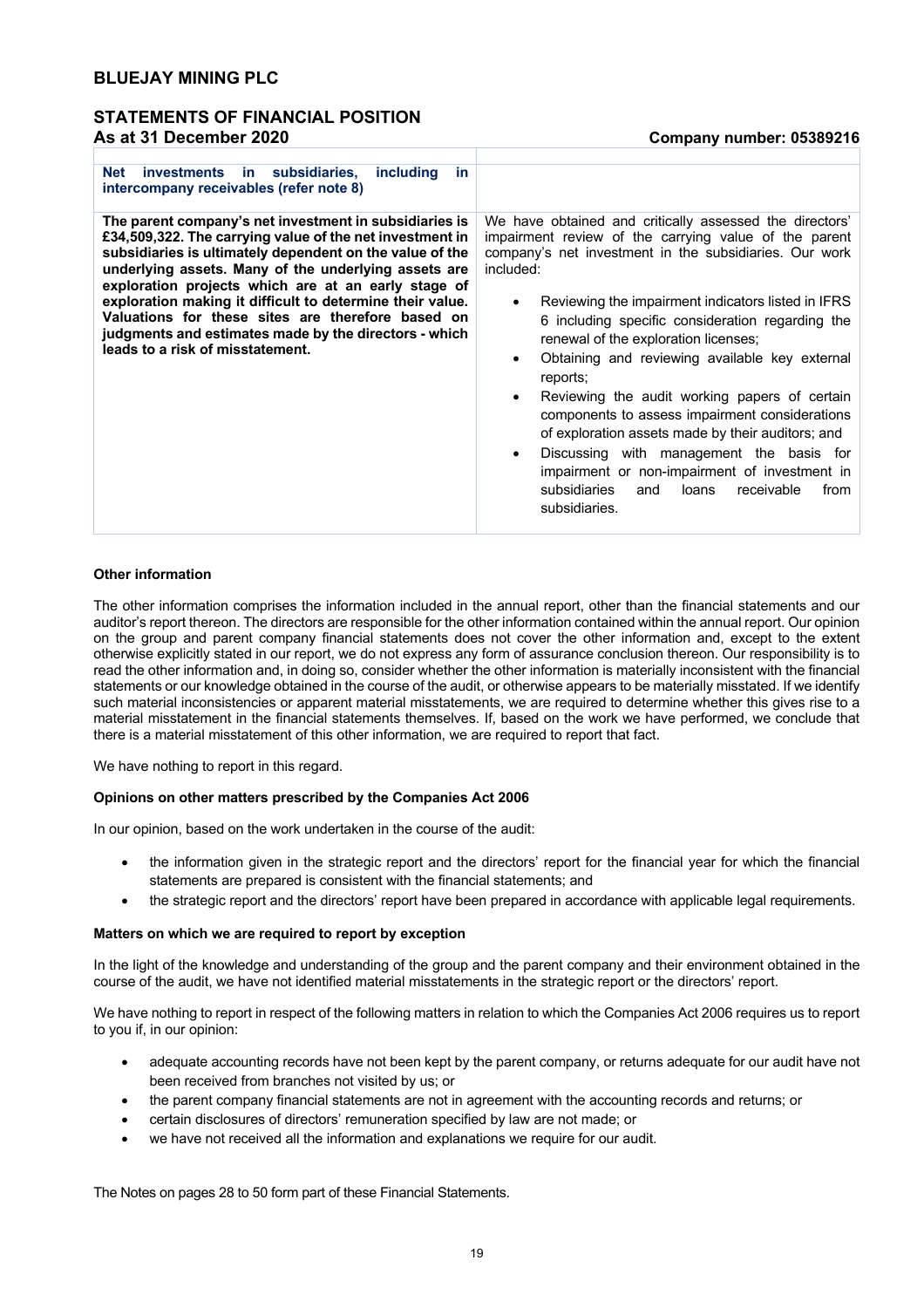# **STATEMENTS OF FINANCIAL POSITION As at 31 December 2020 Company number: 05389216**

#### **Responsibilities of directors**

As explained more fully in the directors' responsibilities statement, the directors are responsible for the preparation of the group and parent company financial statements and for being satisfied that they give a true and fair view, and for such internal control as the directors determine is necessary to enable the preparation of financial statements that are free from material misstatement, whether due to fraud or error.

In preparing the group and parent company financial statements, the directors are responsible for assessing the group and the parent company's ability to continue as a going concern, disclosing, as applicable, matters related to going concern and using the going concern basis of accounting unless the directors either intend to liquidate the group or the parent company or to cease operations, or have no realistic alternative but to do so.

#### **Auditor's responsibilities for the audit of the financial statements**

Our objectives are to obtain reasonable assurance about whether the financial statements as a whole are free from material misstatement, whether due to fraud or error, and to issue an auditor's report that includes our opinion. Reasonable assurance is a high level of assurance but is not a guarantee that an audit conducted in accordance with ISAs (UK) will always detect a material misstatement when it exists. Misstatements can arise from fraud or error and are considered material if, individually or in the aggregate, they could reasonably be expected to influence the economic decisions of users taken on the basis of these financial statements.

Irregularities, including fraud, are instances of non-compliance with laws and regulations. We design procedures in line with our responsibilities, outlined above, to detect material misstatements in respect of irregularities, including fraud. The extent to which our procedures are capable of detecting irregularities, including fraud is detailed below:

- We obtained an understanding of the group and parent company and the sector in which they operate to identify laws and regulations that could reasonably be expected to have a direct effect on the financial statements. We obtained our understanding in this regard through discussions with management and the application of our cumulative audit knowledge and experience of the sector.
- We determined the principal laws and regulations relevant to the group and parent company in this regard to be those arising from AIM rules and the Companies Act 2006 and local mining and exploration regulations applicable to the subsidiaries.
- We designed our audit procedures to ensure the audit team considered whether there were any indications of noncompliance by the group and parent company with those laws and regulations. These procedures included, but were not limited to enquiries of management, review of minutes and RNS announcements and review of legal and regulatory correspondence.
- We also identified the risks of material misstatement of the financial statements due to fraud. We considered, in addition to the non-rebuttable presumption of a risk of fraud arising from management override of controls, that the potential for management bias was identified in relation to the impairment assessment of intangible assets. We addressed this by challenging the assumptions and judgements made by management when evaluating any indicators of impairment.
- As in all of our audits, we addressed the risk of fraud arising from management override of controls by performing audit procedures which included, but were not limited to: the testing of journals; reviewing accounting estimates for evidence of bias; and evaluating the business rationale of any significant transactions that are unusual or outside the normal course of business.
- As part of the group audit, we have communicated with component auditors the fraud risks associated with the group and the need for the component auditors to address the risk of fraud in their testing. To ensure that this has been completed, we have reviewed component auditor working papers in this area and obtained responses to our group instructions from the component auditors.

Because of the inherent limitations of an audit, there is a risk that we will not detect all irregularities, including those leading to a material misstatement in the financial statements or non-compliance with regulation. This risk increases the more that compliance with a law or regulation is removed from the events and transactions reflected in the financial statements, as we will be less likely to become aware of instances of non-compliance. The risk is also greater regarding irregularities occurring due to fraud rather than error, as fraud involves intentional concealment, forgery, collusion, omission or misrepresentation.

A further description of our responsibilities for the audit of the financial statements is located on the Financial Reporting Council's website at: *www.frc.org.uk/auditorsresponsibilities*. This description forms part of our auditor's report.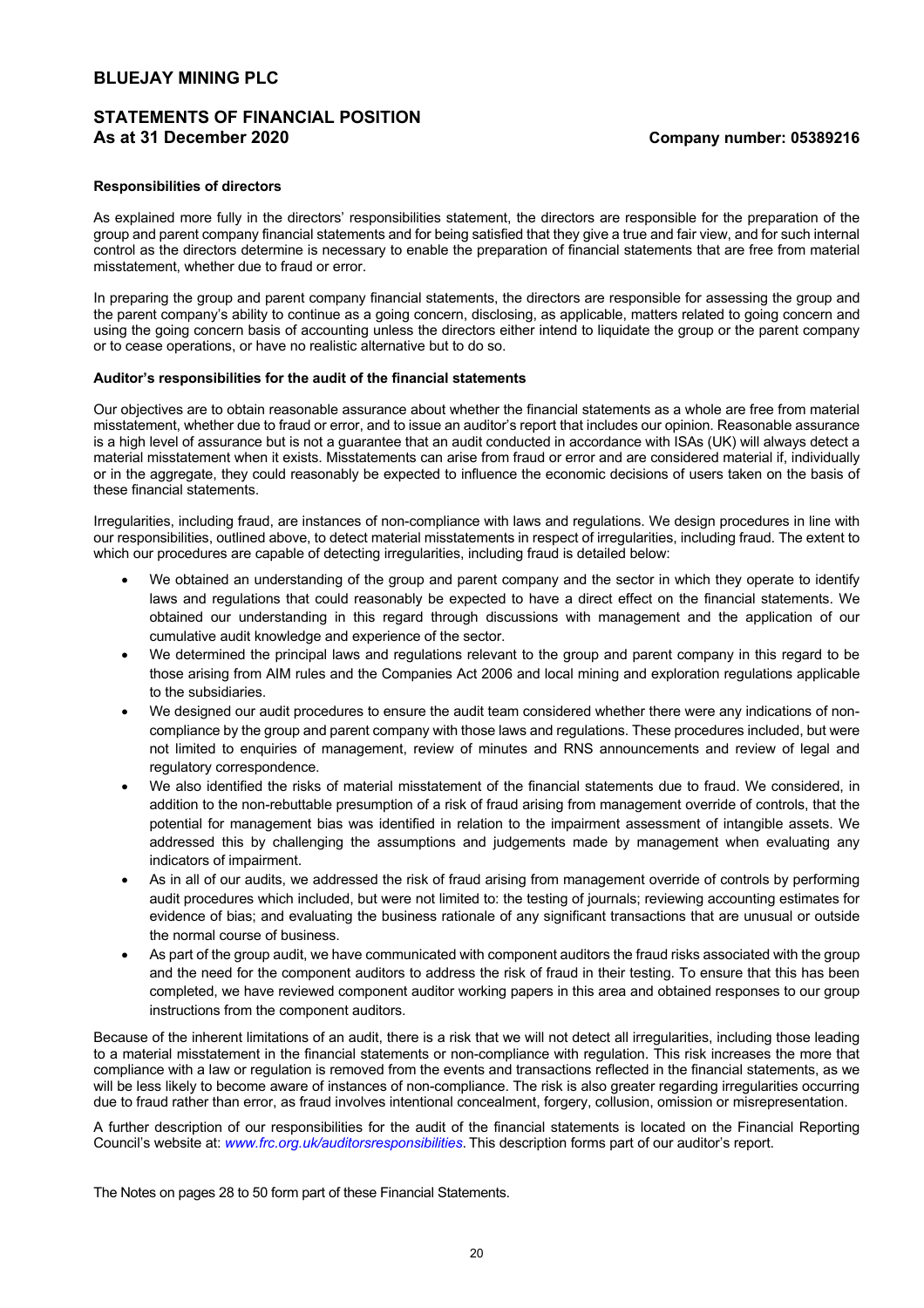# **STATEMENTS OF FINANCIAL POSITION As at 31 December 2020 Company number: 05389216**

## **Use of our report**

This report is made solely to the company's members, as a body, in accordance with Chapter 3 of Part 16 of the Companies Act 2006. Our audit work has been undertaken so that we might state to the company's members those matters we are required to state to them in an auditor's report and for no other purpose. To the fullest extent permitted by law, we do not accept or assume responsibility to anyone, other than the company and the company's members as a body, for our audit work, for this report, or for the opinions we have formed.

Zohn Kholin

**Zahir Khaki (Senior Statutory Auditor)** 15 Westferry Circus **For and on behalf of PKF Littlejohn LLP** Canary Wharf Canary Wharf Canary Wharf Canary Wharf Canary Wharf Canary Wharf Statutory Auditor **Statutory Auditor** 

 *18 May 2022*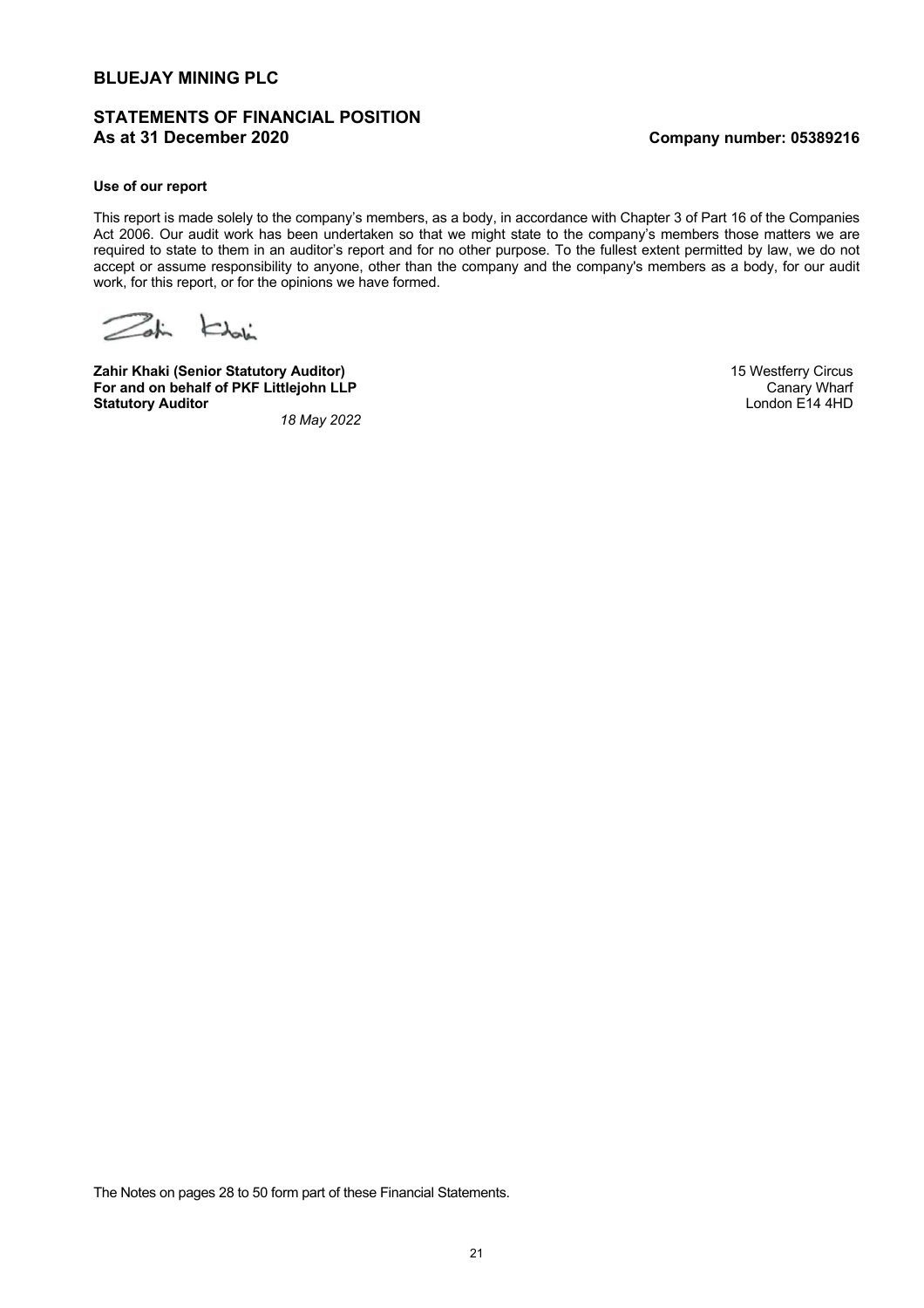# **STATEMENT OF FINANCIAL POSITION As at 31 December 2021**

|                                                       |                | Group               |                     |                     |                     | Company |  |
|-------------------------------------------------------|----------------|---------------------|---------------------|---------------------|---------------------|---------|--|
|                                                       |                | 31 December<br>2021 | 31 December<br>2020 | 31 December<br>2021 | 31 December<br>2020 |         |  |
|                                                       | Note           | £                   | £                   | £                   | £                   |         |  |
| <b>Non-Current Assets</b>                             |                |                     |                     |                     |                     |         |  |
| Property, plant and equipment                         | 6              | 1,802,379           | 2,556,911           | 30,651              | 91,862              |         |  |
| Intangible assets                                     | $\overline{7}$ | 27,922,589          | 26,768,227          |                     |                     |         |  |
| Investment in subsidiaries                            | 8              |                     |                     | 34,509,322          | 33,168,092          |         |  |
|                                                       |                | 29,724,968          | 29,325,138          | 34,539,973          | 33,259,954          |         |  |
| <b>Current Assets</b>                                 |                |                     |                     |                     |                     |         |  |
| Financial assets at fair value through profit or loss |                |                     | 100,000             |                     | 100,000             |         |  |
| Trade and other receivables                           | 9              | 228,909             | 1,503,896           | 564,181             | 1,248,085           |         |  |
| Cash and cash equivalents                             | 10             | 2,701,792           | 5,942,848           | 2,534,964           | 5,649,030           |         |  |
|                                                       |                | 2,930,701           | 7,546,744           | 3,099,145           | 6,997,115           |         |  |
| <b>Total Assets</b>                                   |                | 32,655,669          | 36,871,882          | 37,639,118          | 40,257,069          |         |  |
| <b>Non-Current Liabilities</b>                        |                |                     |                     |                     |                     |         |  |
| Deferred tax liabilities                              | 12             | 496,045             | 496,045             |                     |                     |         |  |
|                                                       |                | 496,045             | 496,045             |                     |                     |         |  |
| <b>Current Liabilities</b>                            |                |                     |                     |                     |                     |         |  |
| Lease liabilities                                     |                |                     | 62,220              |                     | 62,220              |         |  |
| Trade and other payables                              | 11             | 630,833             | 1,179,694           | 365,175             | 175,928             |         |  |
|                                                       |                | 630,833             | 1,241,914           | 365,175             | 238,148             |         |  |
| <b>Total Liabilities</b>                              |                | 1,126,878           | 1,737,959           | 365,175             | 238,148             |         |  |
|                                                       |                |                     |                     |                     |                     |         |  |
| <b>Net Assets</b>                                     |                | 31,528,791          | 35, 133, 923        | 37,273,943          | 40,018,921          |         |  |
| Equity attributable to owners of the Parent           |                |                     |                     |                     |                     |         |  |
| Share capital                                         | 14             | 7,484,355           | 7,484,232           | 7,484,355           | 7,484,232           |         |  |
| Share premium                                         | 14             | 55,705,882          | 55,620,034          | 55,705,882          | 55,620,034          |         |  |
| Other reserves                                        | 16             | (7, 213, 274)       | (6, 220, 719)       | 1,292,323           | 644,738             |         |  |
| <b>Retained losses</b>                                |                | (24, 448, 172)      | (21, 749, 624)      | (27, 208, 617)      | (23, 730, 083)      |         |  |
| <b>Total Equity</b>                                   |                | 31,528,791          | 35,133,923          | 37,273,943          | 40,018,921          |         |  |

The Company has elected to take the exemption under Section 408 of the Companies Act 2006 from presenting the Parent Company Income Statement and Statement of Comprehensive Income. The loss for the Company for the year ended 31 December 2021 was £3,486,819 (profit for year ended 31 December 2020: £773,890).

The Financial Statements were approved and authorised for issue by the Board of Directors on 18 May 2022 and were signed

on its behalf by:<br>Builder Slampond.

Bo Stensgaard Chief Executive Officer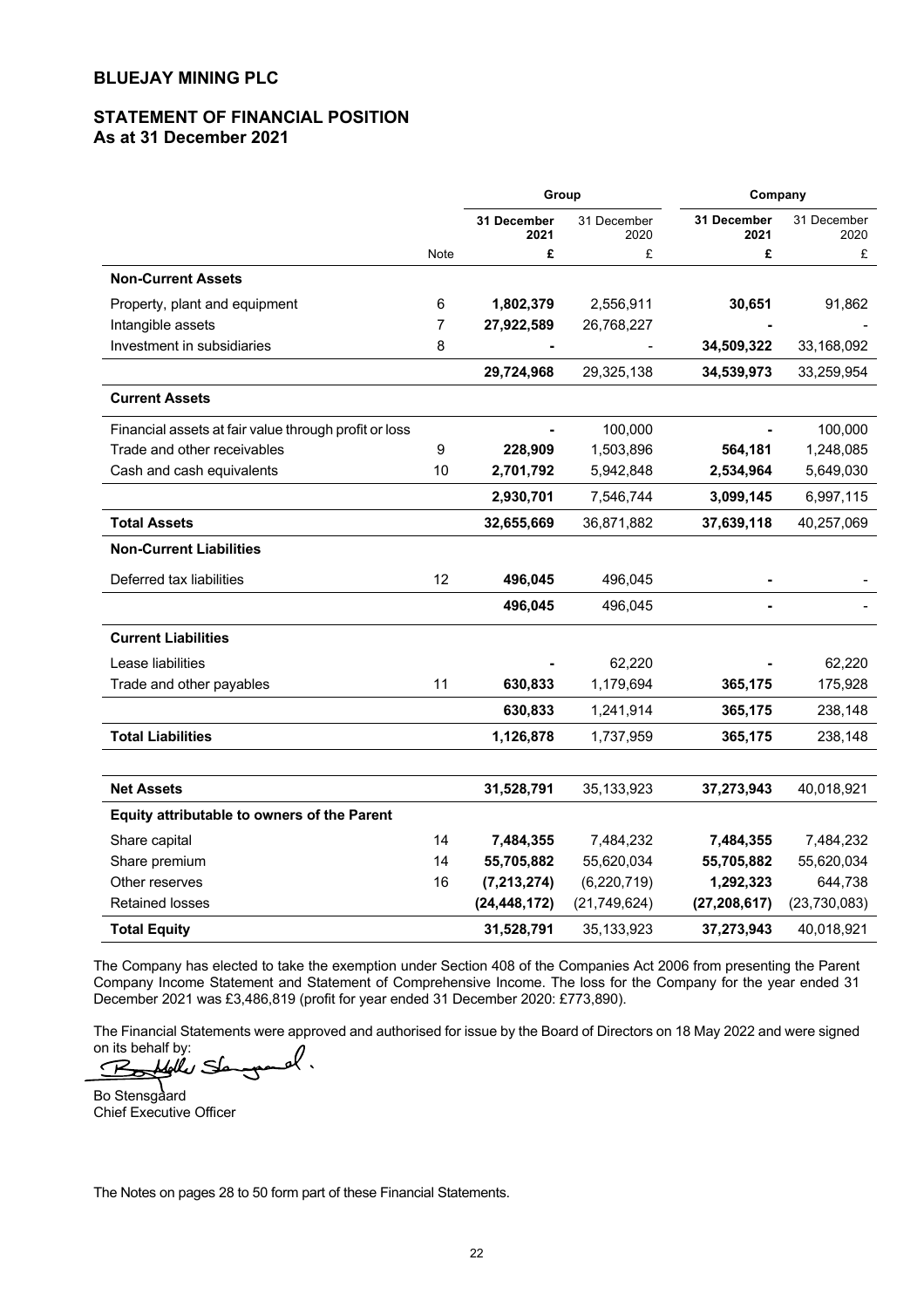# **CONSOLIDATED INCOME STATEMENT For the year ended 31 December 2021**

|                                                                                                                               |             | Year ended<br>31 December<br>2021 | Year ended 31<br>December<br>2020 |
|-------------------------------------------------------------------------------------------------------------------------------|-------------|-----------------------------------|-----------------------------------|
| <b>Continued operations</b>                                                                                                   | <b>Note</b> | £                                 | £                                 |
| Revenue                                                                                                                       |             |                                   |                                   |
| Cost of sales                                                                                                                 | 23          | (199,844)                         |                                   |
| <b>Gross profit</b>                                                                                                           |             | (199.844)                         |                                   |
| Administrative expenses                                                                                                       | 23          | (2,662,046)                       | (2,510,820)                       |
| Other (losses)/gains                                                                                                          | 20          | (46, 072)                         | 49,360                            |
| Foreign exchange gain/(losses)                                                                                                |             | 18,235                            | (65, 019)                         |
| <b>Operating loss</b>                                                                                                         |             | (2,889,727)                       | (2,526,479)                       |
| Finance (expense)/income                                                                                                      | 19          | (4,251)                           | 1,968                             |
| Other income                                                                                                                  |             | 187,145                           | 36,949                            |
| Loss before income tax                                                                                                        |             | (2,706,833)                       | (2,487,562)                       |
| Income tax                                                                                                                    | 21          |                                   | 229,963                           |
| Loss for the year attributable to owners of the Parent                                                                        |             | (2,706,833)                       | (2, 257, 599)                     |
| Basic and Diluted Earnings Per Share attributable to owners of the<br>Parent during the period (expressed in pence per share) | 22          | (0.28)p                           | (0.23)p                           |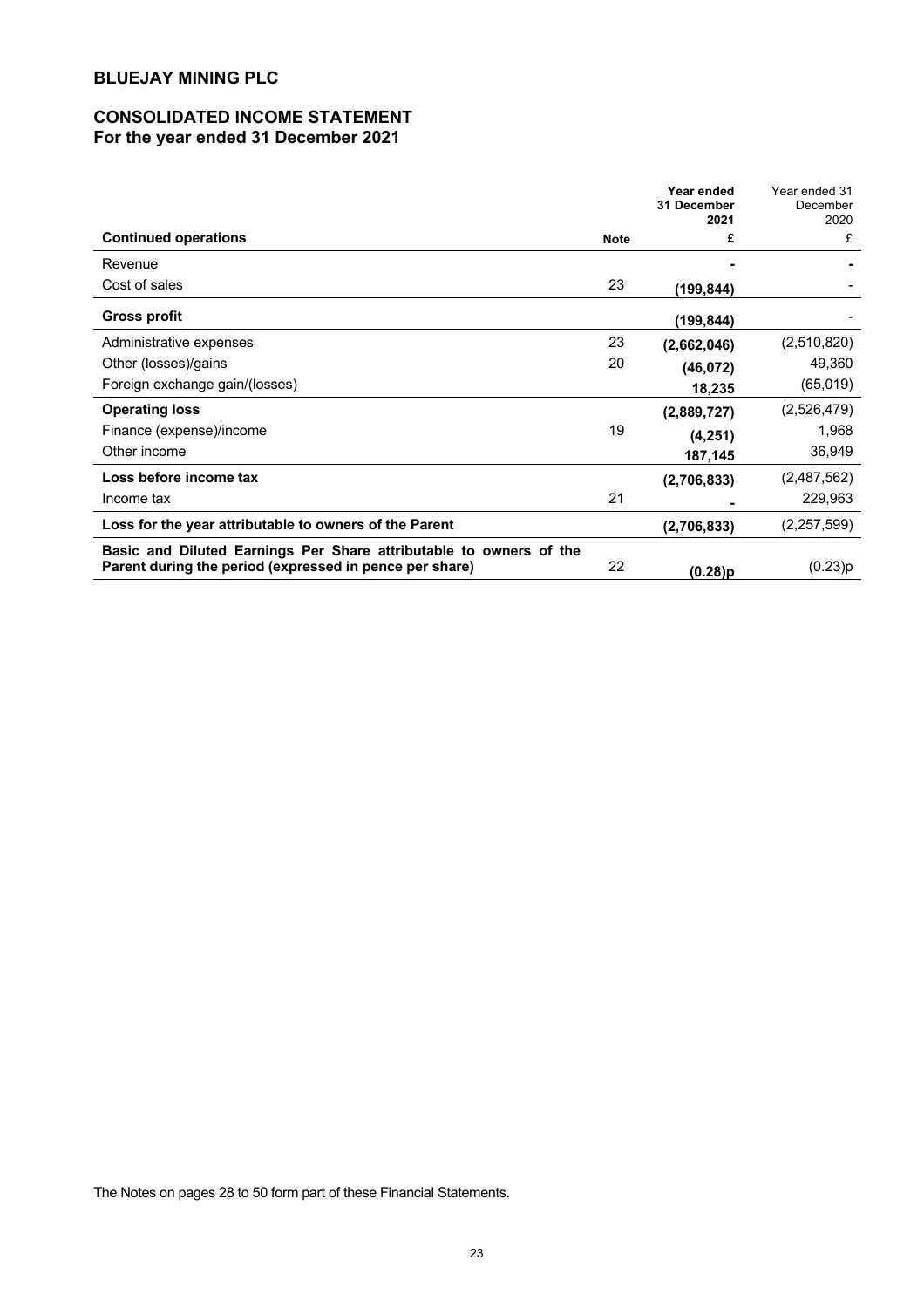# **CONSOLIDATED STATEMENT OF COMPREHENSIVE INCOME For the year ended 31 December 2021**

|                                                                 | Year ended 31<br>December 2021<br>£ | Year ended 31<br>December<br>2020 |
|-----------------------------------------------------------------|-------------------------------------|-----------------------------------|
|                                                                 |                                     |                                   |
| Loss for the year                                               | (2,706,833)                         | (2,257,599)                       |
| <b>Other Comprehensive Income:</b>                              |                                     |                                   |
| Items that may be subsequently reclassified to profit or loss   |                                     |                                   |
| Currency translation differences                                | (1,640,140)                         | 1.399.646                         |
| Other comprehensive income for the year, net of tax             | (4,346,973)                         | 1.399.646                         |
| Total Comprehensive Income attributable to owners of the Parent | (4,346,973)                         | (857,953)                         |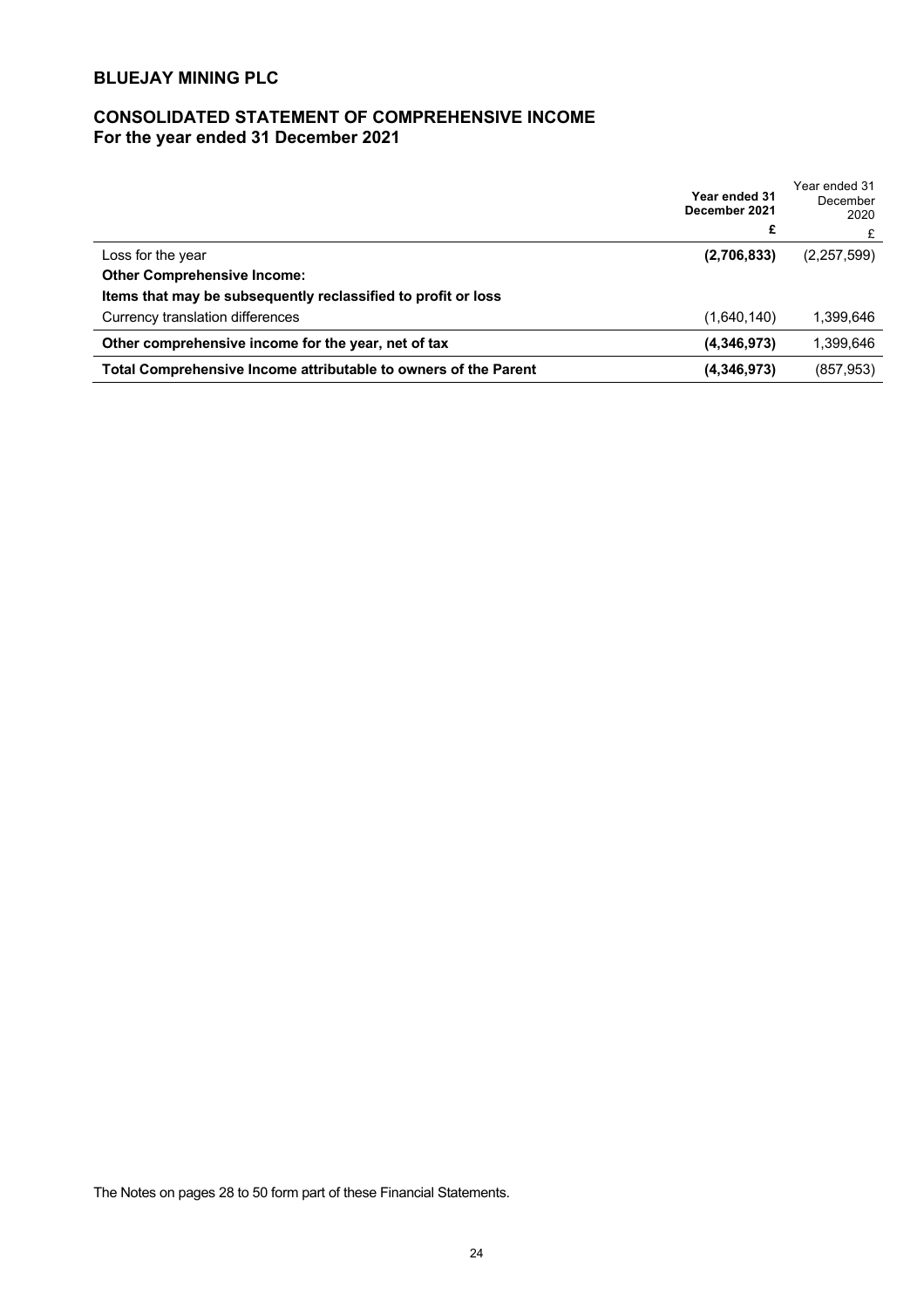# **CONSOLIDATED STATEMENT OF CHANGES IN EQUITY For the year ended 31 December 2021**

|                                                                  |             | Share capital            | Share premium            | Other reserves | <b>Retained losses</b> | Total         |
|------------------------------------------------------------------|-------------|--------------------------|--------------------------|----------------|------------------------|---------------|
|                                                                  | <b>Note</b> | £                        | £                        | £              | £                      | £             |
| Balance as at 1 January 2020                                     |             | 7,484,066                | 55,463,656               | (7,604,567)    | (19, 543, 695)         | 35,799,460    |
| Loss for the year                                                |             |                          |                          |                | (2, 257, 599)          | (2, 257, 599) |
| Other comprehensive income for the year                          |             |                          |                          |                |                        |               |
| Items that may be subsequently<br>reclassified to profit or loss |             |                          |                          |                |                        |               |
| Currency translation differences                                 |             |                          |                          | 1,399,646      |                        | 1,399,646     |
| Total comprehensive income for the year                          |             |                          |                          | 1,399,646      | (2, 257, 599)          | (857, 953)    |
| Share based payments                                             | 15          | 166                      | 156,378                  |                |                        | 156,544       |
| <b>Issued Options</b>                                            | 14          |                          |                          | 35,872         |                        | 35,872        |
| <b>Expired options</b>                                           | 14          |                          |                          | (51, 670)      | 51,670                 |               |
| Total transactions with owners, recognised<br>directly in equity |             | 166                      | 156,378                  | (15, 798)      | 51,670                 | 192,416       |
| Balance as at 31 December 2020                                   |             | 7,484,232                | 55,620,034               | (6, 220, 719)  | (21, 749, 624)         | 35,133,923    |
|                                                                  |             |                          |                          |                |                        |               |
| Balance as at 1 January 2021                                     |             | 7,484,232                | 55,620,034               | (6, 220, 719)  | (21,749,624)           | 35,133,923    |
| Loss for the year                                                |             | ÷,                       | $\overline{a}$           | $\blacksquare$ | (2,706,833)            | (2,706,833)   |
| Other comprehensive income for the year                          |             |                          |                          |                |                        |               |
| Items that may be subsequently<br>reclassified to profit or loss |             |                          |                          |                |                        |               |
| Currency translation differences                                 |             | $\overline{\phantom{a}}$ | $\overline{\phantom{a}}$ | (1,640,140)    | $\blacksquare$         | (1,640,140)   |
| Total comprehensive income for the year                          |             |                          |                          | (1,640,140)    | (2,706,833)            | (4,346,973)   |
| Share based payments                                             | 15          | 123                      | 85,848                   |                |                        | 85,971        |
| <b>Issued Options</b>                                            | 14          |                          |                          | 655,870        |                        | 655,870       |
| <b>Exercised options</b>                                         | 14          |                          |                          | (8, 285)       | 8,285                  |               |
| Total transactions with owners, recognised<br>directly in equity |             | 123                      | 85,848                   | 647,585        | 8,285                  | 741,841       |
| Balance as at 31 December 2021                                   |             | 7,484,355                | 55,705,882               | (7, 213, 274)  | (24, 448, 172)         | 31,528,791    |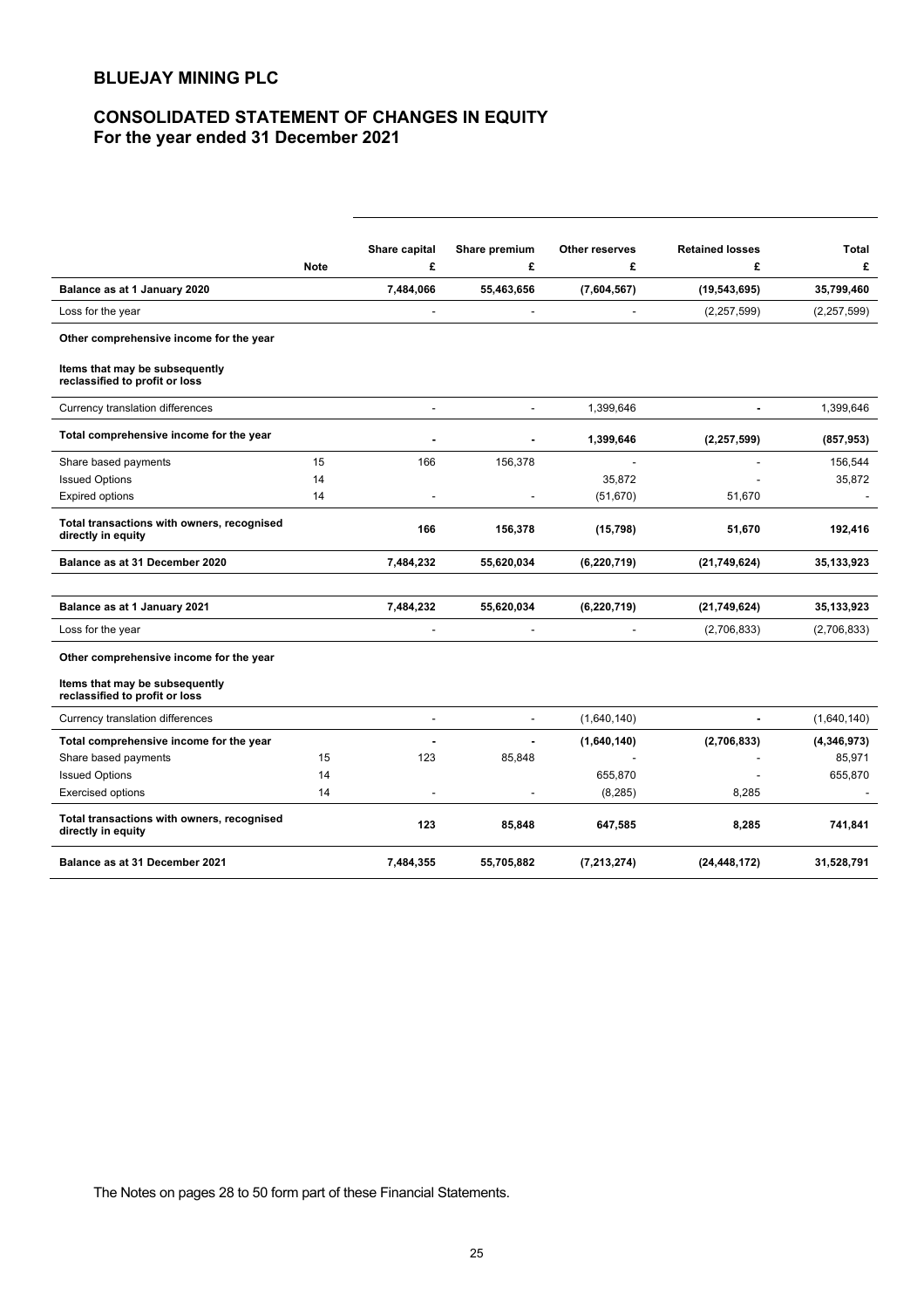# **COMPANY STATEMENT OF CHANGES IN EQUITY For the year ended 31 December 2021**

|                                                                  |             | Share capital  | <b>Share</b><br>premium | Other reserves | <b>Retained losses</b> | <b>Total equity</b> |
|------------------------------------------------------------------|-------------|----------------|-------------------------|----------------|------------------------|---------------------|
|                                                                  | <b>Note</b> | £              | £                       | £              | £                      | £                   |
| Balance as at 1 January 2020                                     |             | 7,484,066      | 55,463,656              | 660,536        | (24, 555, 643)         | 39,052,615          |
| Profit for the year                                              |             |                |                         |                | 773,890                | 773,890             |
| Total comprehensive income for the year                          |             |                |                         |                | 773,890                | 773,890             |
| Share based payments                                             | 15          | 166            | 156,378                 | ÷              |                        | 156,544             |
| <b>Issued Options</b>                                            | 14          |                |                         | 35,872         |                        | 35,872              |
| <b>Expired Options</b>                                           | 14          |                |                         | (51, 670)      | 51,670                 |                     |
| Total transactions with owners, recognised<br>directly in equity |             | 166            | 156,378                 | (15, 798)      | 51,670                 | 192,416             |
| Balance as at 31 December 2020                                   |             | 7,484,232      | 55,620,034              | 644,738        | (23,730,083)           | 40,018,921          |
| Balance as at 1 January 2021                                     |             | 7,484,232      | 55,620,034              | 644,738        | (23,730,083)           | 40,018,921          |
| Loss for the year                                                |             |                |                         |                | (3,486,819)            | (3,486,819)         |
| Total comprehensive income for the year                          |             |                | $\blacksquare$          | $\blacksquare$ | (3,486,819)            | (3,486,819)         |
| Share based payments                                             | 15          | 123            | 85,848                  |                |                        | 85,971              |
| <b>Issued Options</b>                                            | 14          |                |                         | 655,870        |                        | 655,870             |
| <b>Exercised options</b>                                         | 14          | $\overline{a}$ |                         | (8, 285)       | 8,285                  |                     |
| Total transactions with owners, recognised<br>directly in equity |             | 123            | 85,848                  | (647, 585)     | 8,285                  | 741,841             |
| Balance as at 31 December 2021                                   |             | 7,484,355      | 55,705,882              | 1,292,323      | (27, 208, 617)         | 37,273,943          |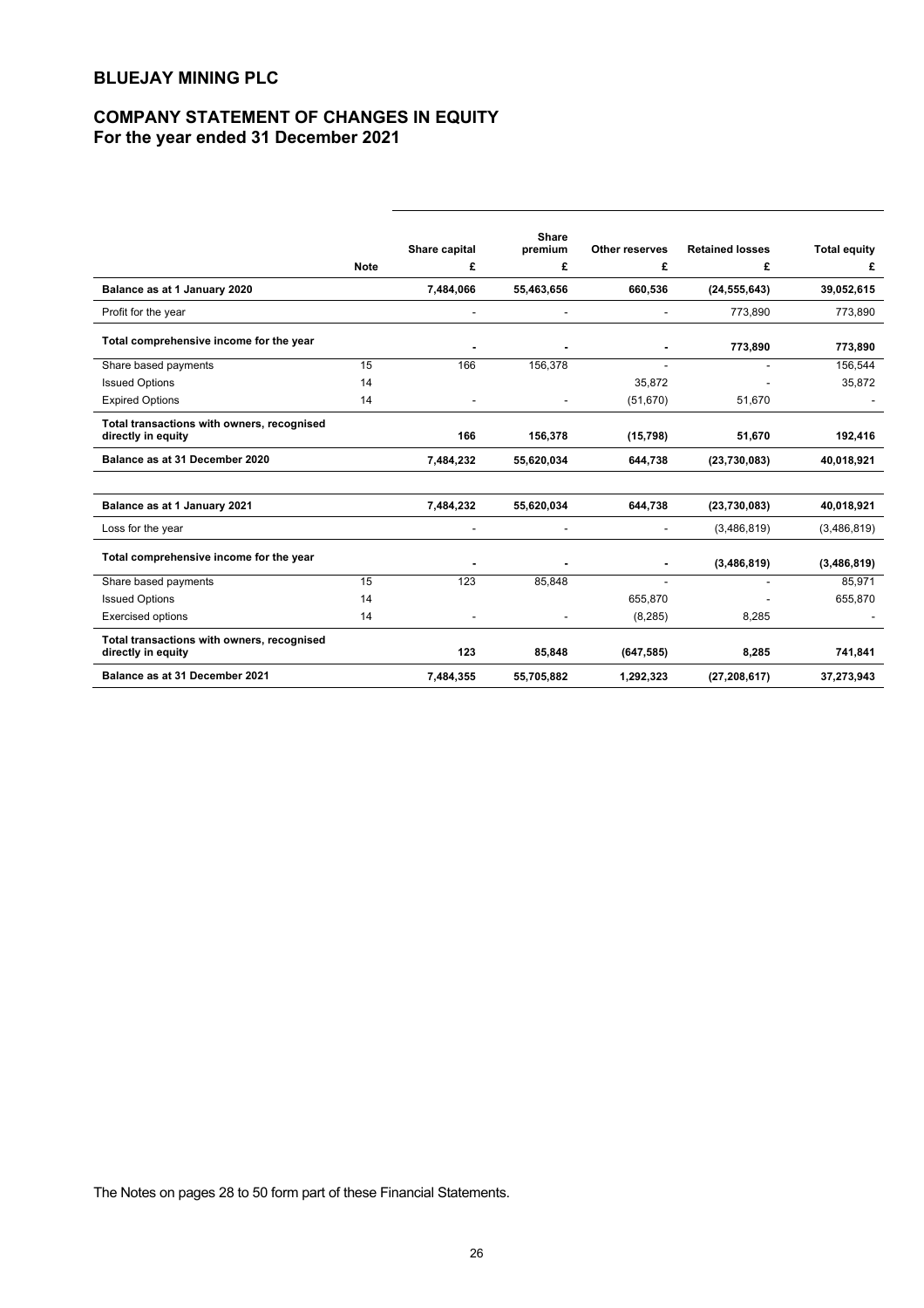# **STATEMENTS OF CASH FLOWS For the year ended 31 December 2021**

|                                                      |                | Group                            |                           | Company                   |                           |  |
|------------------------------------------------------|----------------|----------------------------------|---------------------------|---------------------------|---------------------------|--|
|                                                      |                | Year ended<br><b>31 December</b> | Year ended<br>31 December | Year ended<br>31 December | Year ended 31<br>December |  |
|                                                      | <b>Note</b>    | 2021<br>£                        | 2020<br>£                 | 2021<br>£                 | 2020<br>£                 |  |
|                                                      |                |                                  |                           |                           |                           |  |
| Cash flows from operating activities                 |                |                                  |                           |                           |                           |  |
| Profit/(Loss) before income tax                      |                | (2,706,833)                      | (2,487,563)               | (3,486,826)               | 773,890                   |  |
| Adjustments for:                                     |                |                                  |                           |                           |                           |  |
| Depreciation                                         | 6              | 460,713                          | 606,585                   | 83,645                    | 103,308                   |  |
| Gain on sale of financial assets at FVTPL            |                | (75, 497)                        |                           | (75, 497)                 |                           |  |
| Share options expense                                | 15             | 655,870                          | 35,872                    | 655,870                   | 35,872                    |  |
| Share based payments                                 |                |                                  | 156,544                   |                           | 156,544                   |  |
| Intercompany management fees                         |                |                                  |                           | (722, 716)                | (574, 921)                |  |
| Net finance (income)/costs                           | 19             | 4,251                            | (1,968)                   | (668, 198)                | (641, 556)                |  |
| Non cash loss/(gain)                                 |                | 454                              | 4,371                     | 2,329,977                 | (1,648,862)               |  |
| Impairments                                          |                |                                  | 14,299                    |                           |                           |  |
| Income tax received                                  | 21             |                                  | 229,963                   |                           |                           |  |
| Changes in working capital:                          |                |                                  |                           |                           |                           |  |
| Decrease in trade and other receivables              | 9              | 1,377,664                        | 305,100                   | 1,413,873                 | 1,054,892                 |  |
| Increase/(Decrease) in trade and other payables      | 11             | (321, 408)                       | (345, 257)                | 171,081                   | (820, 248)                |  |
| Net cash used in operating activities                |                | (604, 786)                       | (1,482,054)               | (298, 791)                | (1,561,081)               |  |
| Cash flows from investing activities                 |                |                                  |                           |                           |                           |  |
| Purchase of property plant and equipment             | 6              | (26, 037)                        | (243, 854)                | (22, 433)                 | (17, 331)                 |  |
| Sale/(purchase) of financial assets at FVTPL         |                | 75,497                           | (100,000)                 | 75,497                    | (100,000)                 |  |
| Sale of property, plant and equipment                | 6              | 179,245                          |                           |                           |                           |  |
| Purchase of intangible assets                        | $\overline{7}$ | (2,887,110)                      | (2,471,136)               |                           |                           |  |
| Interest received                                    |                | 379                              | 6,697                     | 379                       | 6,697                     |  |
| Net cash used in investing activities                |                | (2,658,026)                      | (2,808,293)               | 53,443                    | (110, 634)                |  |
| Cash flows from financing activities                 |                |                                  |                           |                           |                           |  |
| Proceeds from issue of share capital                 | 14             | 85,970                           |                           | 85,970                    |                           |  |
| Transaction costs of share issue                     | 14             |                                  |                           |                           |                           |  |
| Net loans granted to subsidiary undertakings         |                |                                  |                           | (2,892,470)               | (2,795,805)               |  |
| Repayment of loans                                   |                | (62, 220)                        | (80, 814)                 | (62, 220)                 | (80, 814)                 |  |
| Interest paid                                        |                | (252)                            | (1,528)                   | ٠                         |                           |  |
| Net cash generated from financing activities         |                | 23,498                           | (82, 342)                 | (2,868,720)               | (2,876,619)               |  |
| Net decrease/(increase) in cash and cash equivalents |                | (3,239,314)                      | (4,372,689)               | (3, 114, 068)             | (4,548,334)               |  |
| Cash and cash equivalents at beginning of year       |                | 5,942,848                        | 10,314,701                | 5,649,030                 | 10,197,337                |  |
| Exchange gain on cash and cash equivalents           |                | (1,742)                          | 836                       | 2                         | 27                        |  |
| Cash and cash equivalents at end of year             | 10             | 2,701,792                        | 5,942,848                 | 2,534,964                 | 5,649,030                 |  |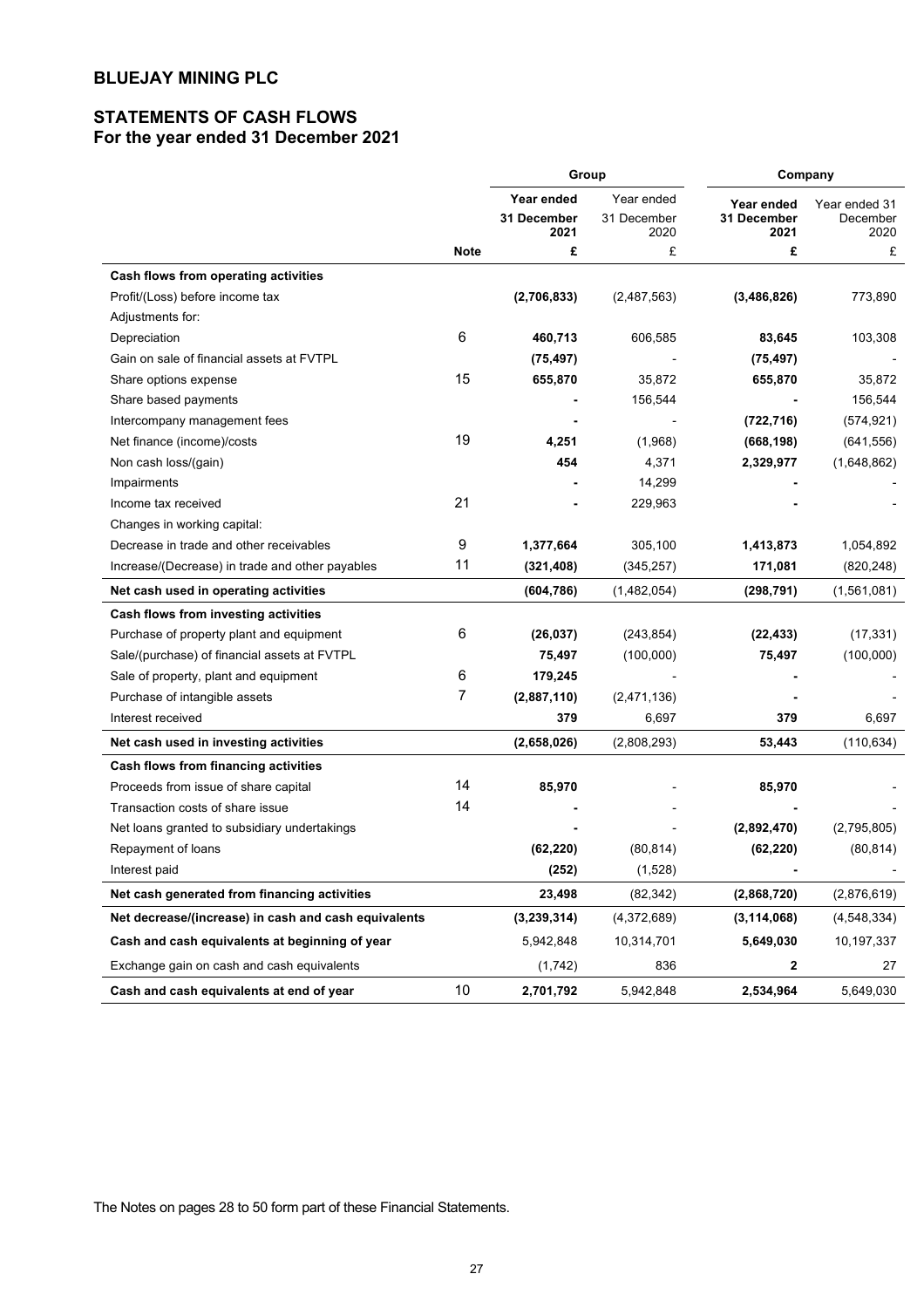# **NOTES TO THE FINANCIAL STATEMENTS For the year ended 31 December 2021**

## **1. General information**

The principal activity of Bluejay Mining plc (the 'Company') and its subsidiaries (together the 'Group') is the exploration and development of precious and base metals. The Company's shares are listed on the AIM of the London Stock Exchange and the open market of the Frankfurt Stock Exchange. The Company is incorporated and domiciled in England.

The address of its registered office is Suite 1, 15 Ingestre Place, London, W1F 0DU.

## **2. Summary of significant Accounting Policies**

The principal Accounting Policies applied in the preparation of these Consolidated Financial Statements are set out below. These Policies have been consistently applied to all the periods presented, unless otherwise stated.

## **2.1. Basis of preparation of Financial Statements**

The consolidated financial statements have been prepared in accordance with International Financial Reporting Standards (IFRS) as issued by the International Accounting Standards Board (IASB) in conformity with the Companies Act 2006. The Consolidated Financial Statements have also been prepared under the historical cost convention, except as modified for assets and liabilities recognised at fair value on business combination.

The Financial Statements are presented in Pound Sterling rounded to the nearest pound.

The preparation of financial statements in conformity with IFRS requires the use of certain critical accounting estimates. It also requires management to exercise its judgement in the process of applying the Accounting Policies. The areas involving a higher degree of judgement or complexity, or areas where assumptions and estimates are significant to the Consolidated Financial Statements are disclosed in Note 4.

## **2.2. New and amended standards**

*(a) New and amended standards mandatory for the first time for the financial periods beginning on or after 1 January 2021*

The International Accounting Standards Board (IASB) issued various amendments and revisions to International Financial Reporting Standards and IFRIC interpretations. The amendments and revisions were applicable for the period ended 31 December 2021 but did not result in any material changes to the financial statements of the Group or Company.

*ii) New standards, amendments and interpretations in issue but not yet effective or not yet endorsed and not early adopted*

Standards, amendments and interpretations that are not yet effective and have not been early adopted are as follows:

| <b>Standard</b>     | Impact on initial application                    | <b>Effective date</b> |
|---------------------|--------------------------------------------------|-----------------------|
| IFRS 3              | Reference to Conceptual Framework                | 1 January 2022        |
| <b>IAS 37</b>       | Onerous contracts                                | 1 January 2022        |
| <b>IAS 16</b>       | Proceeds before intended use                     | 1 January 2022        |
| Annual improvements | 2018-2020 Cycle                                  | 1 January 2022        |
| IAS 8               | Accounting estimates                             | 1 January 2023        |
| IAS 1               | Classification of Liabilities as Current or Non- | 1 January 2023        |
|                     | Current.                                         |                       |

The Group is evaluating the impact of the new and amended standards above which are not expected to have a material impact on the Group's results or shareholders' funds

## **2.3. Basis of Consolidation**

The Consolidated Financial Statements consolidate the financial statements of the Company and its subsidiaries made up to 31 December. Subsidiaries are entities over which the Group has control. Control is achieved when the Group is exposed, or has rights, to variable returns from its involvement with the investee and has the ability to affect those returns through its power over the investee.

Generally, there is a presumption that a majority of voting rights result in control. To support this presumption and when the Group has less than a majority of the voting or similar rights of an investee, the Group considers all relevant facts and circumstances in assessing whether it has power over an investee, including:

- The contractual arrangement with the other vote holders of the investee;
- Rights arising from other contractual arrangements; and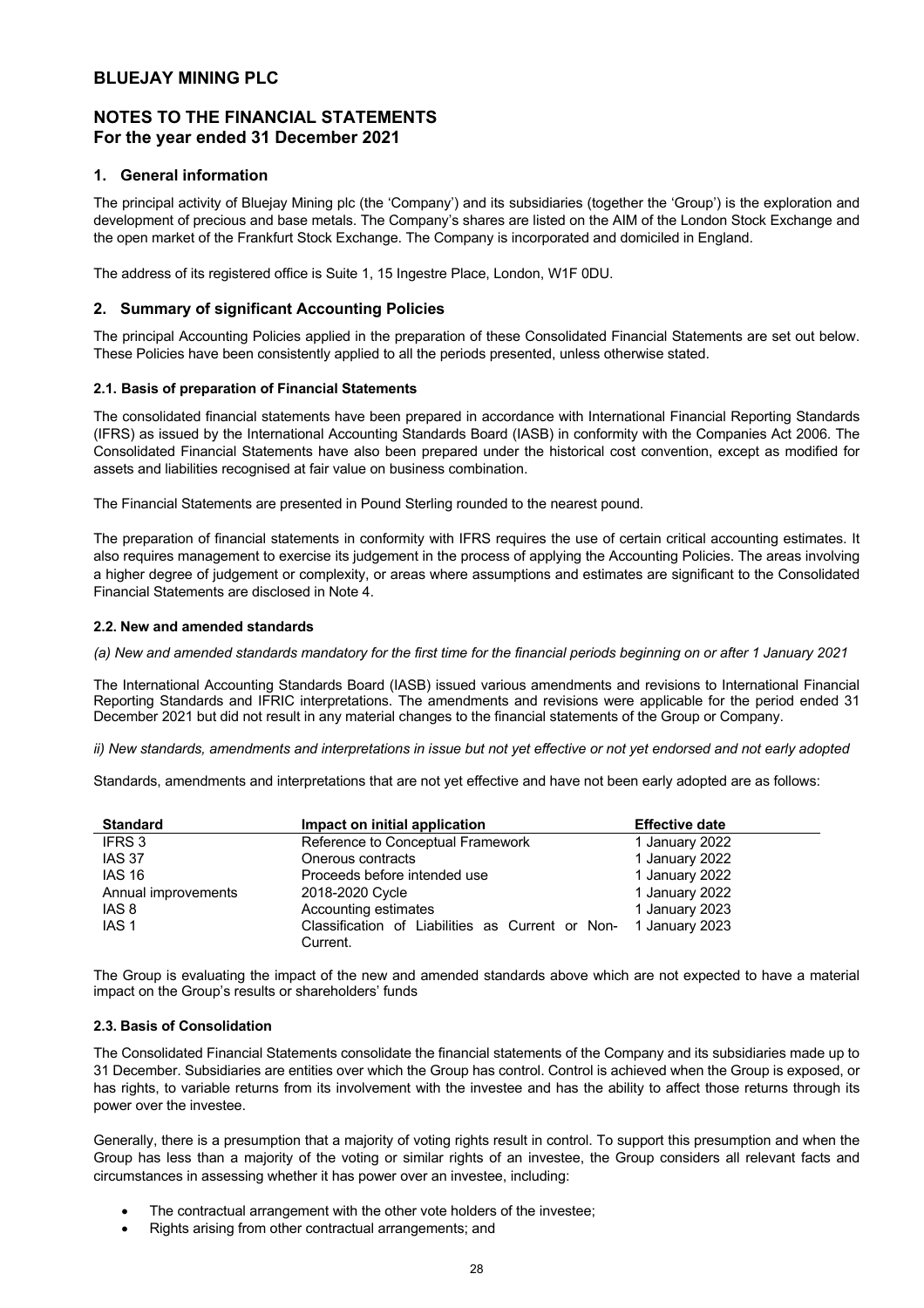# **NOTES TO THE FINANCIAL STATEMENTS For the year ended 31 December 2021**

The Group's voting rights and potential voting rights

The Group re-assesses whether or not it controls an investee if facts and circumstances indicate that there are changes to one or more of the three elements of control. Subsidiaries are fully consolidated from the date on which control is transferred to the Group. They are deconsolidated from the date that control ceases. Assets, liabilities, income and expenses of a subsidiary acquired or disposed of during the period are included in the consolidated financial statements from the date the Group gains control until the date the Group ceases to control the subsidiary.

Investments in subsidiaries are accounted for at cost less impairment within the parent company financial statements. Where necessary, adjustments are made to the financial statements of subsidiaries to bring the accounting policies used in line with those used by other members of the Group. All significant intercompany transactions and balances between Group enterprises are eliminated on consolidation.

## **2.4. Going concern**

The Consolidated Financial Statements have been prepared on a going concern basis. Although the Group's assets are not generating revenues and an operating loss has been reported, the Directors are of the view that the Group has sufficient funds to meet all committed and contractual expenditure within the next 12 months and to maintain good title to the exploration licences. This will ensure they will still be in a strong financial position once they are able to re-commence exploration activity.

The Group's business activities together with the additional factors likely to affect its future development, performance and position are set out in the Chairman's Report on pages 3-5. In addition, Note 3 to the Consolidated Financial Statements includes the Group's objectives, policies and processes for managing its capital; its financial risk management objectives; details of its financial instruments and its exposure to market, credit and liquidity risk.

The Directors have a reasonable expectation that the Group and Company have sufficient resources to continue in the current economic climate and for the foreseeable future. Thus, they continue to adopt the going concern basis of accounting in preparing the Group and Company Financial Statements.

## **2.5. Segment reporting**

Operating segments are reported in a manner consistent with the internal reporting provided to the chief operating decisionmaker (CODM). The CODM, who is responsible for allocating resources and assessing performance of the operating segments, has been identified as the Board of Directors that makes strategic decisions.

Segment results include items directly attributable to a segment as well as those that can be allocated on a reasonable basis.

### **2.6. Foreign currencies**

### *(a) Functional and presentation currency*

Items included in the Financial Statements of each of the Group's entities are measured using the currency of the primary economic environment in which the entity operates (the 'functional currency'). The functional currency of the UK parent entity and UK subsidiary is Pound Sterling, the functional currency of the Finnish subsidiaries is Euros and the functional currency of the Greenlandic subsidiaries is Danish Krone. The Financial Statements are presented in Pounds Sterling which is the Company's functional and Group's presentation currency.

### *(b) Transactions and balances*

Foreign currency transactions are translated into the functional currency using the exchange rates prevailing at the dates of the transactions or valuation where such items are re-measured. Foreign exchange gains and losses resulting from the settlement of such transactions and from the translation at period-end exchange rates of monetary assets and liabilities denominated in foreign currencies are recognised in the income statement.

### *(c) Group companies*

The results and financial position of all the Group entities (none of which has the currency of a hyperinflationary economy) that have a functional currency different from the presentation currency are translated into the presentation currency as follows:

- assets and liabilities for each period end date presented are translated at the period-end closing rate;
- income and expenses for each Income Statement are translated at average exchange rates (unless this average is not a reasonable approximation of the cumulative effect of the rates prevailing on the transaction dates, in which case income and expenses are translated at the dates of the transactions); and
- all resulting exchange differences are recognised in other comprehensive income.

On consolidation, exchange differences arising from the translation of the net investment in foreign entities, and of monetary items receivable from foreign subsidiaries for which settlement is neither planned nor likely to occur in the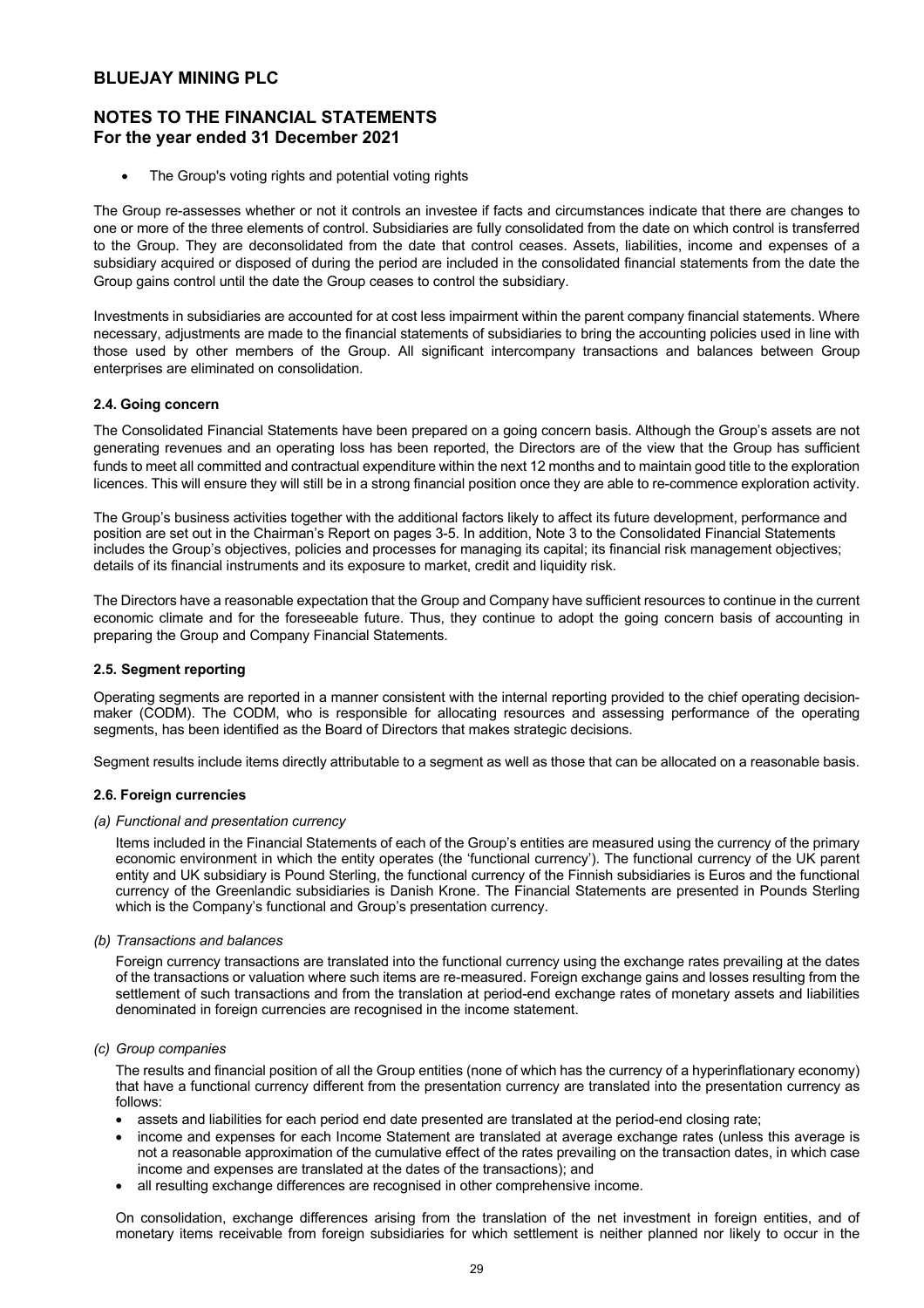# **NOTES TO THE FINANCIAL STATEMENTS For the year ended 31 December 2021**

foreseeable future, are taken to other comprehensive income. When a foreign operation is sold, such exchange differences are recognised in the Income Statement as part of the gain or loss on sale.

## **2.7. Intangible assets**

## *Exploration and evaluation assets*

The Group recognises expenditure as exploration and evaluation assets when it determines that those assets will be successful in finding specific mineral resources. Expenditure included in the initial measurement of exploration and evaluation assets and which are classified as intangible assets relate to the acquisition of rights to explore, topographical, geological, geochemical and geophysical studies, exploratory drilling, trenching, sampling and activities to evaluate the technical feasibility and commercial viability of extracting a mineral resource. Capitalisation of pre-production expenditure ceases when the mining property is capable of commercial production.

### *Exploration and evaluation assets are recorded and held at cost*

Exploration and evaluation assets are not subject to amortisation, as such at the year-end all intangibles held have an indefinite life, but are assessed annually for impairment. The assessment is carried out by allocating exploration and evaluation assets to cash generating units ('CGU's'), which are based on specific projects or geographical areas. The CGU's are then assessed for impairment using a variety of methods including those specified in IFRS 6.

Whenever the exploration for and evaluation of mineral resources in cash generating units does not lead to the discovery of commercially viable quantities of mineral resources and the Group has decided to discontinue such activities of that unit, the associated expenditures are written off to the Income Statement.

### *Exploration and evaluation assets recorded at fair-value on business combination*

Exploration assets which are acquired as part of a business combination are recognised at fair value in accordance with IFRS 3. When a business combination results in the acquisition of an entity whose only significant assets are its exploration asset and/or rights to explore, the Directors consider that the fair value of the exploration assets is equal to the consideration. Any excess of the consideration over the capitalised exploration asset is attributed to the fair value of the exploration asset.

## **2.8. Investments in subsidiaries**

Investments in Group undertakings are stated at cost, which is the fair value of the consideration paid, less any impairment provision.

## **2.9. Property, plant and equipment**

Property, Plant and equipment is stated at cost less accumulated depreciation and any accumulated impairment losses. Depreciation is provided on all property, plant and equipment to write off the cost less estimated residual value of each asset over its expected useful economic life on a straight line basis at the following annual rates:

Office Equipment – 5 years Machinery and Equipment – 5 to 15 years Software – 2 years

Subsequent costs are included in the asset's carrying amount or recognised as a separate asset, as appropriate, only when it is probable that future economic benefits associated with the item will flow to the Group and the cost of the item can be measured reliably. The carrying amount of the replaced part is derecognised. All other repairs and maintenance are charged to the income statement during the financial period in which they are incurred.

The assets' residual values and useful lives are reviewed, and adjusted if appropriate, at the end of each reporting period.

An asset's carrying amount is written down immediately to its recoverable amount if the asset's carrying amount is greater than its estimated recoverable amount. If an impairment review is conducted following an indicator of impairment, assets which are not able to be assessed for impairment individually are assessed in combination with other assets within a cash generating unit.

Gains and losses on disposal are determined by comparing the proceeds with the carrying amount and are recognised within 'Other (losses)/gains' in the Income Statement.

## **2.10. Impairment of non-financial assets**

Assets that have an indefinite useful life, for example, intangible assets not ready to use, and goodwill, are not subject to amortisation and are tested annually for impairment. Property, plant and equipment is reviewed for impairment whenever events or changes in circumstances indicate that the carrying amount may not be recoverable. An impairment loss is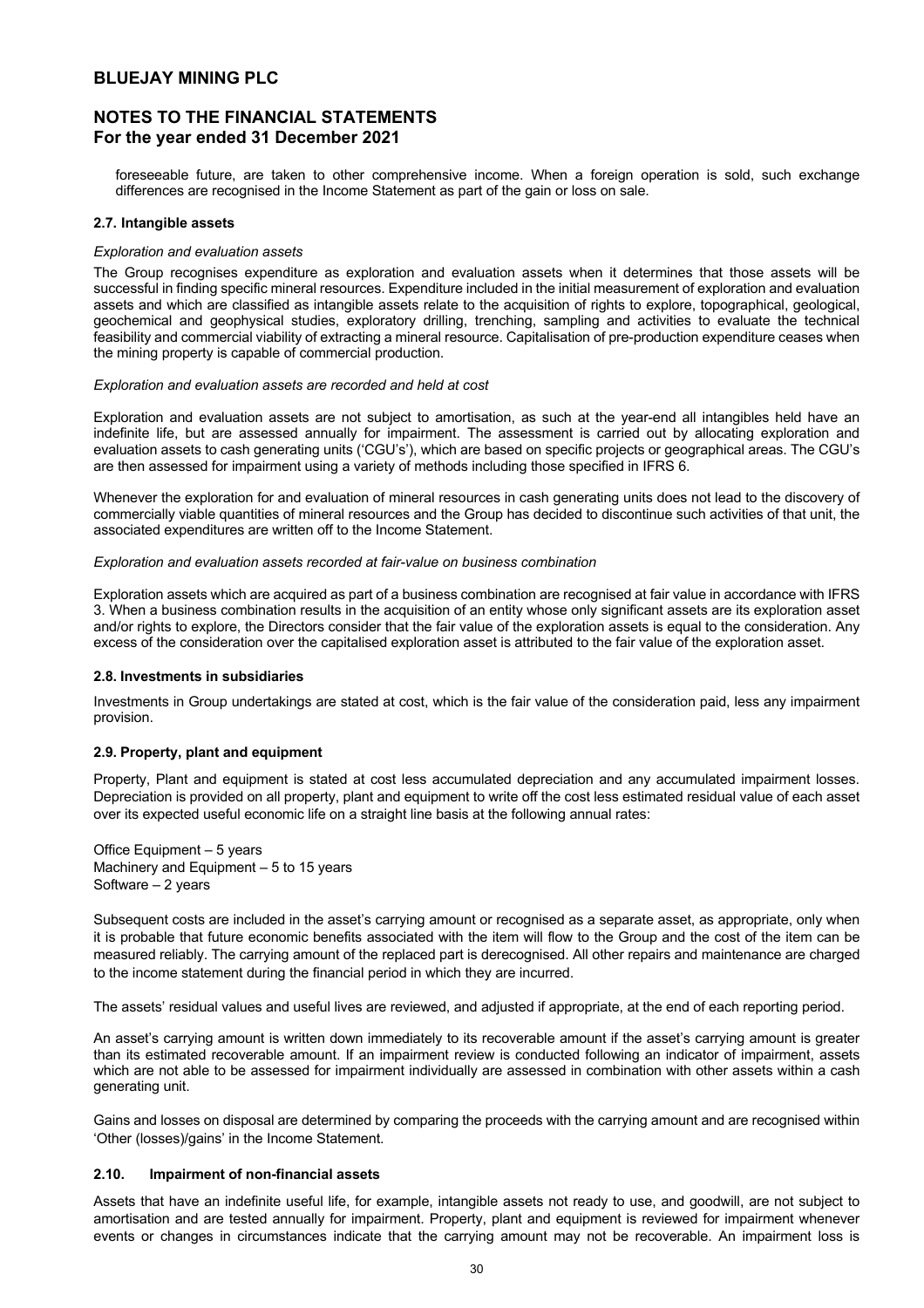# **NOTES TO THE FINANCIAL STATEMENTS For the year ended 31 December 2021**

recognised for the amount by which the asset's carrying amount exceeds its recoverable amount. The recoverable amount is the higher of an asset's fair value less costs to sell and value in use. For the purposes of assessing impairment, assets are grouped at the lowest levels for which there are separately identifiable cash flows (cash generating units). Non-financial assets that suffered impairment are reviewed for possible reversal of the impairment at each reporting date.

## **2.11. Financial assets**

## *(a) Classification*

The Group classifies its financial assets at amortised cost and at fair value through the profit or loss. The classification depends on the purpose for which the financial assets were acquired. Management determines the classification of its financial assets at initial recognition.

## *(b) Recognition and measurement*

### *Amortised cost*

Regular purchases and sales of financial assets are recognised on the trade date at cost – the date on which the Group commits to purchasing or selling the asset. Financial assets are derecognized when the rights to receive cash flows from the assets have expired or have been transferred, and the Group has transferred substantially all of the risks and rewards of ownership.

## *Fair value through the profit or loss*

Financial assets that do not meet the criteria for being measured at amortised cost or FVTOCI are measured at FVTPL.The Group holds equity instruments that are classified as FVTPL as these were acquired principally for the purpose of selling in the near term.

Financial assets at FTVPL, are measured at fair value at the end of each reporting period, with any fair value gains or losses recognised in profit or loss. Fair value is determined by using market observable inputs and data as far as possible. Inputs used in determining fair value measurements are categorised into different levels based on how observable the inputs used in the valuation technique utilised are (the 'fair value hierarchy'):

- *Level 1*: Quoted prices in active markets for identical items (unadjusted)
- *Level 2*: Observable direct or indirect inputs other than Level 1 inputs
- *Level 3*: Unobservable inputs (i.e. not derived from market data).

The classification of an item into the above levels is based on the lowest level of the inputs used that has a significant effect on the fair value measurement of the item. Transfers of items between levels are recognised in the period they occur.

The Group measures its investments in quoted shares using the quoted market price.

## *(c) Impairment of financial assets*

The Group recognises an allowance for expected credit losses (ECLs) for all debt instruments not held at fair value through profit or loss. ECLs are based on the difference between the contractual cash flows due in accordance with the contract and all the cash flows that the Group expects to receive, discounted at an approximation of the original EIR. The expected cash flows will include cash flows from the sale of collateral held or other credit enhancements that are integral to the contractual terms.

ECLs are recognised in two stages. For credit exposures for which there has not been a significant increase in credit risk since initial recognition, ECLs are provided for credit losses that result from default events that are possible within the next 12-months (a 12-month ECL). For those credit exposures for which there has been a significant increase in credit risk since initial recognition, a loss allowance is required for credit losses expected over the remaining life of the exposure, irrespective of the timing of the default (a lifetime ECL).

For trade receivables (not subject to provisional pricing) and other receivables due in less than 12 months, the Group applies the simplified approach in calculating ECLs, as permitted by IFRS 9. Therefore, the Group does not track changes in credit risk, but instead, recognises a loss allowance based on the financial asset's lifetime ECL at each reporting date.

The Group considers a financial asset in default when contractual payments are 90 days past due. However, in certain cases, the Group may also consider a financial asset to be in default when internal or external information indicates that the Group is unlikely to receive the outstanding contractual amounts in full before taking into account any credit enhancements held by the Group. A financial asset is written off when there is no reasonable expectation of recovering the contractual cash flows and usually occurs when past due for more than one year and not subject to enforcement activity.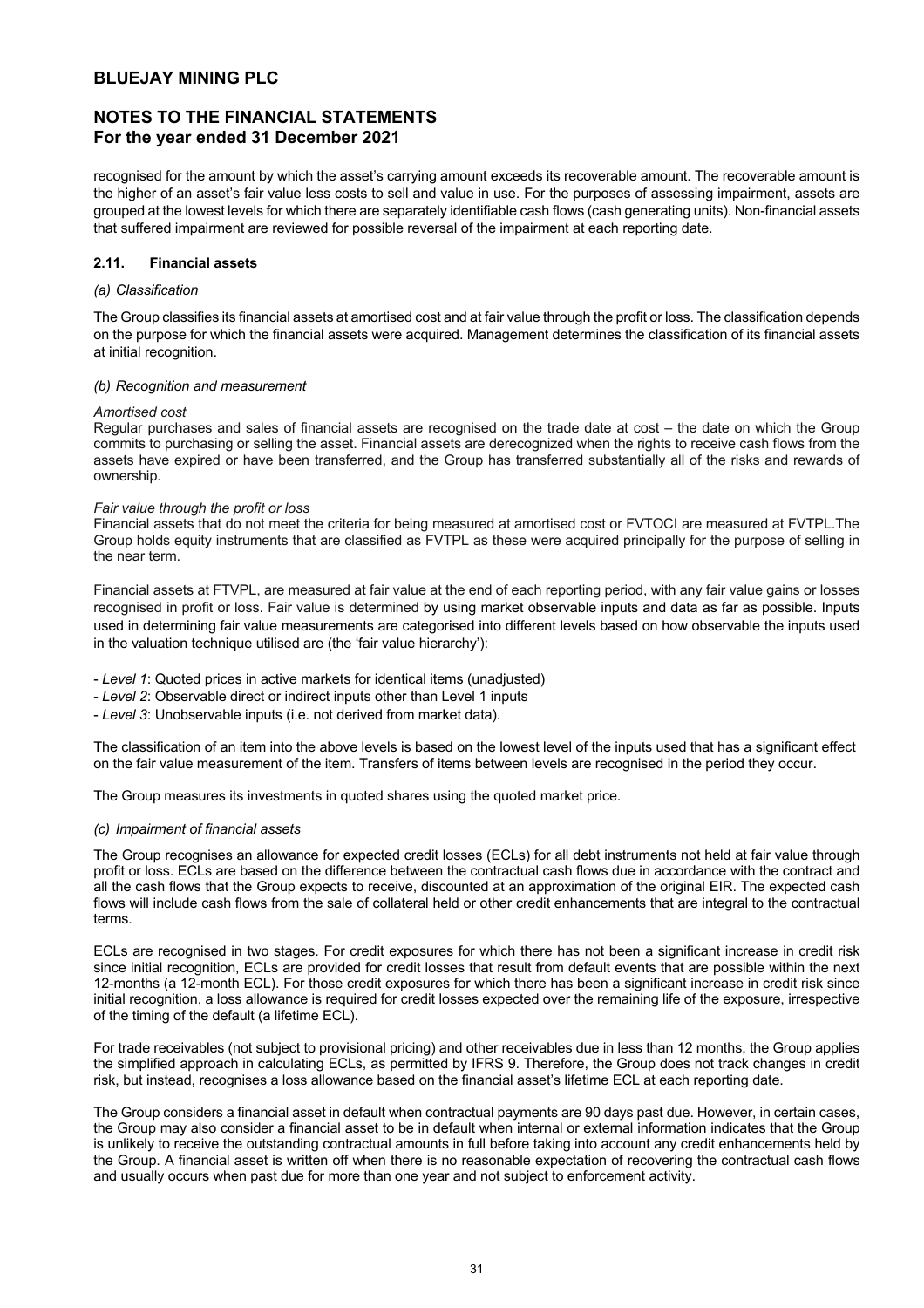# **NOTES TO THE FINANCIAL STATEMENTS For the year ended 31 December 2021**

At each reporting date, the Group assesses whether financial assets carried at amortised cost are credit impaired. A financial asset is credit-impaired when one or more events that have a detrimental impact on the estimated future cash flows of the financial asset have occurred.

#### *(d) Derecognition*

The Group derecognises a financial asset only when the contractual rights to the cash flows from the asset expire, or when it transfers the financial asset and substantially all the risks and rewards of ownership of the asset to another entity.

On derecognition of a financial asset measured at amortised cost, the difference between the asset's carrying amount and the sum of the consideration received and receivable is recognised in profit or loss. This is the same treatment for a financial asset measured at FVTPL.

## **2.12. Financial liabilities**

Financial liabilities are classified, at initial recognition, as financial liabilities at fair value through profit or loss, loans and borrowings, payables, or as derivatives designated as hedging instruments in an effective hedge, as appropriate. All financial liabilities are recognised initially at fair value and, in the case of loans and borrowings and payables, net of directly attributable transaction costs. The Group's financial liabilities include trade and other payables and loans.

### *Subsequent measurement*

The measurement of financial liabilities depends on their classification, as described below:

### *Financial liabilities at fair value through profit or loss*

Financial liabilities at fair value through profit or loss include financial liabilities held for trading and financial liabilities designated upon initial recognition as at fair value through profit or loss. Financial liabilities are classified as held for trading if they are incurred for the purpose of repurchasing in the near term. This category also includes derivative financial instruments entered into by the Group that are not designated as hedging instruments in hedge relationships as defined by IFRS 9. Separated embedded derivatives are also classified as held for trading unless they are designated as effective hedging instruments. Gains or losses on liabilities held for trading are recognised in the statement of profit or loss and other comprehensive income.

### *Trade and other payables*

After initial recognition, trade and other payables are subsequently measured at amortised cost using the EIR method. Gains and losses are recognised in the statement of profit or loss and other comprehensive income when the liabilities are derecognised, as well as through the EIR amortisation process.

Amortised cost is calculated by taking into account any discount or premium on acquisition and fees or costs that are an integral part of the EIR. The EIR amortisation is included as finance costs in the statement of profit or loss and other comprehensive income.

### *Derecognition*

A financial liability is derecognised when the associated obligation is discharged or cancelled or expires.

When an existing financial liability is replaced by another from the same lender on substantially different terms, or the terms of an existing liability are substantially modified, such an exchange or modification is treated as the derecognition of the original liability and the recognition of a new liability. The difference in the respective carrying amounts is recognised in profit or loss and other comprehensive income.

Liabilities within the scope of IFRS 9 are classified as financial liabilities at fair value through profit and loss or other liabilities, as appropriate.

A financial liability is derecognised when the obligation under the liability is discharged or cancelled or expires.

Financial liabilities included in trade and other payables are recognised initially at fair value and subsequently at amortised cost.

### **2.13. Leases**

Assets and liabilities arising from a lease are initially measured on a present value basis. Lease liabilities include the net present value of the following lease payments:

• Fixed payments, less any lease incentives receivable;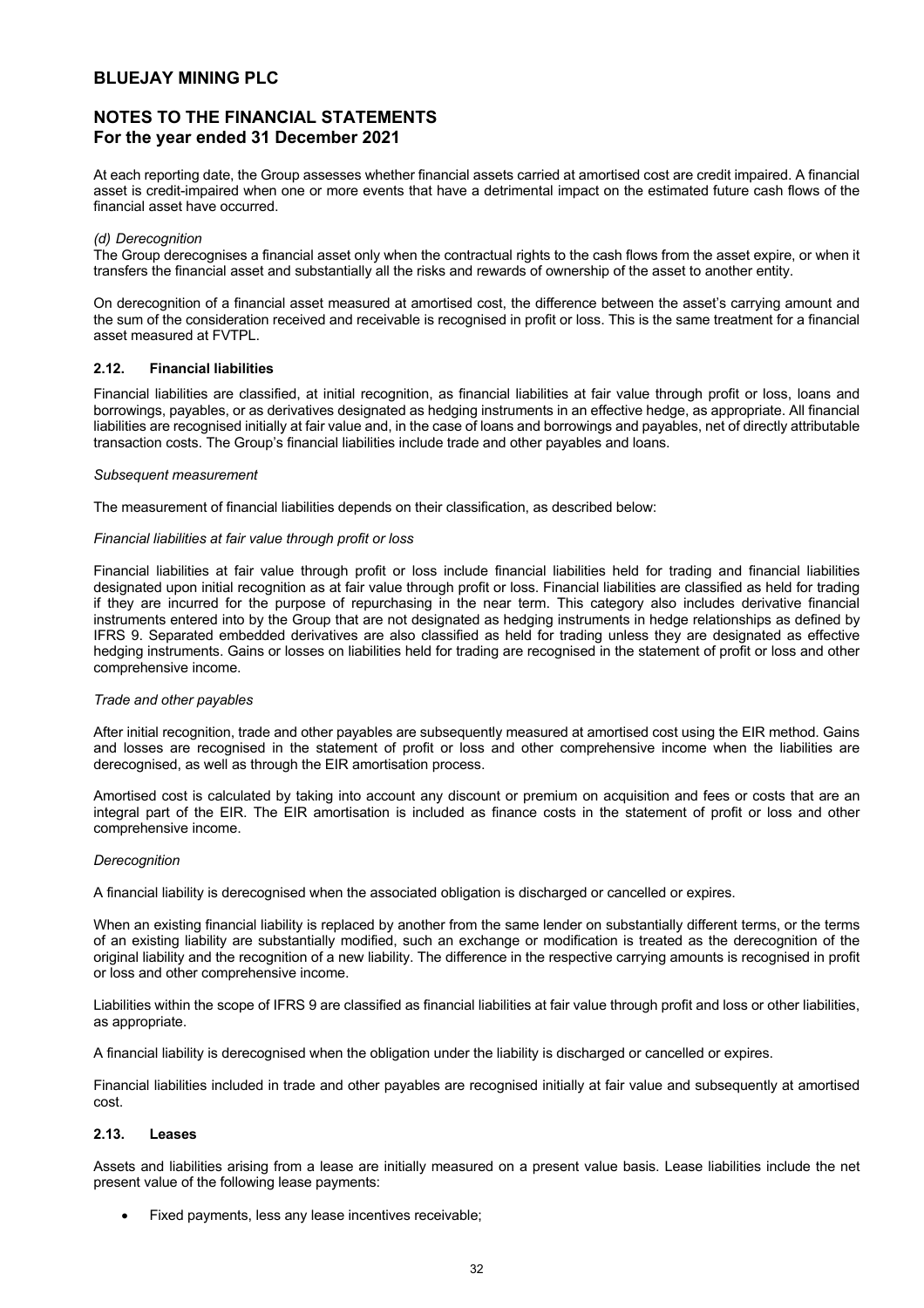# **NOTES TO THE FINANCIAL STATEMENTS For the year ended 31 December 2021**

- Variable lease payment that are based on an index or a rate, initially measured using the index or the rate as at the commencement date;
- The exercise price of a purchase option; and
- Payment of penalties for terminating the lease.

Lease payments to be made under reasonably certain extension options are also included in the measurement of the liability. The lease payments are discounted using the interest rate implicit in the lease. If that rate cannot be readily determined, the lessee's incremental borrowing rate is used, being the rate that the lessee would have to pay to borrow the funds necessary to obtain an asset of similar value to the right-ofuse asset in a similar economic environment with similar terms, security and conditions. Lease payments are allocated between principal and finance cost. The finance cost is charged to profit or loss over the lease period so as to produce a constant periodic rate of interest on the remaining balance of the liability for each period.

Assets obtained under finance leases are depreciated over their useful lives.

Rent payable under operating leases on which the short term exemption has been taken, less any lease incentives received, is charged to the income statement on a straight-line basis over the term of the relevant lease except where another more systematic basis is more representative of the time pattern in which economic benefits from the lease asset are consumed.

## **2.14. Cash and cash equivalents**

Cash and cash equivalents comprise cash at bank and in hand.

## **2.15. Equity**

Equity comprises the following:

- "Share capital" represents the nominal value of the Ordinary shares;
- "Share Premium" represents consideration less nominal value of issued shares and costs directly attributable to the issue of new shares;
- "Other reserves" represents the merger reserve, foreign currency translation reserve, redemption reserve and share option reserve where;
	- o "Merger reserve" represents the difference between the fair value of an acquisition and the nominal value of the shares allotted in a share exchange;
	- $\circ$  "Foreign currency translation reserve" represents the translation differences arising from translating the financial statement items from functional currency to presentational currency;
	- o "Reverse acquisition reserve" represents a non-distributable reserve arising on the acquisition of Finland Investments Limited;
	- $\circ$  "Redemption reserve" represents a non-distributable reserve made up of share capital:
	- "Share option reserve" represents share options awarded by the group;
- "Retained earnings" represents retained losses.

## **2.16. Share capital, share premium and deferred shares**

Ordinary shares are classified as equity. Incremental costs directly attributable to the issue of new shares or options are shown in equity, as a deduction, net of tax, from the proceeds provided there is sufficient premium available. Should sufficient premium not be available placing costs are recognised in the Income Statement.

Deferred shares are classified as equity. Deferred shares have no rights to receive dividends, or to attend or vote at general meetings of the Company and are only entitled to a return of capital after payment to holders of new ordinary shares of £100,000 per each share held.

## **2.17. Share based payments**

The Group operates a number of equity-settled, share-based schemes, under which the Group receives services from employees or third party suppliers as consideration for equity instruments (options and warrants) of the Group. The fair value of the third party suppliers' services received in exchange for the grant of the options is recognised as an expense in the Income Statement or charged to equity depending on the nature of the service provided. The value of the employee services received is expensed in the Income Statement and its value is determined by reference to the fair value of the options granted:

- including any market performance conditions;
- excluding the impact of any service and non-market performance vesting conditions (for example, profitability or sales growth targets, or remaining an employee of the entity over a specified time period); and
- including the impact of any non-vesting conditions (for example, the requirement for employees to save).

The fair value of the share options and warrants are determined using the Black Scholes valuation model.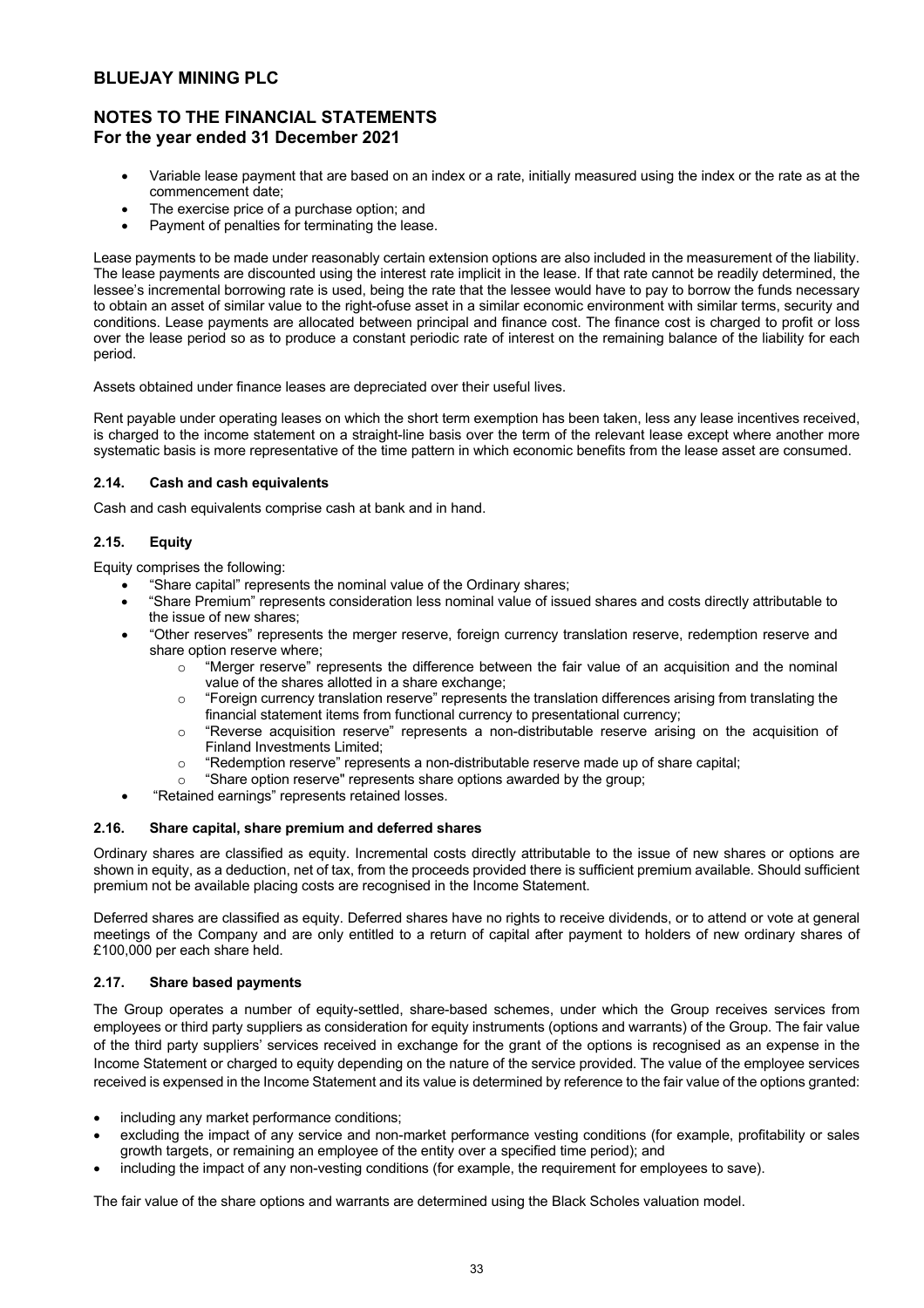# **NOTES TO THE FINANCIAL STATEMENTS For the year ended 31 December 2021**

Non-market vesting conditions are included in assumptions about the number of options that are expected to vest. The total expense or charge is recognised over the vesting period, which is the period over which all of the specified vesting conditions are to be satisfied. At the end of each reporting period, the entity revises its estimates of the number of options that are expected to vest based on the non-market vesting conditions. It recognises the impact of the revision to original estimates, if any, in the Income Statement or equity as appropriate, with a corresponding adjustment to a separate reserve in equity.

When the options are exercised, the Group issues new shares. The proceeds received, net of any directly attributable transaction costs, are credited to share capital (nominal value) and share premium when the options are exercised.

## **2.18. Taxation**

No current tax is yet payable in view of the losses to date.

Deferred tax is recognised for using the liability method in respect of temporary differences arising from differences between the carrying amount of assets and liabilities in the consolidated financial statements and the corresponding tax bases used in the computation of taxable profit. However, deferred tax liabilities are not recognised if they arise from the initial recognition of goodwill; deferred tax is not accounted for if it arises from initial recognition of an asset or liability in a transaction other than a business combination that at the time of the transaction affects neither accounting nor taxable profit or loss.

In principle, deferred tax liabilities are recognised for all taxable temporary differences and deferred tax assets (including those arising from investments in subsidiaries), are recognised to the extent that it is probable that taxable profits will be available against which deductible temporary differences can be utilised.

Deferred income tax assets are recognised on deductible temporary differences arising from investments in subsidiaries only to the extent that it is probable the temporary difference will reverse in the future and there is sufficient taxable profit available against which the temporary difference can be used.

Deferred tax liabilities are recognised for taxable temporary differences arising on investments in except where the Group is able to control the reversal of the temporary difference and it is probable that the temporary difference will not reverse in the foreseeable future.

Deferred tax assets and liabilities are offset when there is a legally enforceable right to offset current tax assets against current tax liabilities and when the deferred tax assets and liabilities relate to income taxes levied by the same taxation authority on either the same taxable entity or different taxable entities where there is an intention to settle the balances on a net basis.

Deferred tax is calculated at the tax rates (and laws) that have been enacted or substantively enacted by the statement of financial position date and are expected to apply to the period when the deferred tax asset is realised or the deferred tax liability is settled.

Deferred tax assets and liabilities are not discounted.

## **3. Financial risk management**

### **3.1. Financial risk factors**

The Group's activities expose it to a variety of financial risks: market risk (foreign currency risk, price risk and interest rate risk), credit risk and liquidity risk. The Group's overall risk management programme focuses on the unpredictability of financial markets and seeks to minimise potential adverse effects on the Group's financial performance. None of these risks are hedged.

Risk management is carried out by the London based management team under policies approved by the Board of Directors.

### *Market risk*

### *(a) Foreign currency risk*

The Group operates internationally and is exposed to foreign exchange risk arising from various currency exposures, primarily with respect to the Euro, Danish Krone and the British Pound. Foreign exchange risk arises from future commercial transactions, recognised assets and liabilities and net investments in foreign operations.

The Group negotiates all material contracts for activities in relation to its subsidiaries in either British Pounds, Euros, USD or Danish Krone. The Group does not hedge against the risks of fluctuations in exchange rates. The volume of transactions is not deemed sufficient to enter into forward contracts as most of the foreign exchange movements result from the retranslation of inter company loans. The Group has sensitised the figures for fluctuations in foreign exchange rates, as the Directors acknowledge that, at the present time, the foreign exchange retranslations have resulted in rather higher than normal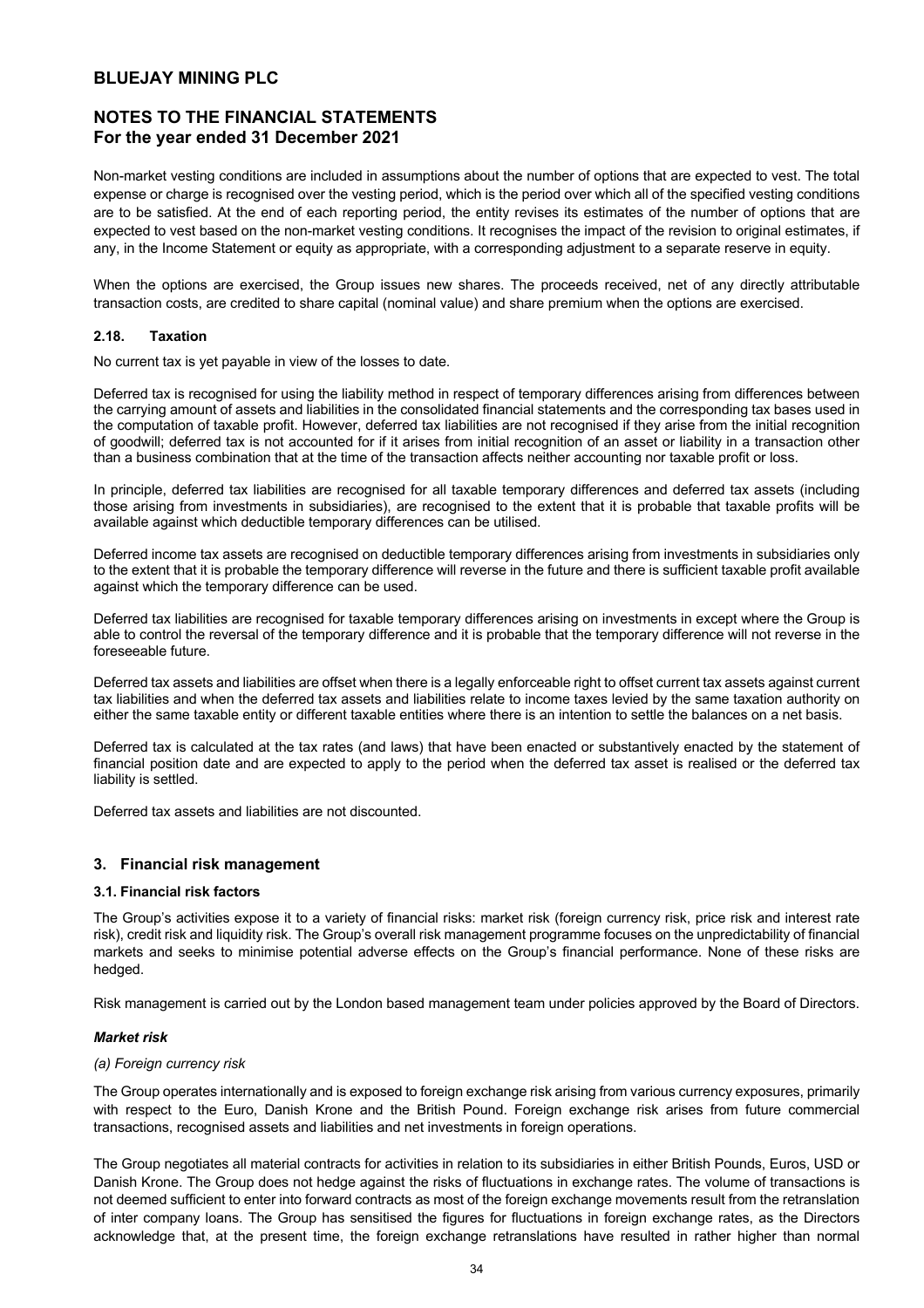# **NOTES TO THE FINANCIAL STATEMENTS For the year ended 31 December 2021**

fluctuations which are separately disclosed, and is predominantly due to the exceptional nature of the Euro exchange rate in the last two years in the current economic climate. Further detail is in note 3.3

## *(b) Price risk*

The Group is not exposed to commodity price risk as a result of its operations, which are still in the exploration phase. The Directors will revisit the appropriateness of this policy should the Group's operations change in size or nature.

The Group has exposure to equity securities price risk, as it holds listed equity investments.

## *Credit risk*

Credit risk arises from cash and cash equivalents as well as outstanding receivables. Management does not expect any losses from non-performance of these receivables. The amount of exposure to any individual counter party is subject to a limit, which is assessed by the Board.

The Group considers the credit ratings of banks in which it holds funds in order to reduce exposure to credit risk.

## *Liquidity risk*

In keeping with similar sized mineral exploration groups, the Group's continued future operations depend on the ability to raise sufficient working capital through the issue of equity share capital or debt. The Directors are reasonably confident that adequate funding will be forthcoming with which to finance operations. Controls over expenditure are carefully managed.

With exception to deferred taxation, financial liabilities are all due within one year.

### **3.2. Capital risk management**

The Group's objectives when managing capital are to safeguard the Group's ability to continue as a going concern, to enable the Group to continue its exploration and evaluation activities, and to maintain an optimal capital structure to reduce the cost of capital. In order to maintain or adjust the capital structure, the Group may adjust the issue of shares or sell assets to reduce debts.

At 31 December 2021 the Group had borrowings of £nil (31 December 2020: £nil) and defines capital based on the total equity of the Company. The Group monitors its level of cash resources available against future planned exploration and evaluation activities and may issue new shares in order to raise further funds from time to time.

Given the Group's level of debt versus its cash at bank and cash equivalents, the gearing ratio is immaterial.

### **3.3. Sensitivity analysis**

On the assumption that all other variables were held constant, and in respect of the Group and the Company's expenses the potential impact of a 10% increase/decrease in the UK Sterling:Euro and UK Sterling:DKK Foreign exchange rates on the Group's loss for the period and on equity is as follows:

| <b>Potential impact on Euro</b><br>expenses: 2021 |                                                        | (Loss)/profit before tax for the year ended<br>31 December 2021 |                                                          | Equity before tax for the year ended<br>31 December 2021 |
|---------------------------------------------------|--------------------------------------------------------|-----------------------------------------------------------------|----------------------------------------------------------|----------------------------------------------------------|
|                                                   | Group                                                  | Company                                                         | Group                                                    | Company                                                  |
| in<br>Increase/(decrease)                         |                                                        |                                                                 |                                                          |                                                          |
| foreign exchange rate                             | £                                                      |                                                                 |                                                          |                                                          |
| 10%                                               | (2,500,119)                                            | (3,486,819)                                                     | 32,660,976                                               | 37,273,943                                               |
| $-10%$                                            | (2,482,004)                                            | (3,486,819)                                                     | 30.817.450                                               | 37.273.943                                               |
| Potential impact on DKK<br>expenses: 2021         | Loss before tax for the year ended<br>31 December 2021 |                                                                 | Equity before tax for the year ended<br>31 December 2021 |                                                          |
|                                                   | Group                                                  | Company                                                         | Group                                                    | Company                                                  |
| in<br>Increase/(decrease)                         |                                                        |                                                                 |                                                          |                                                          |
| foreign exchange rate                             |                                                        |                                                                 |                                                          | £                                                        |
| 10%                                               | (2,599,449)                                            | (3,486,819)                                                     | 33,704,713                                               | 37,273,943                                               |
| $-10%$                                            | (2,382,675)                                            | (3,486,819)                                                     | 29.773.713                                               | 37.273.943                                               |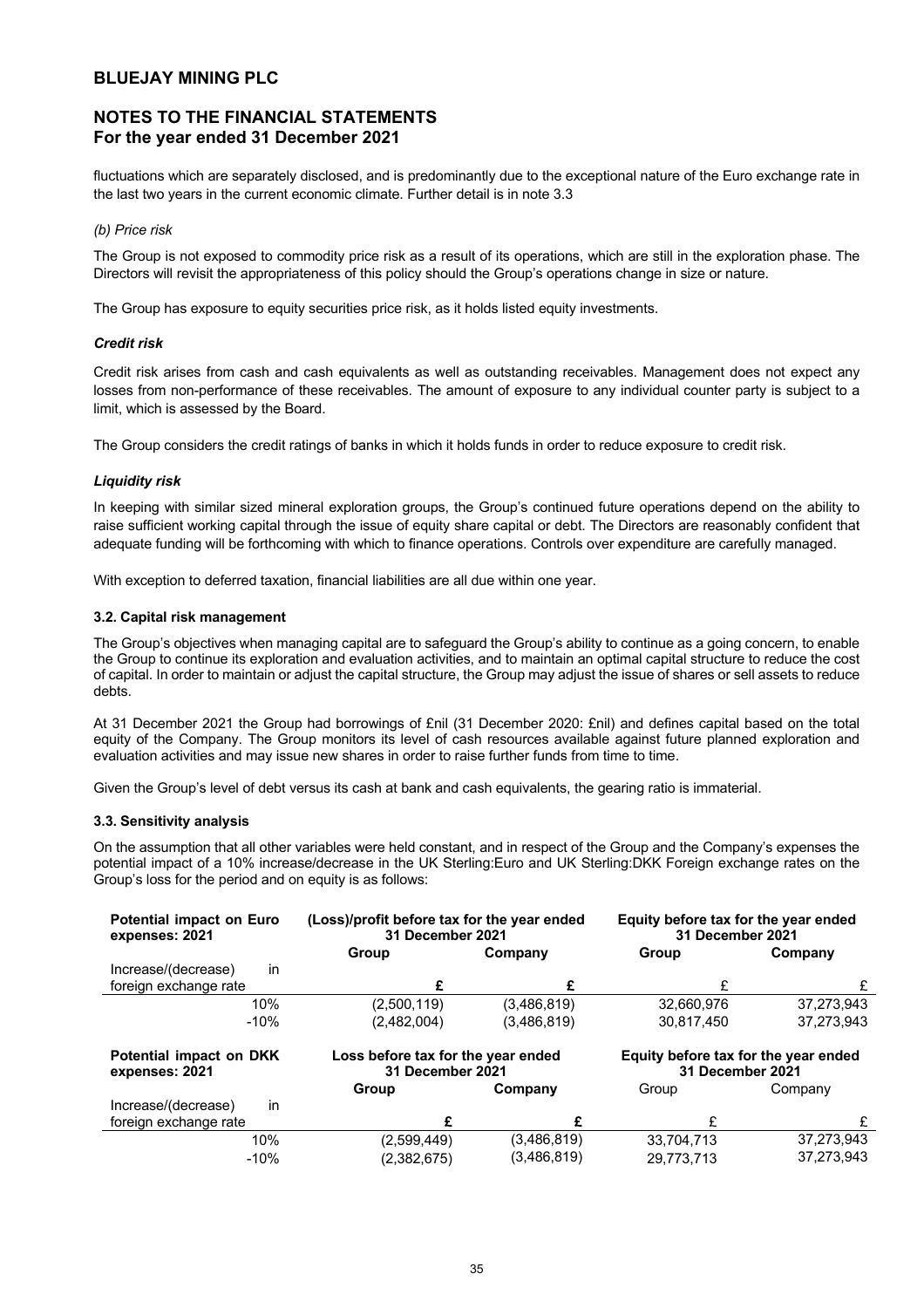# **NOTES TO THE FINANCIAL STATEMENTS For the year ended 31 December 2021**

## **4. Critical accounting estimates and judgements**

The preparation of the Financial Statements in conformity with IFRS requires management to make estimates and assumptions that affect the reported amounts of assets and liabilities and disclosure of contingent assets and liabilities at the date of the financial statements and the reported amount of expenses during the period. Actual results may vary from the estimates used to produce these Financial Statements.

Estimates and judgements are regularly evaluated and are based on historical experience and other factors, including expectations of future events that are believed to be reasonable under the circumstances.

Items subject to such estimates and assumptions, that have a significant risk of causing a material adjustment to the carrying amounts of assets and liabilities within the next financial years, include but are not limited to:

### *Impairment of intangible assets – exploration and evaluation costs*

Exploration and evaluation costs have a carrying value at 31 December 2021 of £28,111,021 (2020: £26,768,227) Such assets have an indefinite useful life as the Group has a right to renew exploration licences and the asset is only amortised once extraction of the resource commences. Management tests for impairment annually whether exploration projects have future economic value in accordance with the accounting policy stated in Note 2.7. Each exploration project is subject to an annual review by either a consultant or senior company geologist to determine if the exploration results returned during the period warrant further exploration expenditure and have the potential to result in an economic discovery. This review takes into consideration long term metal prices, anticipated resource volumes and supply and demand outlook. In the event that a project does not represent an economic exploration target and results indicate there is no additional upside a decision will be made to discontinue exploration; an impairment charge will then be recognised in the Income Statement.

#### *Useful economic lives of property, plant and equipment*

The annual depreciation charge for property, plant and equipment is sensitive to changes in the estimated useful economic lives and residual values of the assets, taking into account that the assets are not used throughout the whole year due to the seasonality of the licence locations. The useful economic lives and residual values are re-assessed annually. They are amended when necessary to reflect current estimates, based on economic utilisation and the physical condition of the assets. See note 6 for the carrying amount of the property plant and equipment and note 2.9 for the useful economic lives for each class of assets.

### *Share based payment transactions*

The Group has made awards of options and warrants over its unissued share capital to certain Directors as part of their remuneration package. Certain warrants have also been issued to shareholders as part of their subscription for shares and suppliers for various services received. No share options or warrants were issued in the current year.

The valuation of these options and warrants involves making a number of critical estimates relating to price volatility, future dividend yields, expected life of the options and forfeiture rates. These assumptions have been described in more detail in Note 16.

### **5. Segment information**

Management has determined the operating segments based on reports reviewed by the Board of Directors that are used to make strategic decisions. During the period the Group had interests in three geographical segments; the United Kingdom, Greenland and Finland. Activities in the UK are mainly administrative in nature whilst the activities in Greenland and Finland relate to exploration and evaluation work.

The Group had no turnover during the period.

| 2021                                   | Greenland  | <b>Finland</b> | UK<br>£   | Total<br>£ |
|----------------------------------------|------------|----------------|-----------|------------|
| Revenue                                |            |                |           |            |
| Administrative expenses                | 550,576    | 88,335         | 2,023,135 | 2,662,046  |
| Foreign exchange                       | 31.404     |                | (13, 169) | 18,235     |
| Finance expense                        | 2,055      | 1.795          | 401       | 4,251      |
| Other income                           | 30,105     | 155,540        | 1,500     | 187,145    |
| Loss before tax per reportable segment | 1,291,644  | 90,575         | 1,324,614 | 2,706,833  |
| Additions to PP&E                      | 3,604      |                | 22.433    | 26,037     |
| Additions to intangible asset          | 2,668,436  | 218.674        |           | 2,887,110  |
| Reportable segment assets              | 25,257,377 | 4,777,642      | 2,620,650 | 32,655,669 |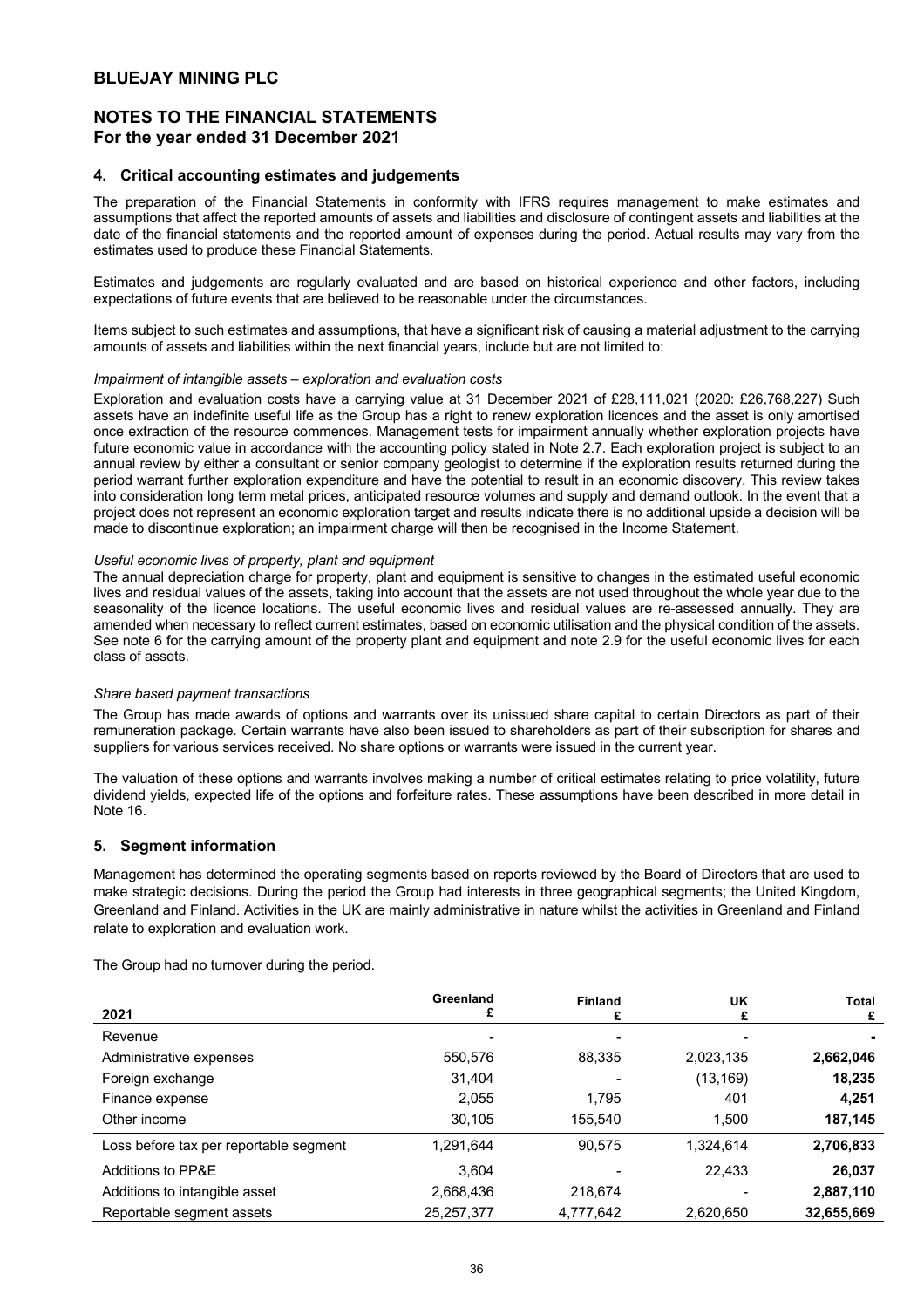# **NOTES TO THE FINANCIAL STATEMENTS For the year ended 31 December 2021**

|                                        | Greenland  | Finland   | <b>UK</b> | Total      |
|----------------------------------------|------------|-----------|-----------|------------|
| 2020                                   |            |           |           | £          |
| Revenue                                |            |           |           |            |
| Administrative expenses                | 616.555    | 81,831    | 1,788,719 | 2,487,105  |
| Foreign exchange                       | 49.380     |           | 15.638    | 65,018     |
| Finance income                         | 3.511      | (17)      | (1,526)   | 1,968      |
| Other income                           | 23,613     | 13.336    |           | 36,949     |
| Loss before tax per reportable segment | 632,639    | 39,760    | 1,815,164 | 2,487,563  |
| Tax refund                             |            |           | 229.963   | 229,963    |
| Additions to PP&E                      | 226.523    |           | 17.331    | 243.854    |
| Additions to intangible asset          | 2,049,686  | 421.450   |           | 2,471,136  |
| Reportable segment assets              | 25.088.651 | 4,903,362 | 6.856.661 | 36,848,674 |

# **6. Property, plant and equipment**

**Group**

|                                       | <b>Right of</b><br>use assets | <b>Software</b> | Machinery &<br>equipment | Office<br>equipment | <b>Total</b> |
|---------------------------------------|-------------------------------|-----------------|--------------------------|---------------------|--------------|
|                                       | £                             | £               | £                        | £                   | £            |
| Cost                                  |                               |                 |                          |                     |              |
| As at 1 January 2020                  | 182,542                       | 37,093          | 3,255,384                | 52,931              | 3,527,950    |
| <b>Exchange Differences</b>           |                               |                 | 192,414                  | 182                 | 192,596      |
| Additions                             |                               | 9,221           | 226,523                  | 8,110               | 243,854      |
| As at 31 December 2020                | 182,542                       | 46,314          | 3,674,321                | 61,223              | 3,964,400    |
| As at 1 January 2021                  | 182,542                       | 46,314          | 3,674,321                | 61,223              | 3,964,400    |
| <b>Exchange Differences</b>           |                               |                 | (224, 094)               | 2                   | (224, 092)   |
| <b>Additions</b>                      |                               | 7,503           | 3,604                    | 14,930              | 26,037       |
| <b>Disposals</b>                      | (182, 542)                    |                 | (250,093)                |                     | (432, 635)   |
| As at 31 December 2021                |                               | 53,817          | 3,203,738                | 76,155              | 3,333,710    |
| <b>Depreciation</b>                   |                               |                 |                          |                     |              |
| As at 1 January 2020                  | 40,565                        | 25,272          | 665,389                  | 28,301              | 759,527      |
| Charge for the year                   | 81,130                        | 11,089          | 502,650                  | 11,716              | 606,585      |
| Exchange differences                  |                               |                 | 41,232                   | 145                 | 41,377       |
| As at 31 December 2020                | 121,695                       | 36,361          | 1,209,271                | 40,162              | 1,407,489    |
| As at 1 January 2021                  | 121,695                       | 36,361          | 1,209,271                | 40,162              | 1,407,489    |
| Charge for the year                   | 60,847                        | 9,020           | 377,068                  | 13,778              | 460,713      |
| Disposals                             | (182, 542)                    |                 | (70, 848)                |                     | (253, 390)   |
| Exchange differences                  |                               |                 | (83, 481)                |                     | (83, 481)    |
| As at 31 December 2021                |                               | 45,381          | 1,432,010                | 53,940              | 1,531,331    |
| Net book value as at 31 December 2020 | 60,847                        | 9,953           | 2,465,050                | 21,061              | 2,556,911    |
| Net book value as at 31 December 2021 |                               | 8,436           | 1,771,728                | 22,215              | 1,802,379    |

Depreciation expense of £460,713 (31 December 2020: £606,585) for the Group has been charged in administration expenses.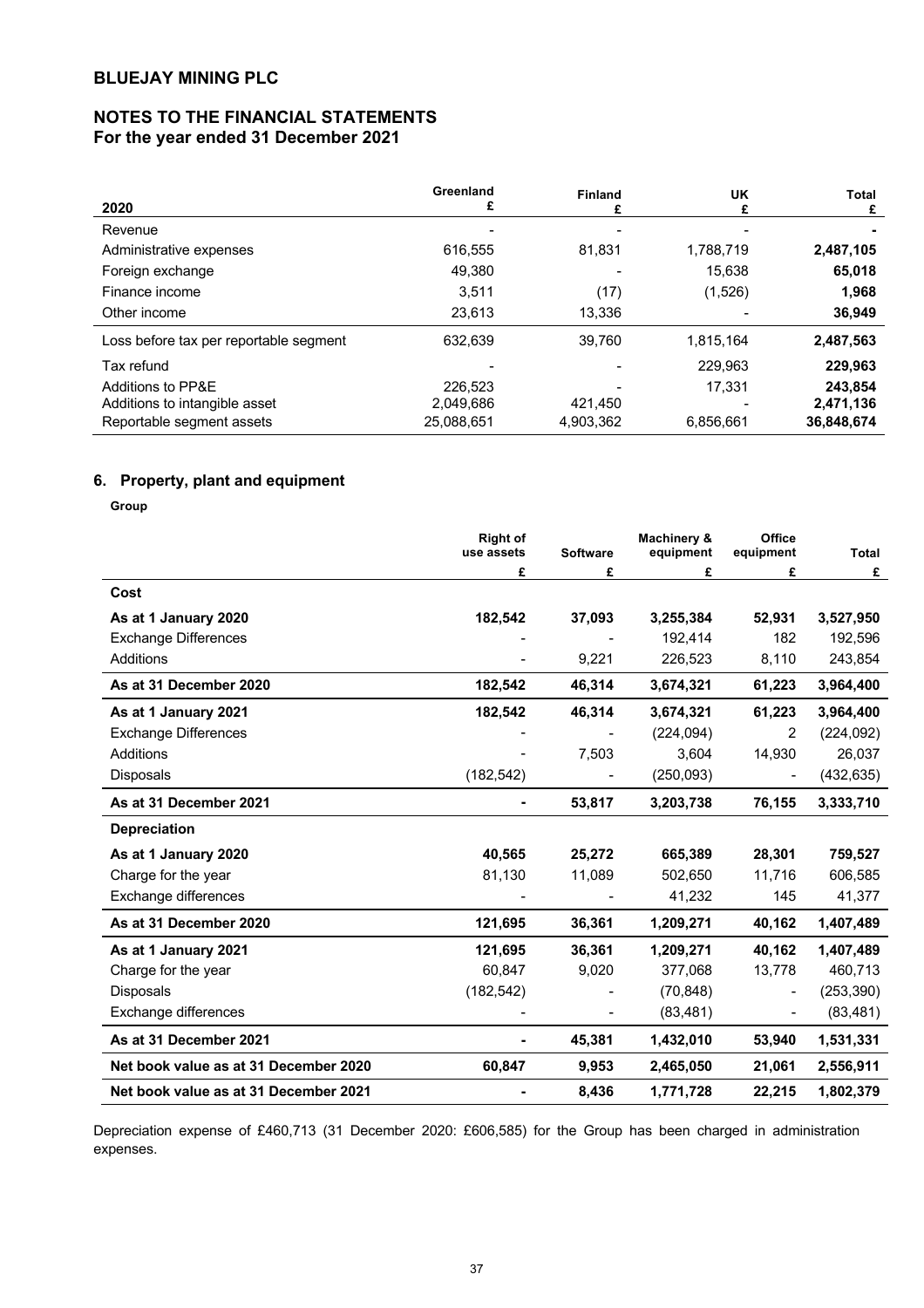# **NOTES TO THE FINANCIAL STATEMENTS For the year ended 31 December 2021**

| Company                               |                               |                 |                |            |
|---------------------------------------|-------------------------------|-----------------|----------------|------------|
|                                       | <b>Right of</b><br>use assets | <b>Software</b> | Office         | Total      |
|                                       | £                             | £               | equipment<br>£ | £          |
| Cost                                  |                               |                 |                |            |
| As at 1 January 2020                  | 182,542                       | 37,093          | 45,832         | 265,467    |
| Additions                             |                               | 9,221           | 8,110          | 17,331     |
| As at 31 December 2020                | 182,542                       | 46,314          | 53,942         | 282,798    |
| As at 1 January 2021                  | 182,542                       | 46,314          | 53,942         | 282,798    |
| Additions                             |                               | 7,503           | 14,930         | 22,433     |
| <b>Disposals</b>                      | (182, 542)                    |                 |                | (182, 542) |
| As at 31 December 2021                |                               | 53,817          | 68,873         | 122,689    |
| <b>Depreciation</b>                   |                               |                 |                |            |
| As at 1 January 2020                  | 40,565                        | 25,272          | 21,791         | 87,628     |
| Charge for the year                   | 81,130                        | 11,089          | 11,088         | 103,307    |
| As at 31 December 2020                | 121,695                       | 36,361          | 32,879         | 190,935    |
| As at 1 January 2021                  | 121,695                       | 36,361          | 32,879         | 190,935    |
| Charge for the year                   | 60,847                        | 9,020           | 13,778         | 83,645     |
| <b>Disposals</b>                      | (182, 542)                    |                 |                | (182, 542) |
| As at 31 December 2021                |                               | 45,381          | 46,657         | 92,038     |
| Net book value as at 31 December 2020 | 60,847                        | 9,953           | 21,062         | 91,862     |
| Net book value as at 31 December 2021 |                               | 8,436           | 22,215         | 30,651     |

Depreciation expense of £83,645 (31 December 2020: £103,307) for the Company has been charged in administration expenses.

# **7. Intangible assets**

Intangible assets comprise exploration and evaluation costs. Exploration and evaluation assets are all internally generated. These are measured at cost and have an indefinite asset life. Once the pre-production phase has been entered into, the exploration and evaluation assets will cease to be capitalised and commence amortisation.

**Group**

|                                                                      | -p          |             |  |
|----------------------------------------------------------------------|-------------|-------------|--|
|                                                                      | 31 December | 31 December |  |
|                                                                      | 2021        | 2020        |  |
| <b>Exploration &amp; Evaluation Assets - Cost and Net Book Value</b> | £           | £           |  |
| Cost                                                                 |             |             |  |
| As at 1 January                                                      | 35,641,812  | 32,012,092  |  |
| Additions                                                            | 2,887,110   | 2,471,136   |  |
| Exchange differences                                                 | (1,732,748) | 1,158,584   |  |
| As at year end                                                       | 36,796,174  | 35,641,812  |  |
| <b>Provision for impairment</b>                                      |             |             |  |
| As at 1 January                                                      | 8,873,585   | 8,873,585   |  |
| Impairments                                                          |             |             |  |
| As at year end                                                       | 8,873,585   | 8,873,585   |  |
| Net book value                                                       | 27,922,589  | 26,768,227  |  |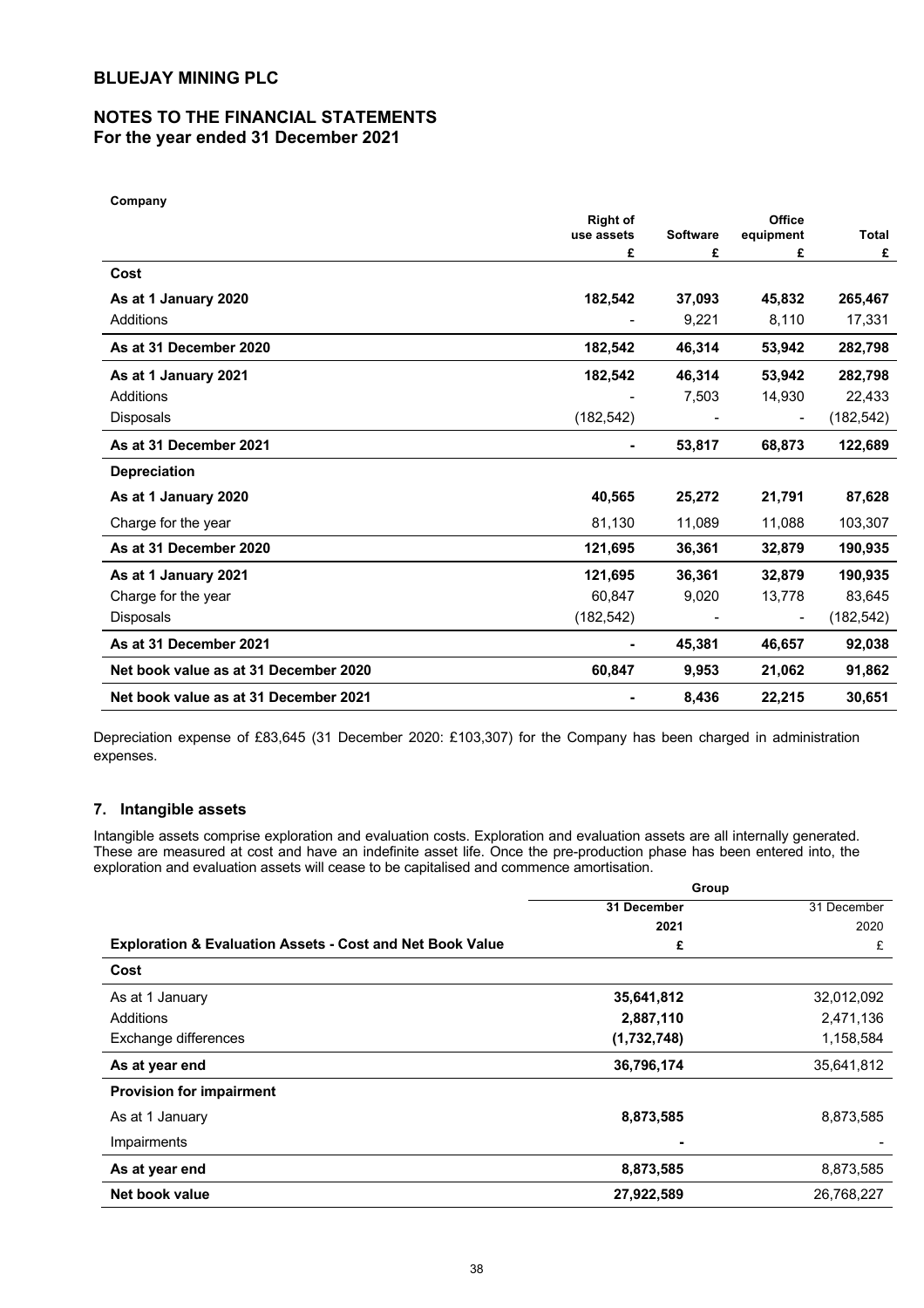# **NOTES TO THE FINANCIAL STATEMENTS For the year ended 31 December 2021**

The Dundas project in Greenland has a current JORC compliant mineral resource of 117 million tonnes at 6.1% ilmenite (insitu) and has been confirmed as the highest-grade mineral sand ilmenite project globally. Exploration projects in Finland and the Disko project in Greenland are at an early stage of development and there are no JORC (Joint Ore Reserves Committee) or non-JORC compliant resource estimates available to enable value in use calculations to be prepared. The Directors therefore undertook an assessment of the following areas and circumstances that could indicate the existence of impairment:

- The Group's right to explore in an area has expired, or will expire in the near future without renewal;
- No further exploration or evaluation is planned or budgeted for;
- A decision has been taken by the Board to discontinue exploration and evaluation in an area due to the absence of a commercial level of reserves; or
- Sufficient data exists to indicate that the book value will not be fully recovered from future development and production.

Following their assessment, the Directors concluded that no impairment charge was required at 31 December 2021.

## **8. Investments in subsidiary undertakings**

|                              | Company                            |            |  |
|------------------------------|------------------------------------|------------|--|
|                              | 31 December<br>31 December<br>2021 |            |  |
|                              | £                                  | £          |  |
| Shares in Group Undertakings |                                    |            |  |
| At beginning of period       | 558,342                            | 558,342    |  |
| At end of period             | 558,342                            | 558,342    |  |
| Loans to Group undertakings  | 33,950,980                         | 32,609,750 |  |
| Total                        | 34,509,322                         | 33,168,092 |  |

Investments in Group undertakings are stated at cost, which is the fair value of the consideration paid, less any impairment provision.

## **Subsidiaries**

| Name of subsidiary                    | <b>Registered office address</b>                                                 | Country of<br>incorporation<br>and place of<br>business | <b>Proportion of</b><br>ordinary<br>shares held<br>by parent $(\%)$ | <b>Proportion of</b><br>ordinary shares<br>held by the<br>Group (%) | Nature of<br>business |
|---------------------------------------|----------------------------------------------------------------------------------|---------------------------------------------------------|---------------------------------------------------------------------|---------------------------------------------------------------------|-----------------------|
| <b>Centurion Mining</b><br>Limited    | Suite 1, 15 Ingestre Place,<br>London, England, W1F 0DU                          | United<br>Kingdom                                       | 100%                                                                | 100%                                                                | Dormant               |
| <b>Centurion Universal</b><br>Limited | Suite 1, 15 Ingestre Place,<br>London, England, W1F 0DU                          | United<br>Kingdom                                       | 100%                                                                | 100%                                                                | Holding               |
| <b>Finland Investments</b><br>Limited | Suite 1, 15 Ingestre Place,<br>London, England, W1F 0DU                          | United<br>Kingdom                                       | 100%                                                                | 100%                                                                | Holding               |
| <b>FinnAust Mining</b><br>Finland Oy  | Kummunkatu 23,<br>FI-83500 Outokumpu, Finland                                    | Finland                                                 | Nil                                                                 | 100%                                                                | Exploration           |
| <b>FinnAust Mining</b><br>Northern Oy | Kummunkatu 23,<br>FI-83500 Outokumpu, Finland                                    | Finland                                                 | Nil                                                                 | 100%                                                                | Exploration           |
| Disko Exploration<br>Limited          | Suite 1, 15 Ingestre Place,<br>London, England, W1F 0DU                          | United<br>Kingdom                                       | 100%                                                                | 100%                                                                | Exploration           |
| Dundas Titanium A/S                   | c/o Nuna Advokater ApS,<br>Quillerfik 2, 6, Postboks 59,<br>Nuuk 3900, Greenland | Greenland                                               | Nil                                                                 | 100%                                                                | Exploration           |

All subsidiary undertakings are included in the consolidation.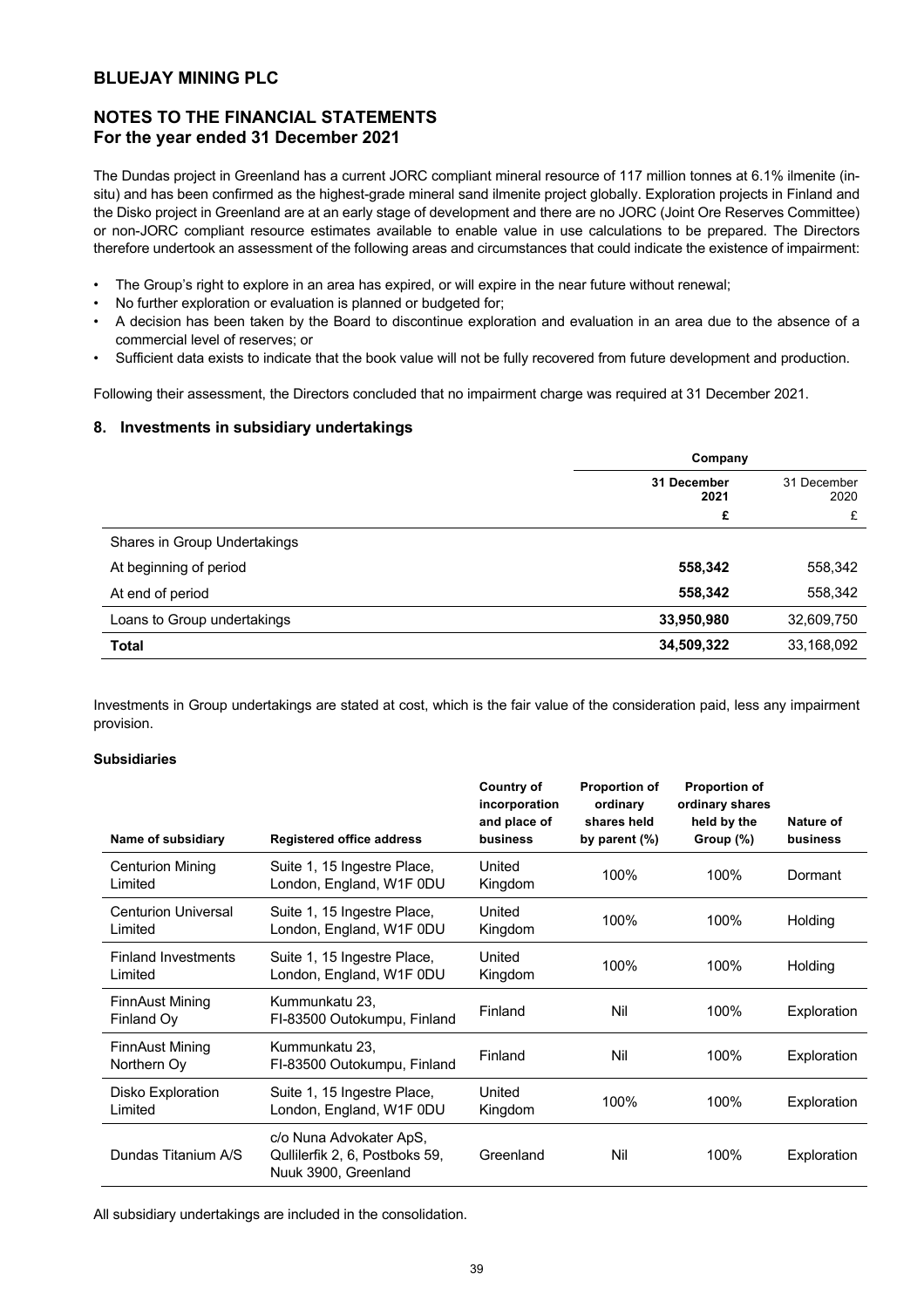# **NOTES TO THE FINANCIAL STATEMENTS For the year ended 31 December 2021**

The proportion of the voting rights in the subsidiary undertakings held directly by the parent company do not differ from the proportion of ordinary shares held.

## **9. Trade and other receivables**

|                                    | Group               |                     | Company             |                     |
|------------------------------------|---------------------|---------------------|---------------------|---------------------|
|                                    | 31 December<br>2021 | 31 December<br>2020 | 31 December<br>2021 | 31 December<br>2020 |
| Current                            | £                   | £                   | £                   | £                   |
| Trade receivables                  | 4,300               | 317,502             | 4,306               | 4,620               |
| Amounts owed by Group undertakings | ۰                   |                     | 484,476             | 172,400             |
| Prepayments                        | 75,187              | 99,353              | 70.239              | 96.040              |
| VAT receivable                     | 82,858              | 794,532             | ۰                   | 737,059             |
| Other receivables                  | 66,564              | 292,509             | 5,160               | 237,966             |
| <b>Total</b>                       | 228,909             | 1,503,896           | 564,181             | 1,248,085           |

The fair value of all receivables is the same as their carrying values stated above.

At 31 December 2021 all trade and other receivables were fully performing. No ageing analysis is considered necessary as the Group has no significant trade receivable receivables which would require such an analysis to be disclosed under the requirements of IFRS 7.

The carrying amounts of the Group and Company's trade and other receivables are denominated in the following currencies:

|                  | Group                      |           | Company |           |             |                |
|------------------|----------------------------|-----------|---------|-----------|-------------|----------------|
|                  | 31 December<br>31 December |           |         |           | 31 December | 31<br>December |
|                  | 2021                       | 2020      | 2021    | 2020      |             |                |
|                  | £                          | £         | £       | £         |             |                |
| <b>UK Pounds</b> | 94,946                     | 1,039,017 | 564,181 | 1,248,085 |             |                |
| Euros            | 106,173                    | 71,770    | ٠       |           |             |                |
| Danish Krone     | 27,790                     | 393,109   | ٠       |           |             |                |
|                  | 228,909                    | 1,503,896 | 564,181 | 1,248,085 |             |                |

The maximum exposure to credit risk at the reporting date is the carrying value of each class of receivable mentioned above. The Group does not hold any collateral as security.

## **10. Cash and cash equivalents**

|                          |             | Group       |             | Company     |  |
|--------------------------|-------------|-------------|-------------|-------------|--|
|                          | 31 December | 31 December | 31 December | 31 December |  |
|                          | 2021        | 2020        | 2021        | 2020        |  |
|                          |             |             |             |             |  |
| Cash at bank and in hand | 2,701,792   | 5.942.848   | 2,534,964   | 5,649,030   |  |

All of the UK entities cash at bank is held with institutions with an AA- credit rating. The Finland and Greenland entities cash at bank is held with institutions whose credit rating is unknown.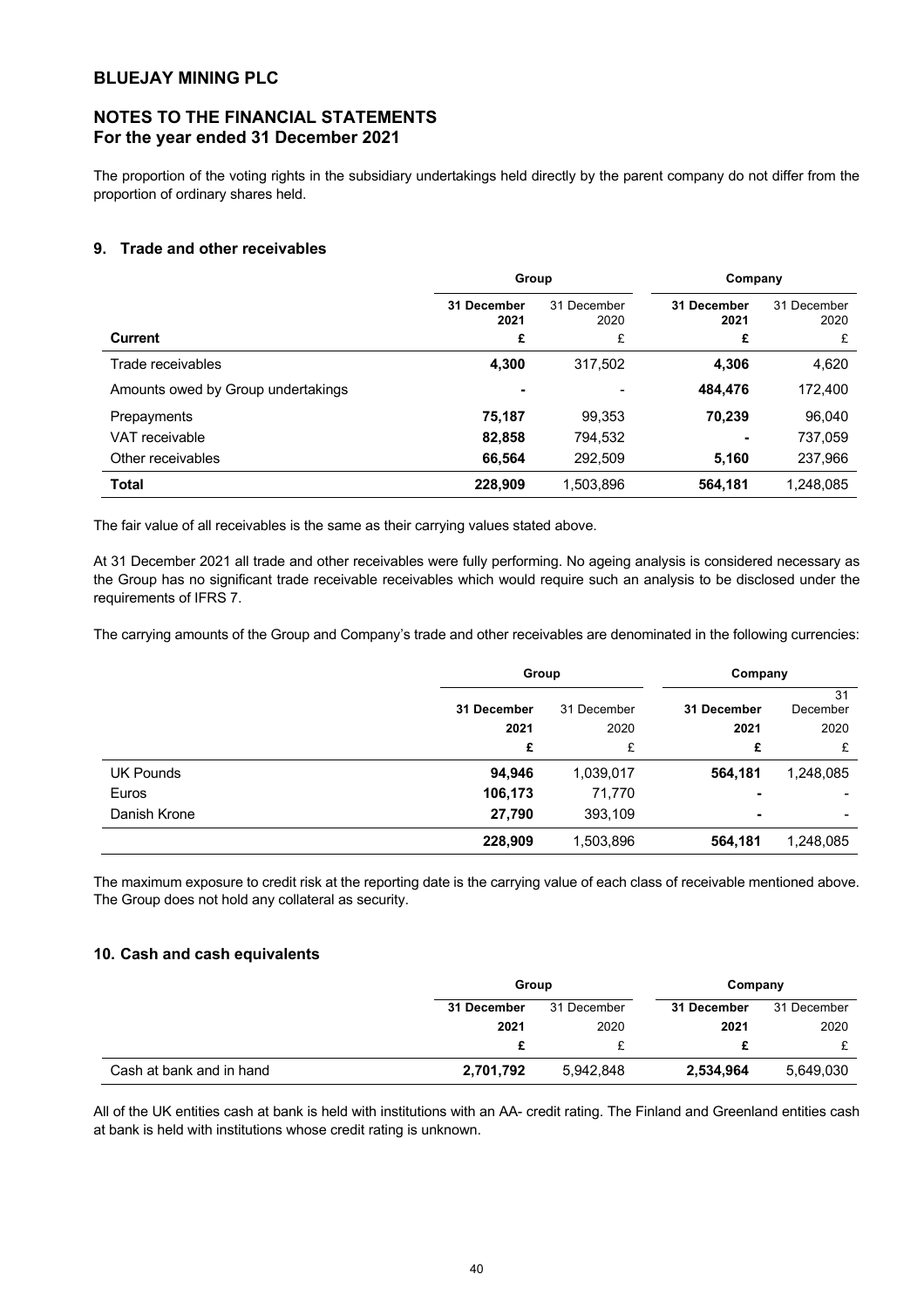# **NOTES TO THE FINANCIAL STATEMENTS For the year ended 31 December 2021**

The carrying amounts of the Group and Company's cash and cash equivalents are denominated in the following currencies:

|                  |             | Group       |             | Company        |
|------------------|-------------|-------------|-------------|----------------|
|                  | 31 December | 31 December | 31 December | 31 December    |
|                  | 2021        | 2020        | 2021        | 2020           |
|                  | £           | £           | £           | £              |
| <b>UK Pounds</b> | 2,571,644   | 5,668,404   | 2,534,964   | 5,649,030      |
| Euros            | 85,168      | 240,283     |             |                |
| Danish Krone     | 44,980      | 34,161      | ۰           | $\blacksquare$ |
|                  | 2,701,792   | 5,942,848   | 2,534,964   | 5,649,030      |

## **11. Trade and other payables**

|                  | Group       |             | Company     |             |
|------------------|-------------|-------------|-------------|-------------|
|                  | 31 December | 31 December | 31 December | 31 December |
|                  | 2021        | 2020        | 2021        | 2020        |
|                  | £           | £           | £           | £           |
| Trade payables   | 409,282     | 377,026     | 250,928     | 78,448      |
| Accrued expenses | 131,048     | 350,576     | 60,676      | 83,764      |
| Other creditors  | 90.503      | 452.092     | 53,571      | 13,716      |
|                  | 630,833     | 1,179,694   | 365,175     | 175,928     |

Trade payables include amounts due of £225,538 in relation to exploration and evaluation activities.

The carrying amounts of the Group and Company's trade and other payables are denominated in the following currencies:

|                  |             | Group       |             | Company |             |
|------------------|-------------|-------------|-------------|---------|-------------|
|                  | 31 December | 31 December | 31 December |         | 31 December |
|                  | 2021        | 2020        | 2021        | 2020    |             |
|                  | £           | £           | £           | £       |             |
| <b>UK Pounds</b> | 351,688     | 231,456     | 365,175     | 175,928 |             |
| Euros            | 173,781     | 529,326     |             | -       |             |
| Danish Krone     | 105,364     | 418.912     |             | ٠       |             |
|                  | 630,833     | 1,179,694   | 365,175     | 175,928 |             |

## **12. Deferred tax**

An analysis of deferred tax liabilities is set out below.

|                                                    | Group   |         | Company |                |
|----------------------------------------------------|---------|---------|---------|----------------|
|                                                    | 2021    | 2020    | 2021    | 2020           |
|                                                    | £       |         |         |                |
| Deferred tax liabilities                           |         |         |         |                |
| - Deferred tax liability after more than 12 months | 496.045 | 496.045 | ۰.      |                |
| <b>Deferred tax liabilities</b>                    | 496.045 | 496.045 | ۰       | $\blacksquare$ |

The Group has additional capital losses of approximately £8,704,033 (2020: £8,793,930) and other losses of approximately £7,234,636 (2020: £6,719,484) available to carry forward against future taxable profits. No deferred tax asset has been recognised in respect of these tax losses because of uncertainty over the timing of future taxable profits against which the losses may be offset.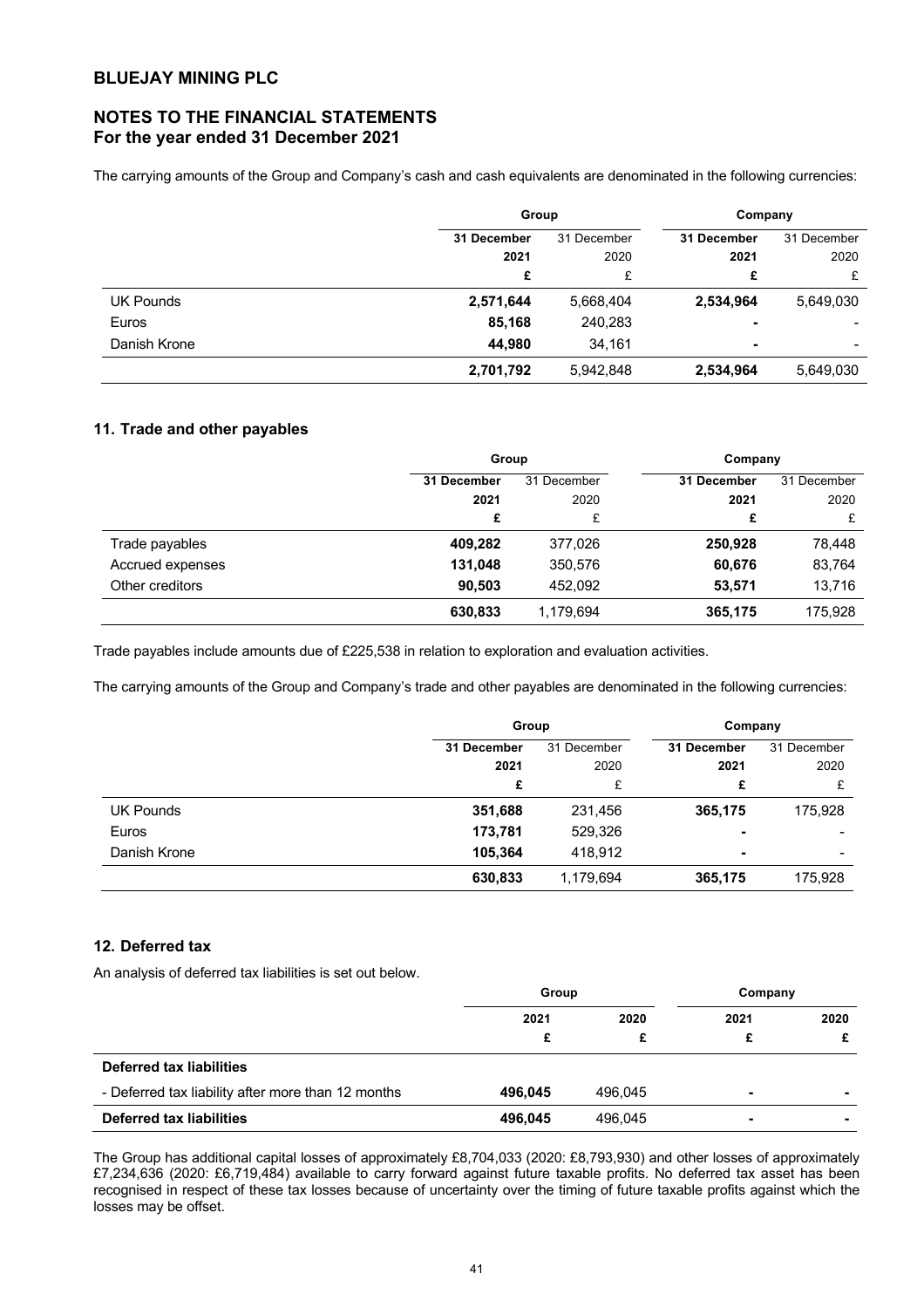# **NOTES TO THE FINANCIAL STATEMENTS For the year ended 31 December 2021**

# **13. Financial Instruments by Category**

| Group                                                              | 31 December 2021  |              |              |                   | 31 December 2020 |           |  |
|--------------------------------------------------------------------|-------------------|--------------|--------------|-------------------|------------------|-----------|--|
|                                                                    | Amortised<br>cost | <b>FVTPL</b> | <b>Total</b> | Amortised<br>cost | <b>FVTPL</b>     | Total     |  |
| <b>Assets per Statement of Financial Performance</b>               | £                 | £            | £            | £                 | £                | £         |  |
| receivables<br>other<br>(excludina<br>Trade<br>and<br>prepayments) | 153.722           |              | 153.722      | 1.404.543         | ۰.               | 1.404.543 |  |
| Financial assets at fair value through profit or loss              | ۰                 | ۰            |              | ۰.                | 100.000          | 100.000   |  |
| Cash and cash equivalents                                          | 2,701,792         |              | 2.701.792    | 5.942.848         | ۰.               | 5,942,848 |  |
|                                                                    | 2,855,514         | ۰            | 2,855,514    | 7.347.391         | 100.000          | 7,447,391 |  |

|                                                   | 31 December 2021           |         | 31 December 2020  |           |  |
|---------------------------------------------------|----------------------------|---------|-------------------|-----------|--|
|                                                   | Amortised<br>Total<br>cost |         | Amortised<br>cost | Total     |  |
| <b>Liabilities per Statement of Financial</b>     |                            |         |                   |           |  |
| <b>Performance</b>                                | £                          | £       | £                 |           |  |
| payables<br>Trade and other<br>excluding)<br>non- |                            |         |                   |           |  |
| financial liabilities)                            | 630.833                    | 630.833 | 1.179.690         | 1,179,690 |  |
| Finance lease liability                           |                            |         | 62.220            | 62.220    |  |
|                                                   | 630,833                    | 630.833 | 1.241.910         | 1.241,910 |  |

## **Company**

|                                                                                | 31 December 2021         |                |              | 31 December 2020      |              |           |
|--------------------------------------------------------------------------------|--------------------------|----------------|--------------|-----------------------|--------------|-----------|
|                                                                                | <b>Amortised</b><br>cost | <b>FVTPL</b>   | <b>Total</b> | <b>Amortised cost</b> | <b>FVTPL</b> | Total     |
| <b>Statement</b><br>оf<br><b>Assets</b><br>per<br><b>Financial Performance</b> | £                        | £              | £            | £                     | £            | £         |
| receivables<br>and other<br>Trade<br>(excluding prepayments)                   | 493,492                  | $\blacksquare$ | 493.492      | 1,152,045             |              | 1,152,045 |
| Financial assets at fair value<br>through profit or loss                       |                          | $\blacksquare$ | ۰            |                       | 100.000      | 100.000   |
| Cash and cash equivalents                                                      | 2,534,964                |                | $-2,534,964$ | 5,649,030             |              | 5,649,030 |
|                                                                                | 3,028,456                | $\blacksquare$ | 3,028,456    | 6,801,075             | 100.000      | 6,901,075 |

|                                                                  | 31 December 2021     |         | 31 December 2020     |         |
|------------------------------------------------------------------|----------------------|---------|----------------------|---------|
|                                                                  | At amortised<br>cost | Total   | At amortised<br>cost | Total   |
| Liabilities per Statement of<br><b>Financial Performance</b>     | £                    | £       | £                    |         |
| other<br>payables<br>Trade<br>and<br>non-financial<br>(excluding |                      |         |                      |         |
| liabilities)                                                     | 365,175              | 365.175 | 175.928              | 175.928 |
| Finance lease liability                                          |                      |         | 62,220               | 62,220  |
|                                                                  | 365,175              | 365,175 | 238,148              | 238,148 |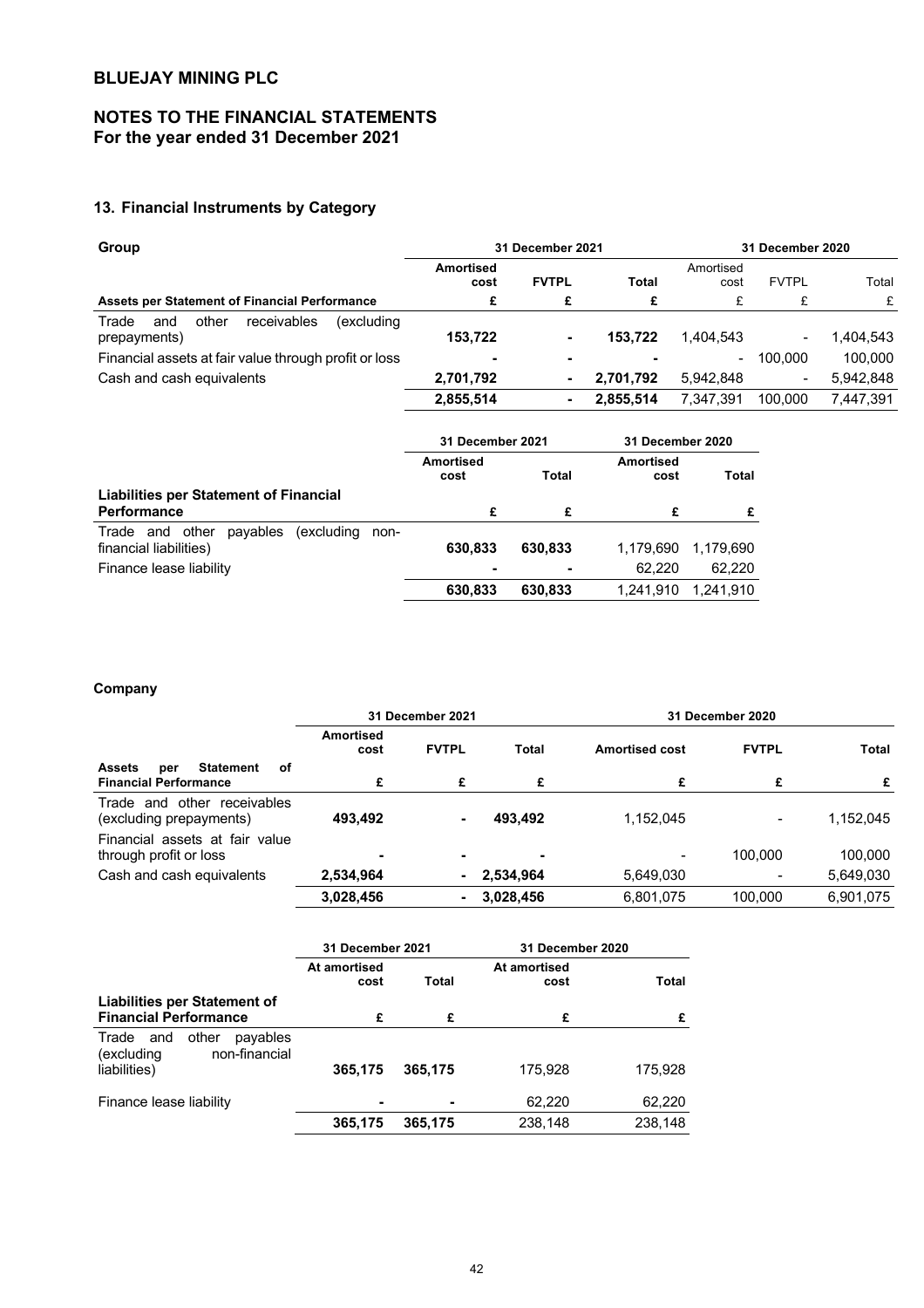# **NOTES TO THE FINANCIAL STATEMENTS For the year ended 31 December 2021**

# **14. Share capital and premium**

| <b>Group and Company</b> |                  | Number of shares | <b>Share capital</b> |                     |  |
|--------------------------|------------------|------------------|----------------------|---------------------|--|
|                          | 31 December 2021 | 31 December 2020 | 31 December<br>2021  | 31 December<br>2020 |  |
| Ordinary shares          | 972,857,613      | 971.629.460      | 97.285               | 97,162              |  |
| Deferred shares          | 558,104,193      | 558,104,193      | 558.104              | 558.104             |  |
| Deferred A shares        | 68,289,656,190   | 68,289,656,190   | 6.828.966            | 6,828,966           |  |
| Total                    | 69,820,617,996   | 69,819,389,843   | 7,484,355            | 7,484,232           |  |
|                          |                  |                  |                      |                     |  |

|                                         | Number of              | Share capital | Share premium | Total      |
|-----------------------------------------|------------------------|---------------|---------------|------------|
| Issued at 0.01 pence per share          | <b>Ordinary shares</b> | £             |               | £          |
| As at 1 January 2020                    | 969,969,397            | 96.996        | 55,463,656    | 55,560,652 |
| Issue of new shares - 10 November 2020  | .660,063               | 166           | 156.378       | 156,544    |
| As at 31 December 2020                  | 971,629,460            | 97.162        | 55,620,034    | 55,717,196 |
| As at 1 January 2021                    | 971,629,460            | 97.162        | 55,620,034    | 55,717,196 |
| Exercise of warrants - 23 December 2021 | 1,228,153              | 123           | 85.848        | 85.971     |
| As at 31 December 2021                  | 972,857,613            | 97.285        | 55,705,882    | 55,803,167 |

| Deferred Shares (nominal value of 0.1 pence per share) | <b>Number of Deferred</b><br>shares | Share capital<br>£ |
|--------------------------------------------------------|-------------------------------------|--------------------|
| As at 1 January 2020                                   | 558.104.193                         | 558.104            |
| As at 31 December 2020                                 | 558.104.193                         | 558.104            |
| As at 1 January 2021                                   | 558,104,193                         | 558.104            |
| As at 31 December 2021                                 | 558,104,193                         | 558,104            |

| Deferred A Shares (nominal value of 0.1 pence per share) | Number of Deferred A<br>shares | Share capital<br>£ |
|----------------------------------------------------------|--------------------------------|--------------------|
| As at 1 January 2020                                     | 68.289.656.190                 | 6.828.966          |
| As at 31 December 2020                                   | 68,289,656,190                 | 6.828.966          |
| As at 1 January 2021                                     | 68,289,656,190                 | 6,828,966          |
| As at 31 December 2021                                   | 68,289,656,190                 | 6,828,966          |

On 23 December 2021, the Company issued and allotted 1,228,153 new Ordinary Shares at a price of 7 pence per share as an exercise of warrants.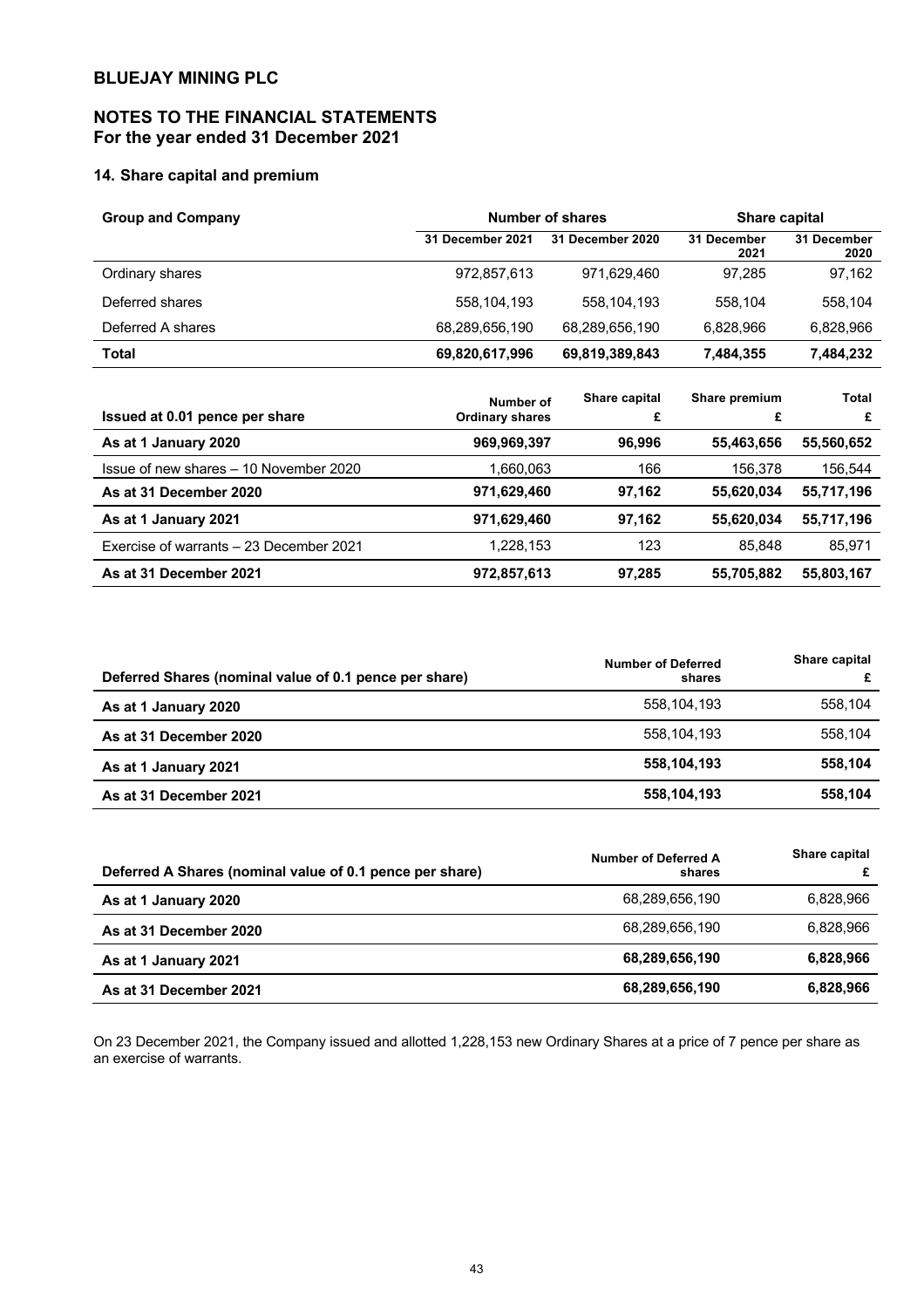# **NOTES TO THE FINANCIAL STATEMENTS For the year ended 31 December 2021**

## **15. Share based payments**

The Company has established a share option scheme for Directors, employees and consultants to the Group. Share options and warrants outstanding and exercisable at the end of the period have the following expiry dates and exercise prices:

|                   |                    |                               | <b>Options &amp; Warrants</b> |                     |  |
|-------------------|--------------------|-------------------------------|-------------------------------|---------------------|--|
| <b>Grant Date</b> | <b>Expiry Date</b> | Exercise price in £ per share | 31 December<br>2021           | 31 December<br>2020 |  |
| 17 December 2016  | 17 December 2021   | 0.07                          |                               | 1,228,153           |  |
| 9 June 2017       | 9 June 2022        | 0.165                         | 1,025,000                     | 1,025,000           |  |
| 23 July 2019      | 23 July 2023       | 0.10                          | 5,200,000                     | 5,200,000           |  |
| 23 July 2019      | 23 July 2023       | 0.15                          | 5,200,000                     | 5,200,000           |  |
| 23 July 2019      | 23 July 2023       | 0.20                          | 5,600,000                     | 5,600,000           |  |
| 10 July 2020      | 30 July 2025       | 0.10                          | 5,150,000                     | 5,150,000           |  |
| 10 July 2020      | 30 July 2025       | 0.15                          | 2,100,000                     | 2,100,000           |  |
| 15 February 2021  | 15 February 2025   | 0.15                          | 11.000.000                    |                     |  |
| 15 February 2021  | 15 February 2025   | 0.20                          | 11.000.000                    |                     |  |
| 15 February 2021  | 15 February 2025   | 0.25                          | 11,000,000                    |                     |  |
|                   |                    |                               | 57,275,000                    | 25,503,153          |  |

The Company and Group have no legal or constructive obligation to settle or repurchase the options or warrants in cash.

The fair value of the share options and warrants was determined using the Black Scholes valuation model. The parameters used are detailed below:

|                               | 2017 Options | 2019 Options | 2019 Options      | 2019 Options      |
|-------------------------------|--------------|--------------|-------------------|-------------------|
| Granted on:                   | 9/6/2017     | 23/7/2019    | 23/7/2019         | 23/7/2019         |
| Life (years)                  | 5 years      | 4 years      | 4 years           | 4 years           |
| Share price (pence per share) | 15.5p        | 7.45p        | 7.45p             | 7.45p             |
| Risk free rate                | 0.56%        | 0.5%         | 0.5%              | 0.5%              |
| <b>Expected volatility</b>    | 31.83%       | 21.64%       | 21.64%            | 21.64%            |
| Expected dividend yield       |              |              |                   |                   |
| Marketability discount        | 20%          | 20%          | 20%               | 20%               |
| Total fair value (£000)       | 34           | 31           | 5                 |                   |
|                               |              |              |                   |                   |
|                               |              |              |                   |                   |
|                               | 2020 Options | 2020 Options | 2021 Options      | 2021 Options      |
| Granted on:                   | 10/7/2020    | 10/7/2020    | 15/2/2021         | 15/2/2021         |
| Life (years)                  | 5 years      | 5 years      | 4 years           | 4 years           |
| Share price (pence per share) | 6.16p        | 6.16p        | 9.20 <sub>p</sub> | 9.20 <sub>p</sub> |
| Risk free rate                | 0.5%         | 0.5%         | 0.5%              | 0.5%              |
| <b>Expected volatility</b>    | 30.24%       | 30.24%       | 61.47%            | 61.47%            |
| Expected dividend yield       |              |              |                   |                   |
| Marketability discount        | 20%          | 20%          | 20%               | 20%               |

|                               | 2021 Options      |
|-------------------------------|-------------------|
| Granted on:                   | 15/2/2021         |
| Life (years)                  | 4 years           |
| Share price (pence per share) | 9.20 <sub>p</sub> |
| Risk free rate                | 0.5%              |
| <b>Expected volatility</b>    | 30.24%            |
| Expected dividend yield       |                   |
| Marketability discount        | <b>20%</b>        |
| Total fair value (£000)       | 173               |
|                               |                   |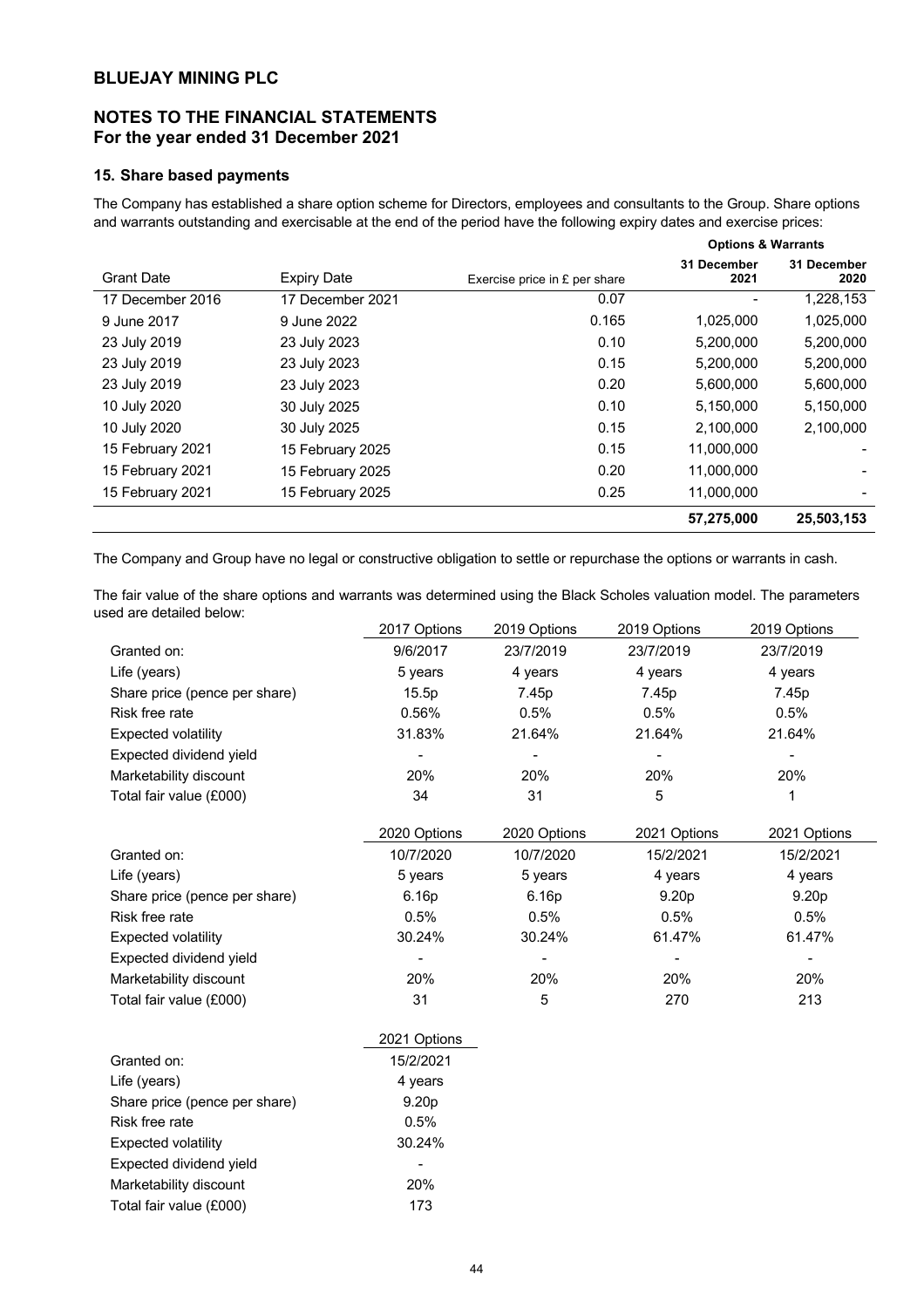# **NOTES TO THE FINANCIAL STATEMENTS For the year ended 31 December 2021**

The expected volatility of the options is based on historical volatility for the six months prior to the date of granting.

The risk-free rate of return is based on zero yield government bonds for a term consistent with the option life. A reconciliation of options and warrants granted over the year to 31 December 2021 is shown below:

|                                    |               | 2021                                         |              | 2020                                         |
|------------------------------------|---------------|----------------------------------------------|--------------|----------------------------------------------|
|                                    | <b>Number</b> | Weighted<br>average<br>exercise price<br>(£) | Number       | Weighted<br>average<br>exercise price<br>(E) |
| Outstanding at beginning of period | 25,503,153    | 0.1556                                       | 34,303,153   | 0.1898                                       |
| Expired                            |               |                                              | (16,050,000) |                                              |
| Exercised                          | (1,228,153)   | 0.0700                                       |              |                                              |
| Granted                            | 33,000,000    | 0.2000                                       | 7,250,000    | 0.125                                        |
| Outstanding as at period end       | 57,275,000    | 0.1830                                       | 25,503,153   | 0.1556                                       |
| Exercisable at period end          | 57,275,000    | 0.1830                                       | 25,503,153   | 0.1556                                       |

|                                         | 2021                                           |                     |                                                                 | 2020                                                              |                                                |                     |                                                                 |                                                                   |
|-----------------------------------------|------------------------------------------------|---------------------|-----------------------------------------------------------------|-------------------------------------------------------------------|------------------------------------------------|---------------------|-----------------------------------------------------------------|-------------------------------------------------------------------|
| Range<br>оf<br>exercise<br>prices $(E)$ | Weighted<br>average<br>exercise<br>price $(E)$ | Number of<br>shares | Weighted<br>average<br>remaining<br>life<br>expected<br>(years) | Weighted<br>average<br>remaining<br>life<br>contracted<br>(years) | Weighted<br>average<br>exercise<br>price $(E)$ | Number of<br>shares | Weighted<br>average<br>remaining<br>life<br>expected<br>(years) | Weighted<br>average<br>remaining<br>life<br>contracted<br>(years) |
| $0 - 0.05$<br>$0.05 - 2.00$             | ۰<br>0.1830                                    | ۰<br>57.275.000     | $\blacksquare$<br>3.18                                          | 3.18                                                              | 0.1574                                         | ۰<br>25,503,153     | ۰<br>3.68                                                       | 3.68                                                              |

During the period there was a charge of £655,870 (2020: £35,872) in respect of share options.

## **16. Other reserves**

|                                  | Group                  |                                                    |                                               |                                   |                                        |               |
|----------------------------------|------------------------|----------------------------------------------------|-----------------------------------------------|-----------------------------------|----------------------------------------|---------------|
|                                  | Merger<br>reserve<br>£ | Foreign<br>currency<br>translation<br>reserve<br>£ | <b>Reverse</b><br>acquisition<br>reserve<br>£ | <b>Redemption</b><br>reserve<br>£ | <b>Share</b><br>option<br>reserve<br>£ | Total<br>£    |
|                                  |                        |                                                    |                                               |                                   |                                        |               |
| At 31 December 2020              | 166.000                | 1,205,544                                          | (8,071,001)                                   | 364,630                           | 114,108                                | (6, 220, 719) |
| Currency translation differences |                        | (1,640,140)                                        | $\overline{\phantom{0}}$                      | $\overline{\phantom{0}}$          | $\sim$                                 | (1,640,140)   |
| <b>Expired Options</b>           |                        |                                                    |                                               | ۰                                 | (8,285)                                | (8, 285)      |
| <b>Issued Options</b>            |                        | -                                                  |                                               | -                                 | 655,870                                | 655,870       |
| At 31 December 2021              | 166,000                | (434, 596)                                         | (8,071,001)                                   | 364,630                           | 761.693                                | (7, 213, 274) |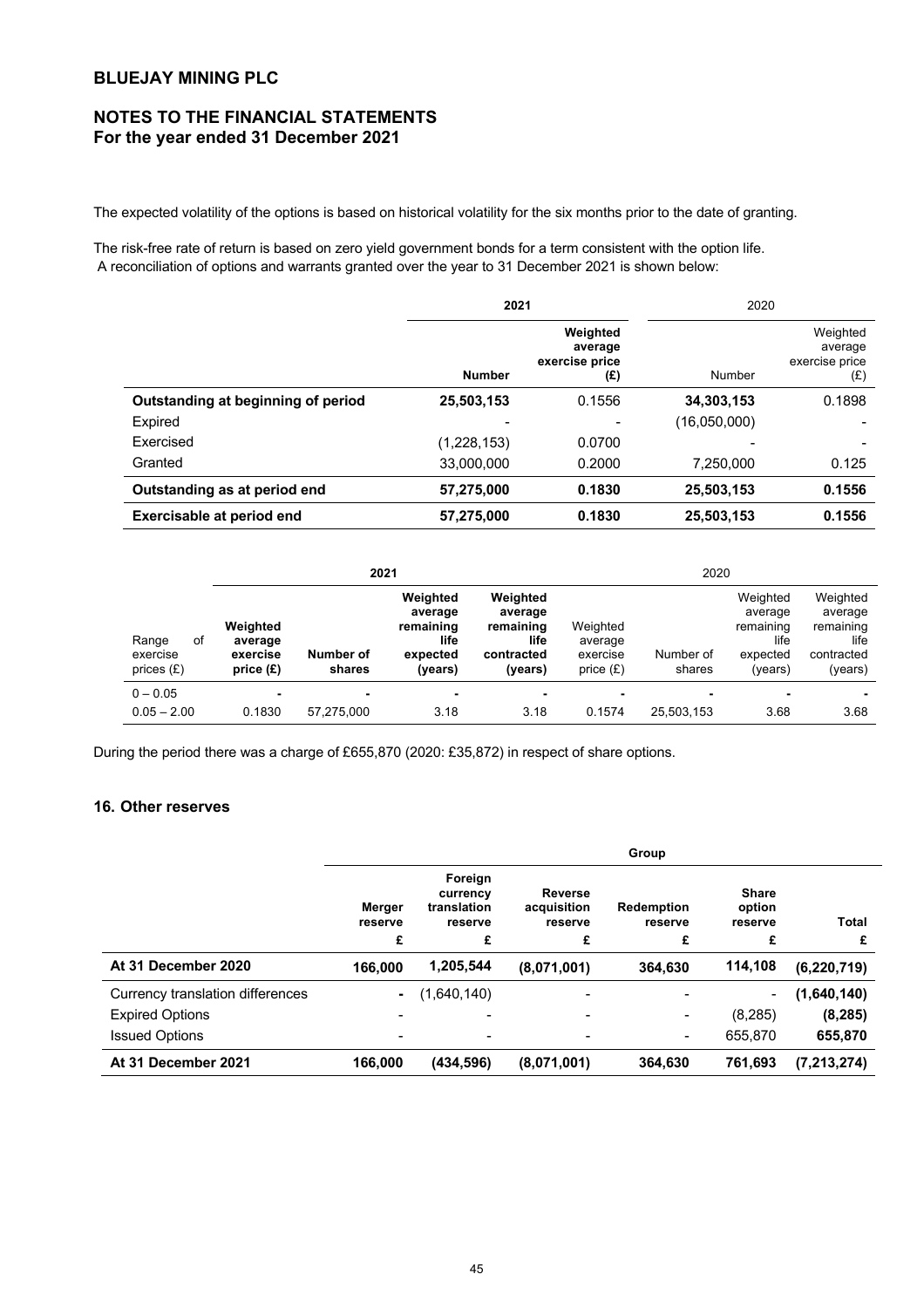# **NOTES TO THE FINANCIAL STATEMENTS For the year ended 31 December 2021**

## **17. Employee benefit expense**

|                                          | Group                             |                                   | Company                           |                                   |
|------------------------------------------|-----------------------------------|-----------------------------------|-----------------------------------|-----------------------------------|
|                                          | Year ended<br>31 December<br>2021 | Year ended<br>31 December<br>2020 | Year ended<br>31 December<br>2021 | Year ended<br>31 December<br>2020 |
| <b>Staff costs (excluding Directors)</b> | £                                 | £                                 | £                                 | £                                 |
| Salaries and wages                       | 369,708                           | 597,146                           | 360,134                           | 317,044                           |
| Social security costs                    | 99,068                            | 69.984                            | 64,356                            | 40,011                            |
| Retirement benefit costs                 | 2.049                             | 6,621                             | 2,049                             | 6,098                             |
| Other employment costs                   | 27.425                            | 523                               | 2,093                             | 523                               |
|                                          | 498.250                           | 674.274                           | 428.632                           | 363,676                           |

The average monthly number of employees for the Group during the year was 11 (year ended 31 December 2020: 13) and the average monthly number of employees for the Company was 7 (year ended 31 December 2020: 9).

Of the above Group staff costs, £245,743 (year ended 31 December 2020: £455,385) has been capitalised in accordance with IFRS 6 as exploratory related costs and are shown as an intangible addition in the year.

## **18. Directors' remuneration**

|                                   | Year ended 31 December 2021   |                                 |                                |         |  |  |
|-----------------------------------|-------------------------------|---------------------------------|--------------------------------|---------|--|--|
|                                   | <b>Short-term</b><br>benefits | Post-<br>employment<br>benefits | <b>Share based</b><br>payments | Total   |  |  |
|                                   | £                             | £                               | £                              | £       |  |  |
| <b>Executive Directors</b>        |                               |                                 |                                |         |  |  |
| <b>Roderick McIllree</b>          | 196.534                       | 18.500                          |                                | 215,034 |  |  |
| Bo Stensgaard                     | 221,800                       |                                 | 238,498                        | 460,298 |  |  |
| <b>Non-executive Directors</b>    |                               |                                 |                                |         |  |  |
| lan Henderson <sup>1</sup>        | 12,879                        |                                 |                                | 12,879  |  |  |
| Johannus Hansen <sup>2</sup>      | 23,309                        |                                 |                                | 23,309  |  |  |
| Peter Waugh                       | 24,000                        | 533                             |                                | 24,533  |  |  |
| Michael Hutchinson                | 38,750                        |                                 |                                | 38,750  |  |  |
|                                   | 517,272                       | 19,033                          | 238,498                        | 774,803 |  |  |
| (1)<br>Resigned on 5 January 2021 |                               |                                 |                                |         |  |  |

Resign (2) Appointed on 15 March 2021

Of the above Group directors' remuneration, £338,296 (31 December 2020: £123,683) has been capitalised in accordance with IFRS 6 as exploratory related costs and are shown as an intangible addition in the year.

The above figures do not include employer portion of NIC. These have been included in note 17.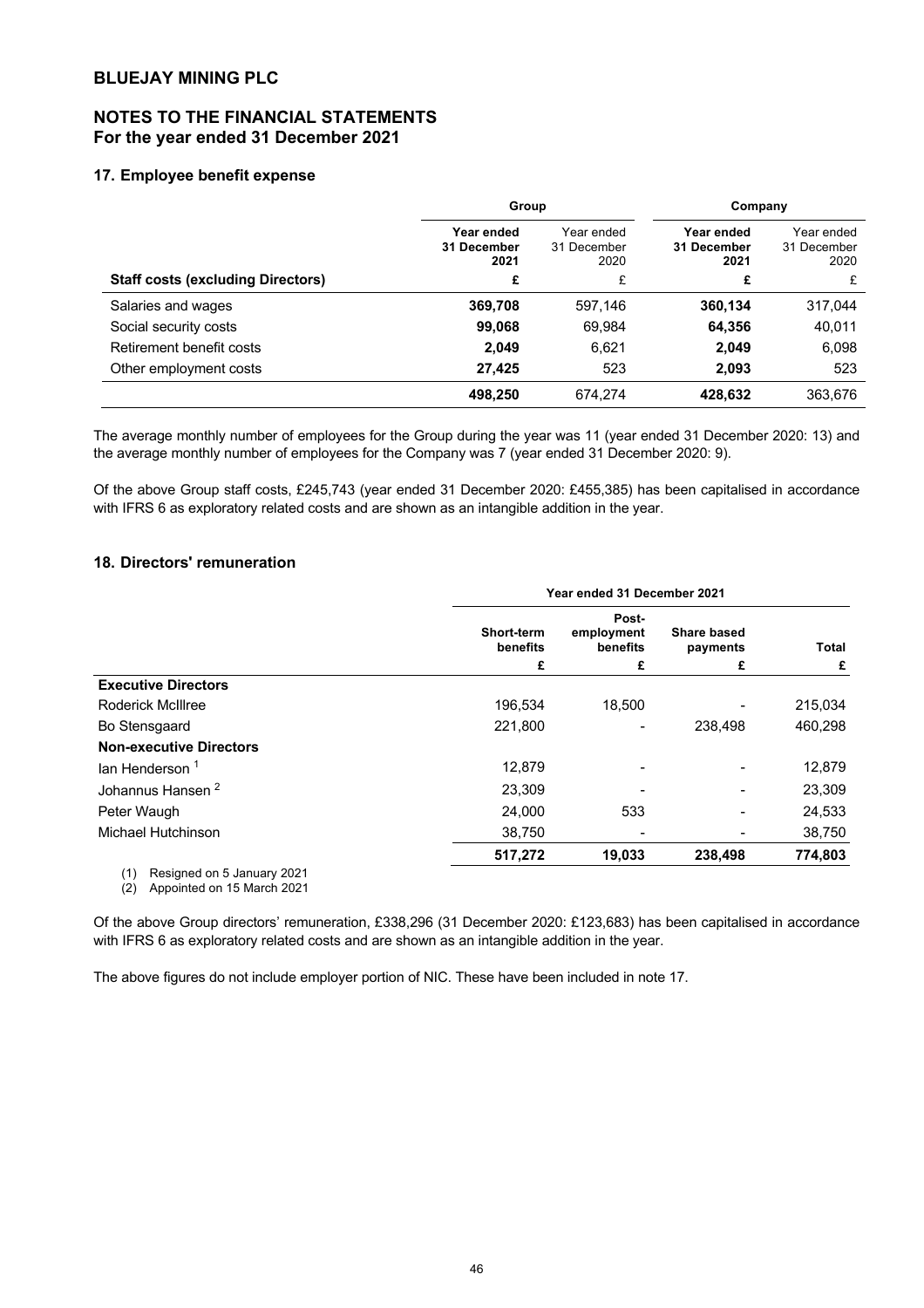# **NOTES TO THE FINANCIAL STATEMENTS For the year ended 31 December 2021**

|                                | Year ended 31 December 2020 |                                 |                                |         |   |
|--------------------------------|-----------------------------|---------------------------------|--------------------------------|---------|---|
|                                | Short-term<br>benefits      | Post-<br>employment<br>benefits | <b>Share based</b><br>payments | Total   |   |
|                                | £                           |                                 | £                              | £       | £ |
| <b>Executive Directors</b>     |                             |                                 |                                |         |   |
| <b>Roderick McIllree</b>       | 53,391                      | 2,421                           |                                | 55,812  |   |
| Bo Stensgaard                  | 106,250                     |                                 | Ξ.                             | 106,250 |   |
| <b>Non-executive Directors</b> |                             |                                 |                                |         |   |
| lan Henderson                  | 38,750                      |                                 |                                | 38,750  |   |
| Peter Waugh                    | 18,600                      | 867                             |                                | 19,467  |   |
| Michael Hutchinson             | 90.375                      |                                 |                                | 90,375  |   |
|                                | 307,366                     | 3,288                           |                                | 310,654 |   |

Details of fees paid to Companies and Partnerships of which the Directors detailed above are Directors and Partners have been disclosed in Note 25.

The remuneration of Directors and key executives is determined by the remuneration committee having regard to the performance of individuals and market trends.

## **19. Finance income**

|                                                          | Group       |             |
|----------------------------------------------------------|-------------|-------------|
|                                                          | Year ended  | Year ended  |
|                                                          | 31 December | 31 December |
|                                                          | 2021        | 2020        |
|                                                          |             |             |
| Interest income/(expense) from cash and cash equivalents | (4,251)     | 1,968       |
| Finance Income/(expense)                                 | (4,251)     | 1,968       |

## **20. Other gain/(losses)**

|                     | Group       |             |
|---------------------|-------------|-------------|
|                     | Year ended  | Year ended  |
|                     | 31 December | 31 December |
|                     | 2021        | 2020        |
|                     | £           | £           |
| Other gains         | 46,072      | 49,360      |
| Other gain/(losses) | 46,072      | 49,360      |

## **21. Income tax expense**

No charge to taxation arises due to the losses incurred.

The tax on the Group's loss before tax differs from the theoretical amount that would arise using the weighted average tax rate applicable to the losses of the consolidated entities as follows: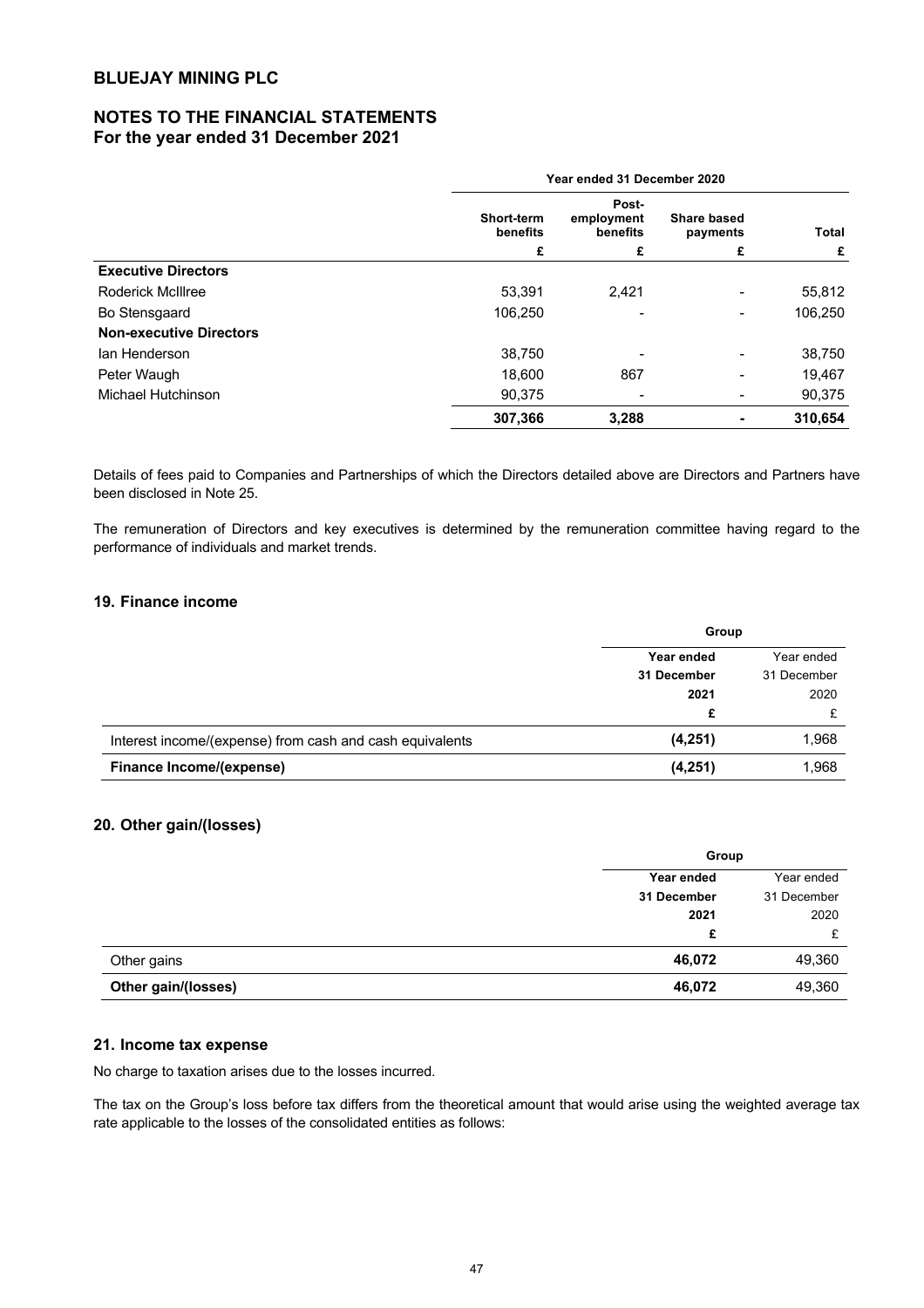# **NOTES TO THE FINANCIAL STATEMENTS For the year ended 31 December 2021**

|                                                          | Group                             |                                   |
|----------------------------------------------------------|-----------------------------------|-----------------------------------|
|                                                          | Year ended<br>31 December<br>2021 | Year ended<br>31 December<br>2020 |
|                                                          | £                                 | £                                 |
| Loss before tax                                          | (2,491,062)                       | (2,487,562)                       |
| Tax at the applicable rate of 20.68% (2020: 21.62%)      | (515, 152)                        | (537, 811)                        |
| Effects of:                                              |                                   |                                   |
| Expenditure not deductible for tax purposes              | 99,228                            | 153,133                           |
| Depreciation in excess of/(less than) capital allowances | 89,897                            | 79.656                            |
| Net tax effect of losses carried forward                 | 326,027                           | 75,059                            |
| Tax (charge)/refund                                      |                                   | 229.963                           |

The weighted average applicable tax rate of 20.68% (2020: 21.62%) used is a combination of the 19% standard rate of corporation tax in the UK, 20% Finnish corporation tax and 30% Greenlandic corporation tax.

The Group has a potential deferred income tax asset of approximately £1,285,093 (2020: £959,066) due to tax losses available to carry forward against future taxable profits. The Company has tax losses of approximately £7,234,636 (2020: £6,719,484) available to carry forward against future taxable profits. No deferred tax asset has been recognised on accumulated tax losses because of uncertainty over the timing of future taxable profits against which the losses may be offset.

## **22. Earnings per share**

## **Group**

The calculation of the total basic earnings per share of (0.28) pence (31 December 2020: (0.23) pence) is based on the loss attributable to equity holders of the parent company of £2,706,833 (31 December 2020: £2,257,600) and on the weighted average number of ordinary shares of 971,659,743 (31 December 2020: 970,205,253) in issue during the year.

In accordance with IAS 33, basic and diluted earnings per share are identical for the Group as the effect of the exercise of share options would be to decrease the earnings per share. Details of share options that could potentially dilute earnings per share in future periods are set out in Note 15.

## **23. Expenses by nature**

|                                                          | Group                             |                                   |
|----------------------------------------------------------|-----------------------------------|-----------------------------------|
|                                                          | Year ended<br>31 December<br>2021 | Year ended<br>31 December<br>2020 |
|                                                          | £                                 | £                                 |
| <b>Cost of Sales</b><br><b>Exploitation licence fees</b> | 199,844                           |                                   |
| <b>Total cost of sales</b>                               | 199,844                           |                                   |
| <b>Administrative expenses</b>                           |                                   |                                   |
| Employee expenses                                        | 438,982                           | 367,891                           |
| Establishment expenses                                   | 89,137                            | 72,010                            |
| Travel & subsistence                                     | 38,082                            | 111,954                           |
| Professional & consultancy fees                          | 692,470                           | 970,021                           |
| IT & Software                                            | 19,612                            | 20,366                            |
| Insurance                                                | 75,548                            | 73,192                            |
| Depreciation                                             | 460,713                           | 606,585                           |
| Share Option expense                                     | 655,870                           | 35,872                            |
| Payments to acquire royalties                            |                                   | 200,000                           |
| Other expenses                                           | 191,632                           | 52,929                            |
| Total administrative expenses                            | 2,662,046                         | 2,510,820                         |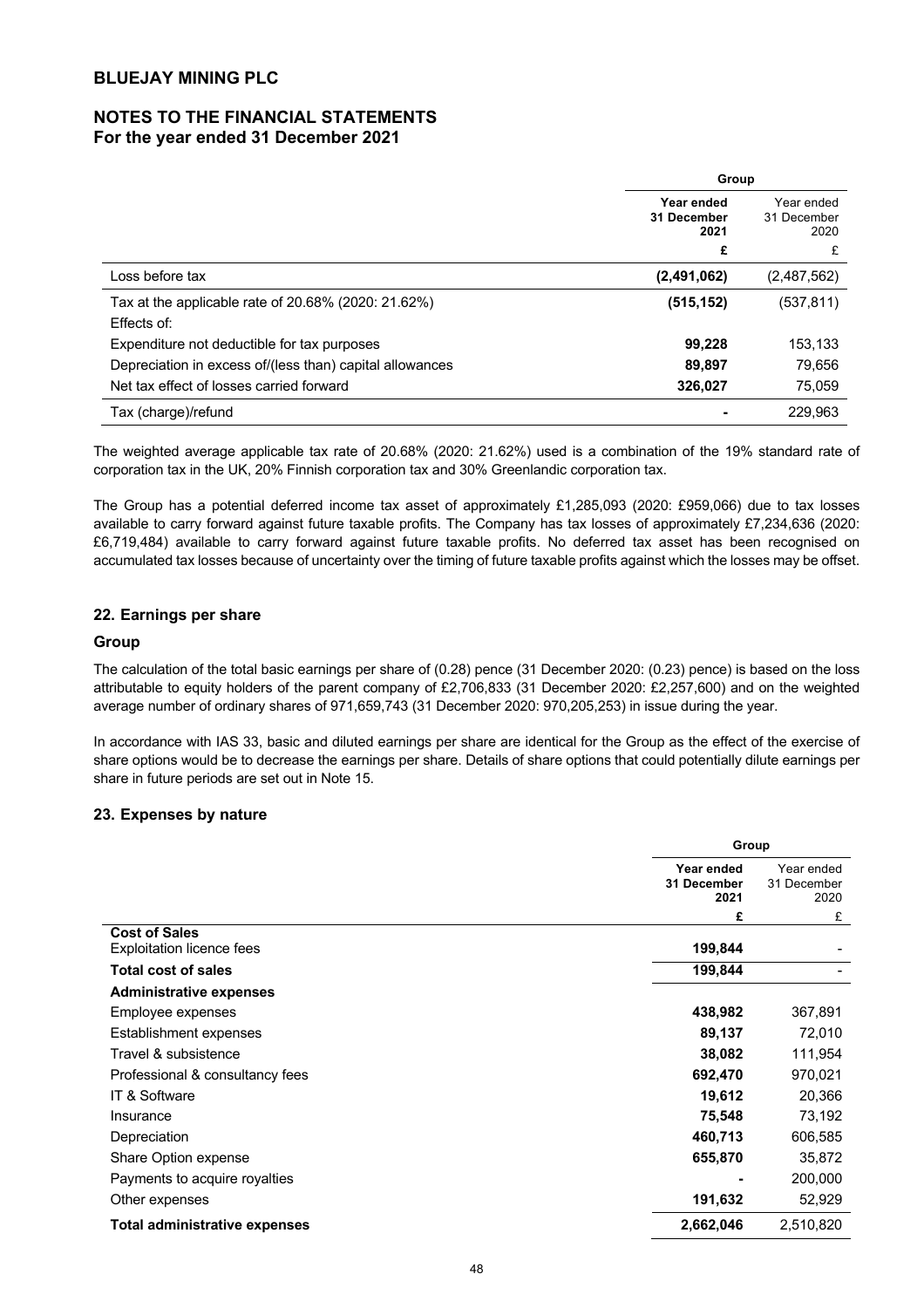# **NOTES TO THE FINANCIAL STATEMENTS For the year ended 31 December 2021**

## **Services provided by the Company's auditor and its associates**

During the year, the Group (including overseas subsidiaries) obtained the following services from the Company's auditors and its associates:

|                                                                                      | Group                     |                           |
|--------------------------------------------------------------------------------------|---------------------------|---------------------------|
|                                                                                      | Year ended<br>31 December | Year ended 31<br>December |
|                                                                                      | 2021                      | 2020                      |
|                                                                                      | £                         |                           |
| Fees payable to the Company's auditor and its associates for the audit of the Parent |                           |                           |
| Company and Consolidated Financial Statements                                        | 58,004                    | 69,375                    |
| Fees payable to the Company's auditor for other services                             | 11.385                    | 47.540                    |

## **24. Commitments**

#### *License commitments*

Bluejay now owns 11 mineral exploration licenses and one exploitation licence in Greenland. Licence 2015/08, 2020/114 and 2021/08 is a part of the Dundas project and licences 2011/31, 2012/29, 2017/01, 2018/16, 2019/116, 2020/03, 2020/06, 2020/10 and 2020/22 are part of the Disko projects in Greenland. These licences include commitments to pay annual licence fees and minimum spend requirements.

As at 31 December 2021 these are as follows:

|                                                  |                      | Group                                  |              |
|--------------------------------------------------|----------------------|----------------------------------------|--------------|
| Group                                            | License<br>fees<br>£ | <b>Minimum</b><br>spend<br>requirement | <b>Total</b> |
| Not later than one year                          | 128.313              | 1.900.420                              | 2,028,733    |
| Later than one year and no later than five years | 299.261              | 24.546.462                             | 24.845.723   |
| <b>Total</b>                                     | 427,574              | 26,446,882                             | 26,874,456   |

## **25. Related party transactions**

### **Loans to Group undertakings**

Amounts receivable as a result of loans granted to subsidiary undertakings are as follows:

|                                 | Company             |                     |
|---------------------------------|---------------------|---------------------|
|                                 | 31 December<br>2021 | 31 December<br>2020 |
|                                 | £                   | £                   |
| Finland Investments Ltd         | ۰                   |                     |
| FinnAust Mining Finland Oy      | 7,311,625           | 7,474,317           |
| <b>Centurion Mining Limited</b> | 345                 | 345                 |
| Dundas Titanium A/S             | 23,462,907          | 22,719,222          |
| Disko Exploration Limited       | 3,176,103           | 2,415,191           |
| At 31 December (Note 8)         | 33,950,980          | 32,609,075          |

Loans granted to subsidiaries have increased during the year due to additional loans being granted to the subsidiaries, and foreign exchange gain of £2,190,977, given that no loans were repaid during the year.

These amounts are unsecured and repayable in Euros and Danish Krone on demand from the Company.

All intra Group transactions are eliminated on consolidation.